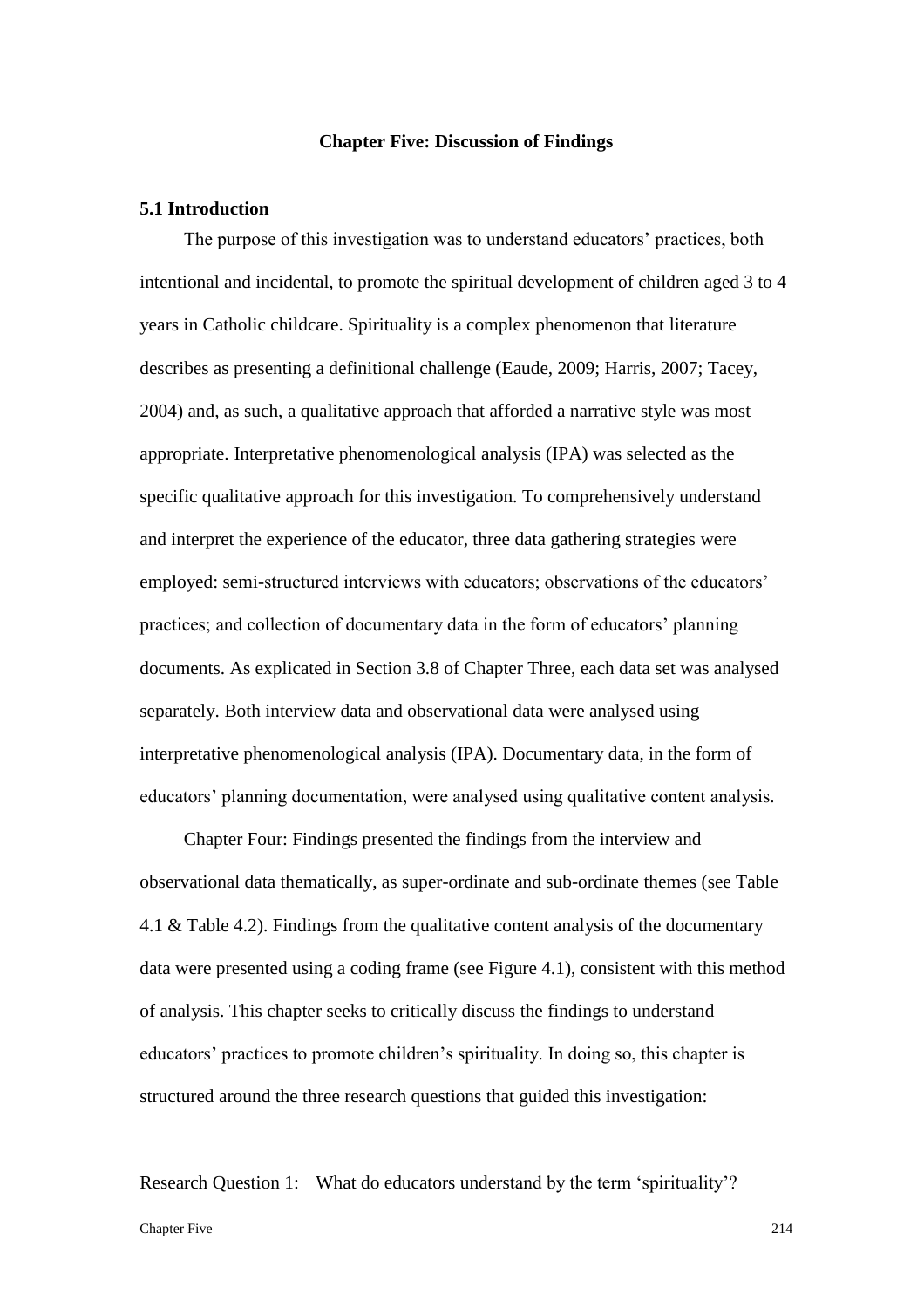Research Question 2: What do educators know about promoting children's spiritual development?

Research Question 3: What practices are educators implementing, intentionally and incidentally, to promote children's spiritual development?

Following a response to each of the three research questions, paradoxes that emerged across the data are addressed.

# **5.2 Key Findings**

Figure 5.1 illustrates the key findings in response to each of the three research questions.



*Figure 5.1.* Key findings in response to each of the research questions.

# **5.2.1 Educators' understandings of the term 'spirituality': Key findings.**

Determining what educators themselves understood by the term 'spirituality' was gathered through semi-structured interviews. The most qualified educator for each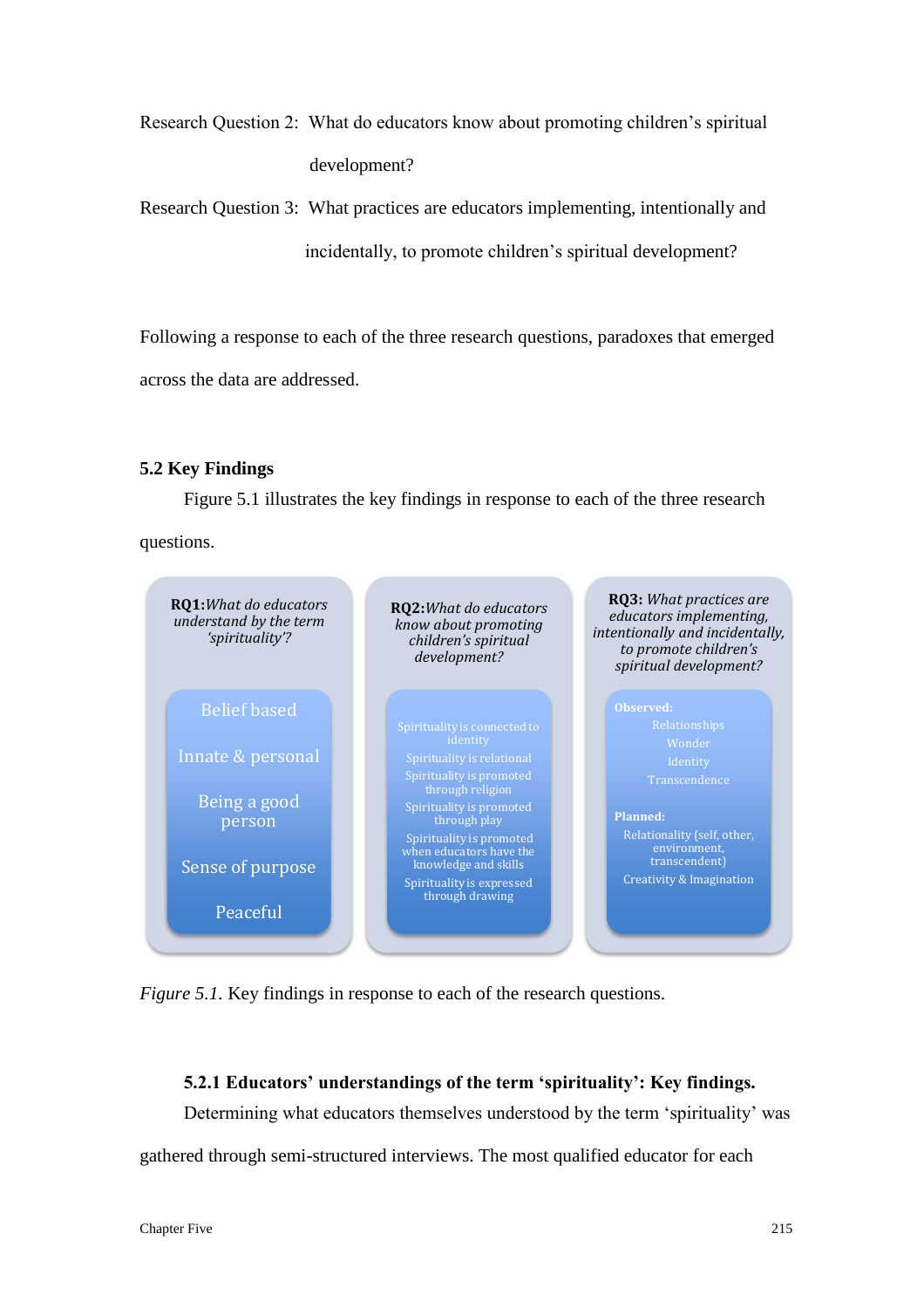room, referred to as the lead educator, formed the participant sample. The lead educator was either a teacher (holding a four-year university teaching degree) or they were working towards this qualification. In all cases the lead educator held responsibility for the planning, documentation and implementation of the 3 to 4-yearold program. Existing literature suggested that educators must have developed and reflected upon their own sense of spirituality if they are to be able to provide opportunities to nurture the spirituality of the children they teach (Adams, 2009; Champagne, 2001). All educators in this investigation expressed difficulty when asked to describe a spiritual experience and to articulate their understanding of spirituality. Despite prompting for more detail or depth to the responses provided, educators' descriptions of spirituality were limited. The limited nature of educators' responses suggested that they either had not been provided, or sought, opportunities to develop and reflect upon their own spirituality. Toward the end of the interview, educators were asked about the professional development they had undertaken to ascertain any formal opportunities they may have had to reflect on their spirituality. It was clear from the responses provided that spirituality was absent from the professional development undertaken and largely also absent from initial teaching qualifications. Only one educator recalled spirituality as a topic within an undergraduate unit of study. Therefore, educators' understandings of spirituality were a result of the individuals' own personal experiences, rather than as a component of their qualifications. If educators are not provided with formal opportunities to develop and reflect on their own spirituality and additionally, if they themselves do not seek personal opportunities to do so, the task of attending to children's spirituality, as articulated in the literature (Adams, 2009; Champagne, 2001), is a challenging one.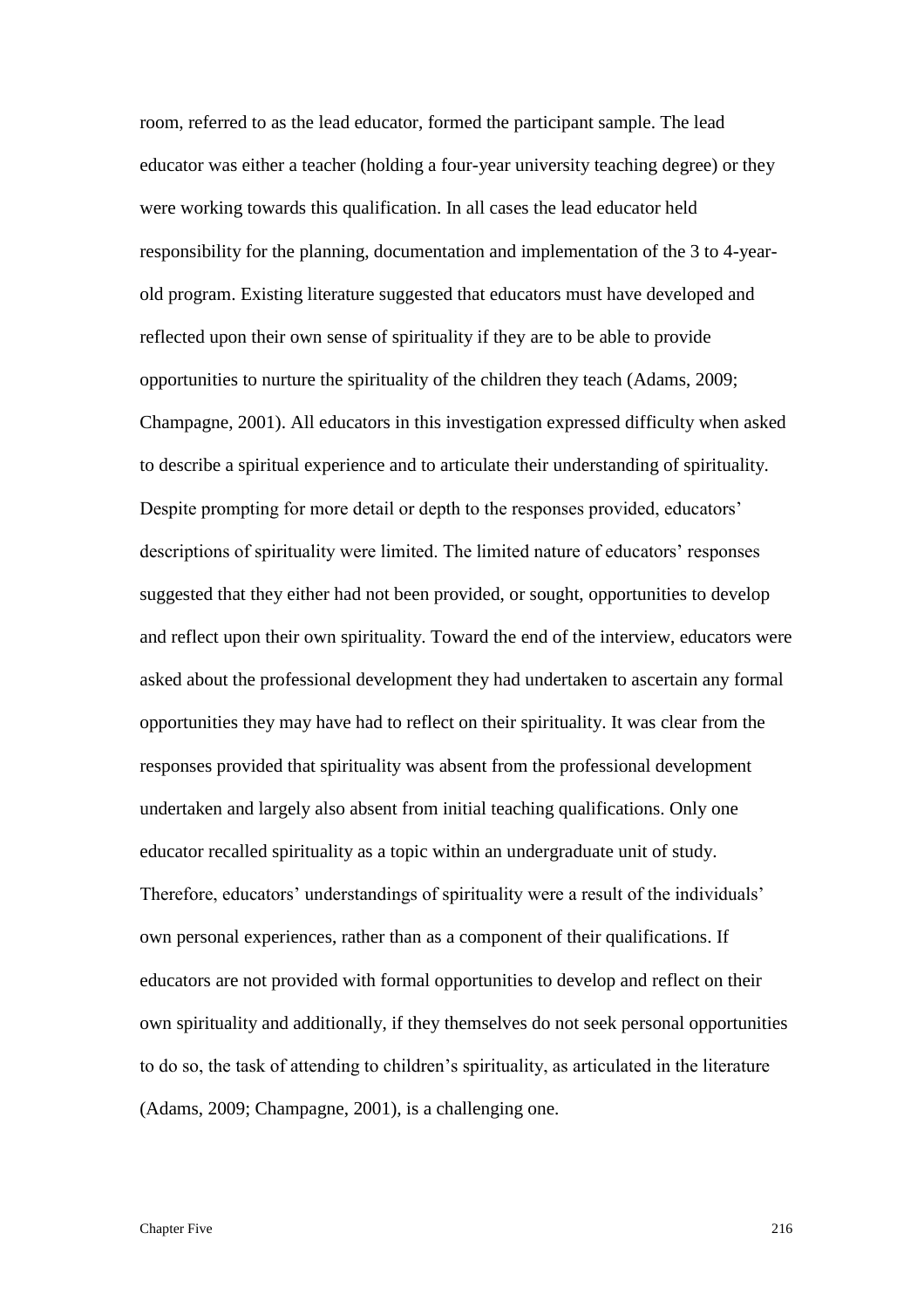The key findings in response to research question one, as illustrated in Figure 5.1, are focused on the analysis of the second interview question that explicitly asked educators to describe their personal understandings of spirituality. Spirituality was understood by educators to be connected to their own beliefs; perceived as innate and personal; concerned with being a good person; connected to their sense of purpose; and described as peaceful. These key findings are discussed in Section 5.2.1.1 through to 5.2.1.5 by providing insights gained from this investigation and with reference to existing literature.

## *5.2.1.1 Belief based.*

Educators specifically used the word 'beliefs' when attempting to describe spirituality. When provided with the opportunity to elaborate on the basis and nature of these beliefs, educators' articulation illustrated a narrow understanding of spirituality. Educators' responses focussed on belief in God – singular. Although some educators spoke broadly initially, mentioning their belief in 'something more', their elaborations resulted in an explanation of their belief in one God. Consequently, educators demonstrated that their understanding of spirituality was predominantly of a religious nature and, more specifically, that this religious understanding was limited to a Christian religious interpretation.

Educators' understandings of spirituality as connected to religious beliefs, and more specifically Christian religious beliefs, presented several limitations: that, for educators spirituality existed, not in a secular sense, but in a religious sense and second, that this religious sense was not multi-faith, it pertained only to Christianity. Additionally, as the overwhelming response to understanding spirituality related to religious beliefs, no connections were made to cultural beliefs and this emerged as the third limitation within educators' responses.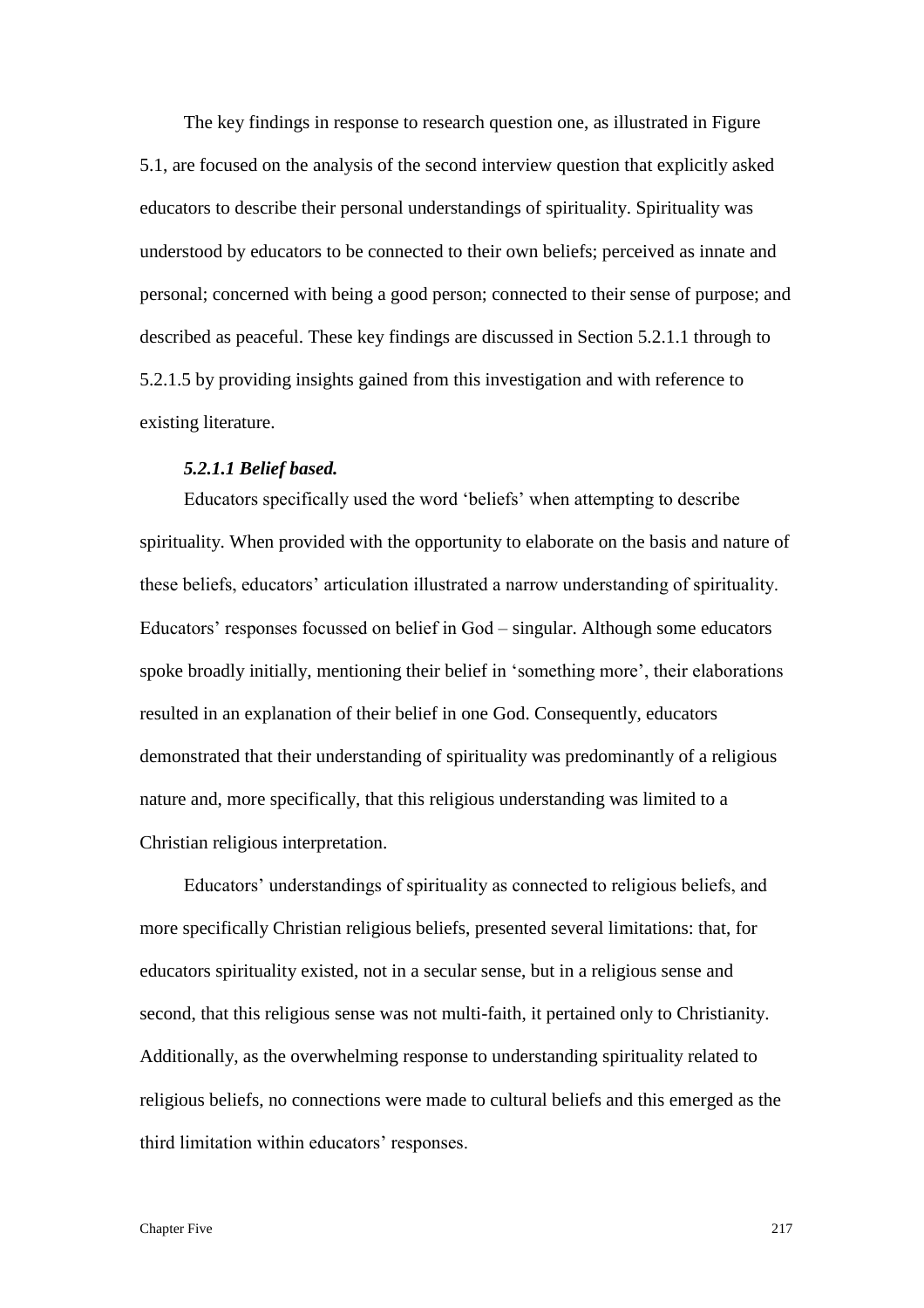With regard to the first limitation, educators connected their belief in 'something more' to what literature described as relationality with a transcendent or Ultimate Other (Hay & Nye, 1998; Long, 2000). Although relationality with a transcendent is a characteristic of spirituality found in existing literature, educators' identification of this relationship as the predominant form of spirituality suggests they held a narrow understanding of the range of ways that spirituality can be interpreted. Interestingly, when asked explicitly about the connection or distinction between spirituality and religion, educators agreed that these two concepts were in fact distinct. Although educators emphasised the distinction between spirituality and religion, stating that one could be spiritual and not religious, the analysis of all interview responses revealed that educators were unable to validate this response.

In explaining spirituality as comprising a relationship with a transcendent, educators did not refer to spirituality as a component of religions other than Christianity, leading to the second limitation in educators' understandings of spirituality. Educators all named the Ultimate Other 'God' in their explanation of spirituality being based on beliefs. In doing so, educators illustrated that for them, spirituality was a characteristic of Christian religions. Interestingly, educators acknowledged that belief in God was not confined to a particular religious tradition. However, in the way they described God, educators were illustrating a particularly Christian understanding of spirituality. In articulating one God, educators did not demonstrate any knowledge of spirituality as a characteristic of other world religions. For example, excluded from educators' descriptions of spirituality were Hinduism that believes in many Gods and Buddhism that does not believe in any God or Gods.

Understanding spirituality as connected to their own Christian religious beliefs was further represented when educators recounted a spiritual experience of their own,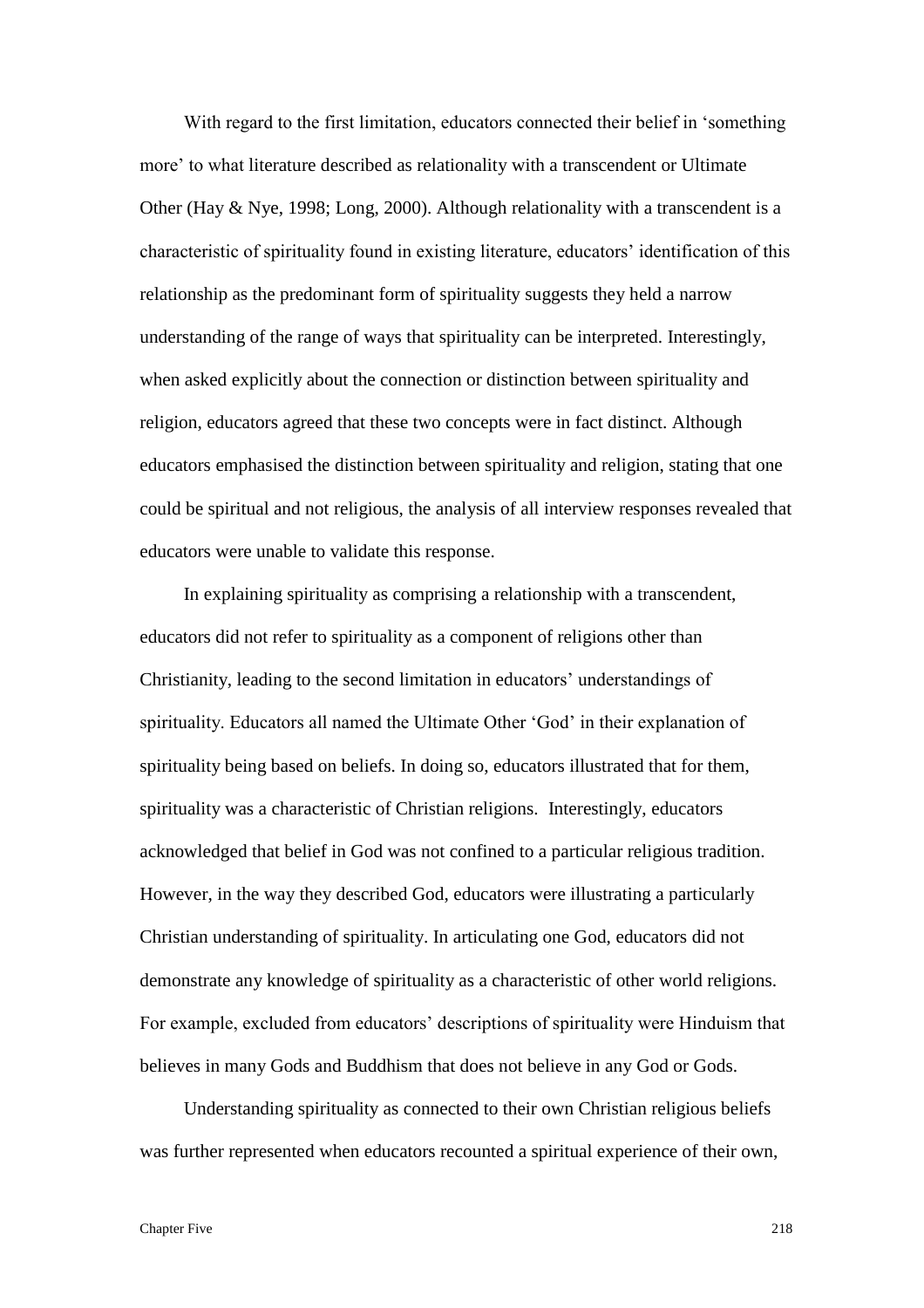in response to the initial interview question. Educators blurred the lines between spirituality and religion by frequently selecting a specifically Christian religious experience when asked to recall a spiritual experience. Educators spoke of experiences of being at Mass in a church, attending Catholic rituals such as a Baptism, praying to God as well as drawing on their religious beliefs during difficult times such as the loss of a family member. It is recognised that providing a Christian religious experience as their chosen spiritual experience could be related to the unique religious context of the centres. The Catholic context of the childcare possibly influenced the responses that educators provided and these can be connected to what Rossiter (2011) articulated as religiosity. Religiosity is described as a spirituality clearly referenced to religious beliefs (Rossiter, 2011). Educators working in the context of Catholic childcare clearly articulated a sense of religiosity, rather than a secular understanding of spirituality.

The third limitation that emerged from educators' articulation of spirituality as based on their Christian religious beliefs was the omitting of cultural understandings of spirituality. In focussing on beliefs from a religious perspective, educators failed to articulate any understanding of spirituality as connected to culture. Indigenous culture, as an example, is described in the literature as having a land-based spirituality (Baskin, 2016). For indigenous cultures, spirituality involves the interconnectedness between life and land (Baskin, 2016) and so in contrast to religious beliefs, spirituality is expressed through the beliefs and traditions of the culture. The work of Skamp (1991) can also be drawn upon when discussing spirituality in a cultural sense. Skamp (1991) describes spirituality as having both a vertical and a horizontal connectedness. The horizontal is a relationship with the environment whilst the vertical connectedness is a sense of relationship to the generations of the past and those of the future and this is a significant relationship particularly for indigenous cultures. Regardless of the presence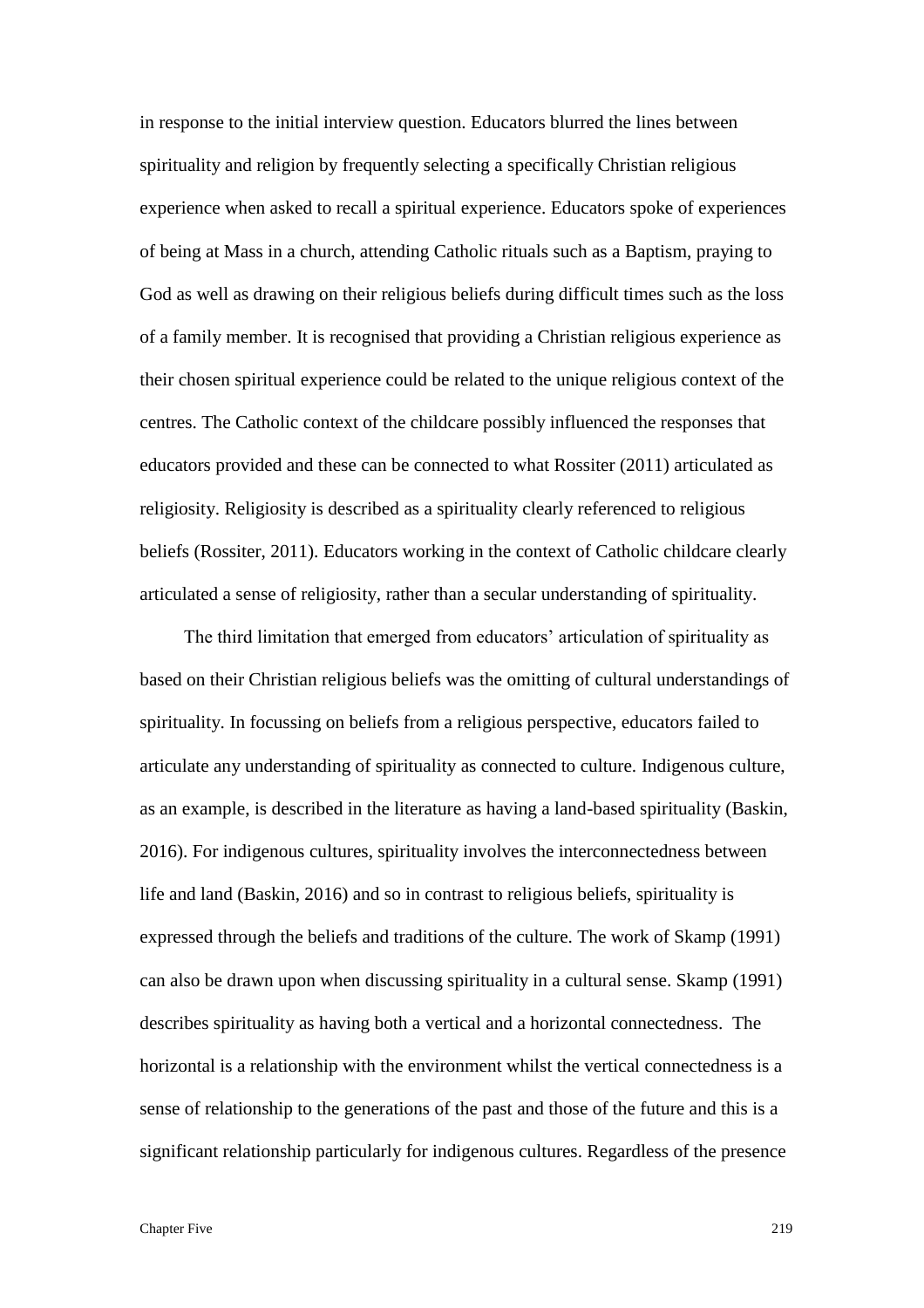of indigenous children within the centres, indigenous culture is central to all Australians and requires both acknowledgement and addressing.

Additionally, *Belonging, Being and Becoming: The Early Years Learning Framework (EYLF)* (Department of Education and Workplace Relations [DEEWR], 2009) outlines 'cultural competence' as one of eight pedagogical practices for early years' educators. To practise cultural competence, educators must "respect multiple cultural ways of knowing, seeing and living, celebrate the benefits of diversity and have an ability to understand and honour differences" (DEEWR, 2009, p. 16). The *EYLF*, as a nationally mandated document, sets out the requirement for educators to understand and communicate with diverse cultures as well as to promote children's cultural competence. To promote children's cultural competence includes nurturing children's cultural backgrounds and making other children aware of diversity. However, cultural competence did not feature within educators' understandings of spirituality.

### *5.2.1.2 Innate and personal.*

Educators identified spirituality as an innately human characteristic. Educators' responses that contributed to this theme were brief with little elaboration provided on this characteristic of spirituality. The identification of spirituality as innate transpired from educators' responses that acknowledged the spiritual capacity alongside other developmental capacities (cognitive, emotional, physical and social). Educators described spirituality as a part of being human, a capacity within everyone, and as a personal attribute.

Chapter Five 220 Acknowledging the spiritual capacity alongside the other developmental domains (cognitive, physical, emotional and social) is present within existing literature. Empirical research, such as the work of Robinson (1983), Coles (1990) and Watson (2000) all emphasise the innateness of spirituality in their investigations. Extensive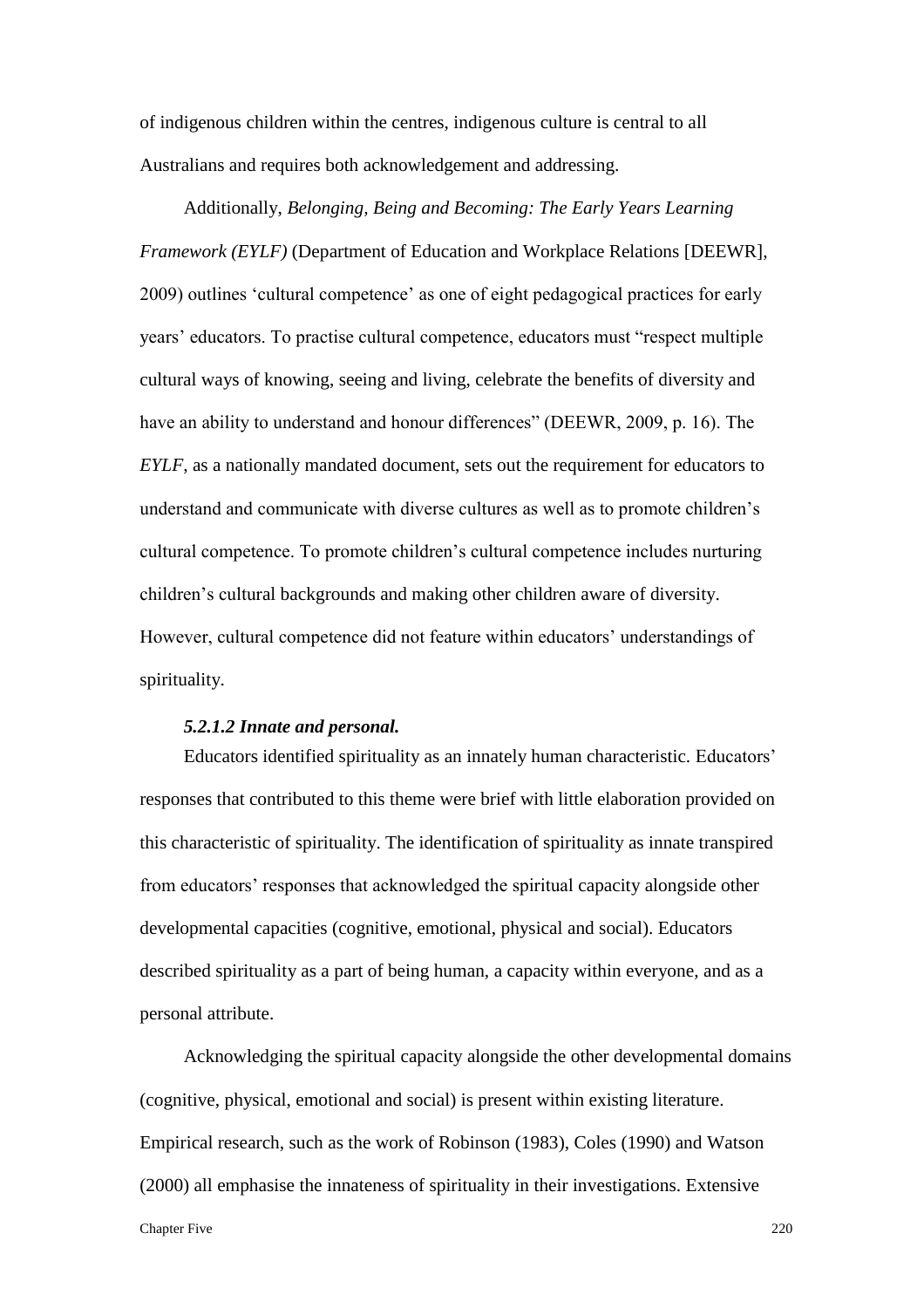scholarly literature also supports this, for example the contributions of Hyde (2010), and Kim and Esquivel (2011). Of significance to the context of this investigation, the innateness of spirituality is explicitly noted in international policy, specifically within Article 17 of the *United Nations Convention on the Rights of the Child* (1989). More recently at the national level, the *EYLF* (DEEWR, 2009) explicitly states that, "children's learning is dynamic, complex and holistic. Physical, social, emotional, personal, spiritual, creative, cognitive and linguistic aspects of learning are all intricately interwoven and interrelated" (DEEWR, 2009, p. 9).

Identifying the spiritual capacity as intrinsic to being human is a notable contribution from the educators in this investigation. However, it is also noteworthy that other than stating it to be so, educators were not able to elaborate on the nature or purpose of the spiritual capacity nor did any educator connect the spiritual capacity with the other developmental domains. As stated in the *EYLF* (DEEWR, 2009, p. 9) children's learning and development is holistic with the developmental domains being viewed as interwoven and interrelated. A holistic approach to learning and development, advocated for in the *EYLF* (DEEWR, 2009) understands the way that the developmental domains are in relationship. Literature supports holistic approaches in education and there is an abundance of literature that explicates the relationships among the developmental domains (Cameron, 2009; Organisation for Economic Cooperation and Development [OECD], 2006; Vialle, Lysaght & Verenikina, 2012; Wittmer, Petersen & Puckett, 2013). Specifically, the emotional and social domains of development are described as connected to spiritual development. Literature connects spiritual development with the concepts of identity development, (Garbarino & Bedard, 1996; MacDonald, 2009; Sifers, Warren & Jackson, 2012) positive wellbeing and the development of resilience (Kiesling, Sorell, Montgomery & Colwell, 2006;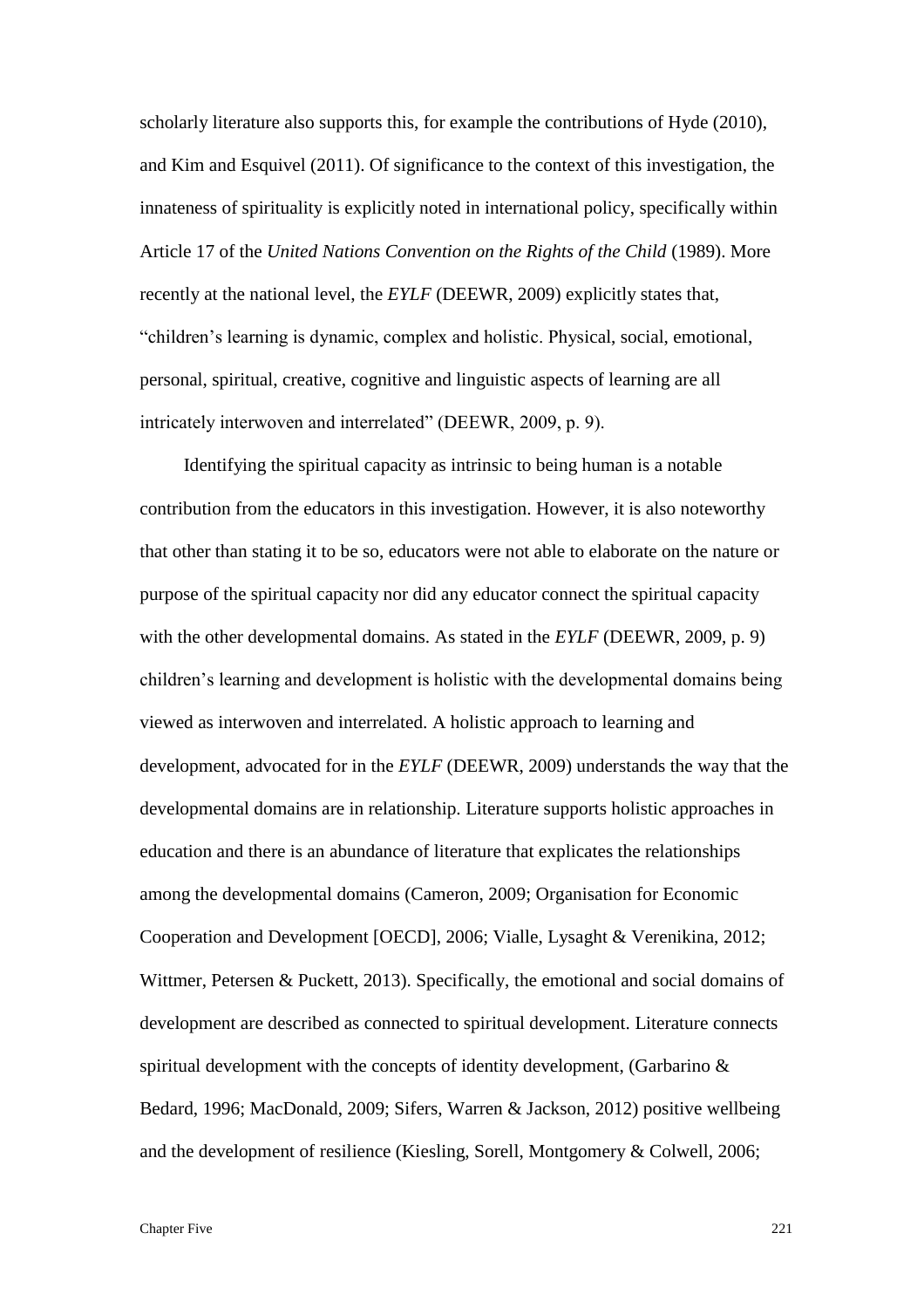Ratcliff & May, 2004; Sifers, Warren & Jackson, 2012). Educators demonstrated little understanding of the connectedness between developmental domains. Specifically, no mention was made of the relationship among the spiritual, social and emotional domains. However, in a subsequent question regarding their beliefs and practices within early childhood, educators did describe their pedagogy as being socially and emotionally focussed. Educators valued attending to the social and emotional development of children, articulating that this is "first and foremost" (Educator 2: Centre C), suggesting that educators understood that attending to children's social and emotional needs would assist their holistic development.

Furthermore, despite agreement that the spiritual capacity was intrinsic to being human, educators were unable to elaborate on this capacity in the same way they did when describing development across the social and emotional capacities of children. Educators mentioned the personal nature of spirituality, commenting that it was central to a person's being. The sense of connection to self, to person's sense of being, is recognised as a relational characteristic of spirituality, detailed by Hay and Nye (1998) as the 'I-Self' relationship. Educators, aside from acknowledging the existence of spirituality as innate and personal, were not able to elaborate further on the components of this 'I-Self' relationship. Elements of the 'I-Self' relationship that included the other developmental domains did arise in response to subsequent interview questions pertaining to research question two, discussed in Section 5.2.2. Responses regarding educators' understandings of spirituality as innate and personal were limited to the acknowledgement that the spiritual was a component of the whole child.

It is necessary to acknowledge that in describing spirituality as part of being human, as innate, educators appeared to demonstrate an understanding of spirituality in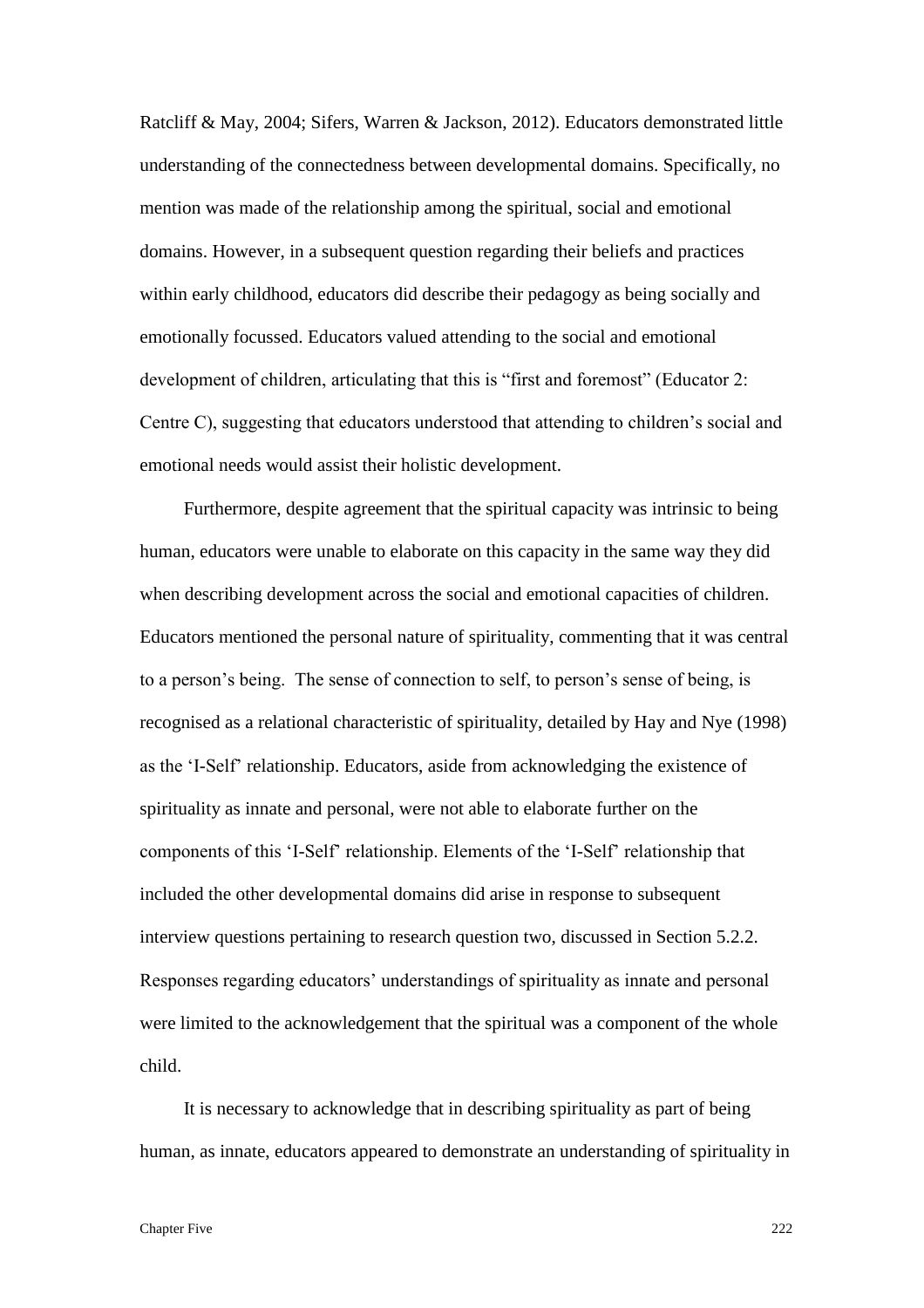a secular sense, and to therefore go beyond a religious understanding. However, despite educators stating spirituality to be an innately human characteristic, all elaborations that followed contained a strong sense of their own religiosity (a religious spirituality). This insight calls into question whether educators were in fact personally religious or that the religious context of the centres influenced their practices, especially given that not all educators were Catholic (see Chapter One).

### *5.2.1.3 Being a good person.*

It would appear that educators not only understood spirituality in terms of beliefs or characteristics, but also in terms of action. The insight that spirituality encompassed the act of being a good person was clearly evident from educators' responses. Educators moved beyond their previous, more conceptual, understandings of spirituality as an innate human capacity based on beliefs, to explain that a further characteristic of spirituality involved action. When articulating the innateness of spirituality, educators stated that it was central to a person's sense of being. In elaborating on spirituality as concerned with being a good person, educators were articulating spirituality to involve a particular way of being.

Being a good person implies having a values system and is connected to an individual's sense of morality. When spirituality is described in this way, it is concerned with the application of personal beliefs and values; it is the way an individual behaves in relation to others (Watson, 2000). Educators initially responded with broad phrases stating that spirituality involved 'being good' and 'doing good'. When prompted to explain the meaning of these phrases, educators described personal attributes of showing kindness, being generous, sharing, being respectful and accepting people for who they are. For educators, these attributes characterised a particular way of being that was understood as connected to spirituality.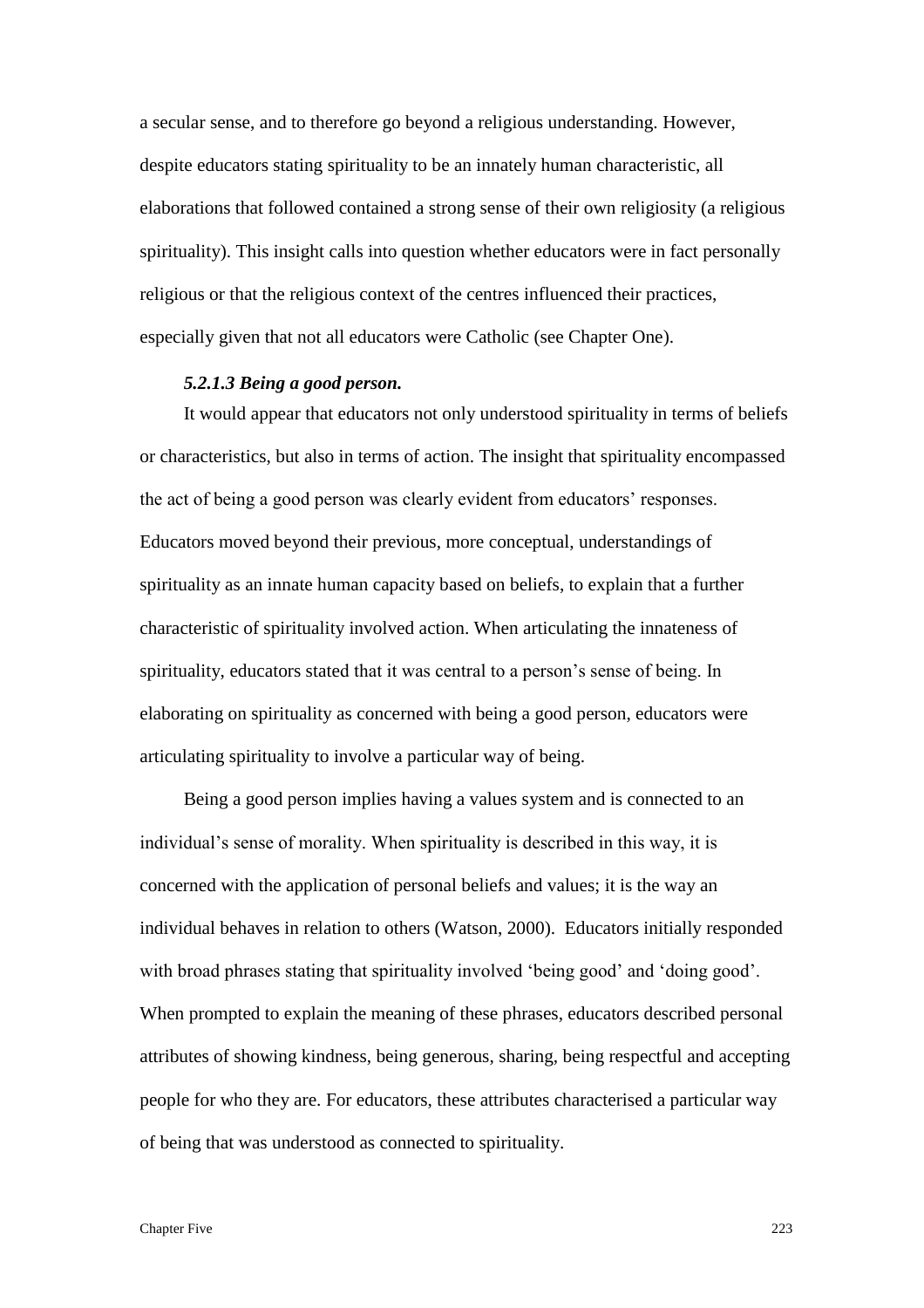An anecdote, provided by Educator 8: Centre A (Chapter Four, Section 4.2.2.3), illustrates the connection that was made between spirituality and values in action. Educator 8: Centre A chose to recount the anecdote when attempting to explain her own understanding of spirituality. The focus of the recount was the attribute of kindness. Kindness, Educator 8: Centre A explained, had been a focus in her room and at the end of a day she witnessed the independent act of kindness by a child, giving away his stickers to others. In choosing to recount this anecdote as a means of articulating her own understanding of spiritualty highlighted the sense of values she perceived as inherent to spirituality. Educator 8: Centre A clearly valued kindness and viewed this to be connected to spirituality. Furthermore, the educator described her own feelings of pride in observing the child demonstrating kindness to others. The work of Hay and Nye (1998) is pertinent to Educator 8: Centre A's response. Hay and Nye (1998) acknowledged the value component of spirituality specifically in their 'value sensing' category (one of three categories they identified including' awareness sensing' and 'mystery sensing'). One element of the value sensing category refers to an individual's sense of 'goodness' and this category draws attention to the relationality of the individual with others, however the 'other' is defined (other people, environment, God). Essentially, Educator 8: Centre A, whether conscious of it herself or not, was recounting a child engaged in 'value sensing'.

When describing the attributes of being a good person, educators in this study connected these attributes and values with their own religious interpretation of spirituality. Whilst articulating that spirituality involved action, educators described this action as based on the values connected to their religious beliefs. As presented in the findings, Educator 2: Centre C stated, "You know, I generally associate it with being a good person. You have these values behind you that are, well they're gospel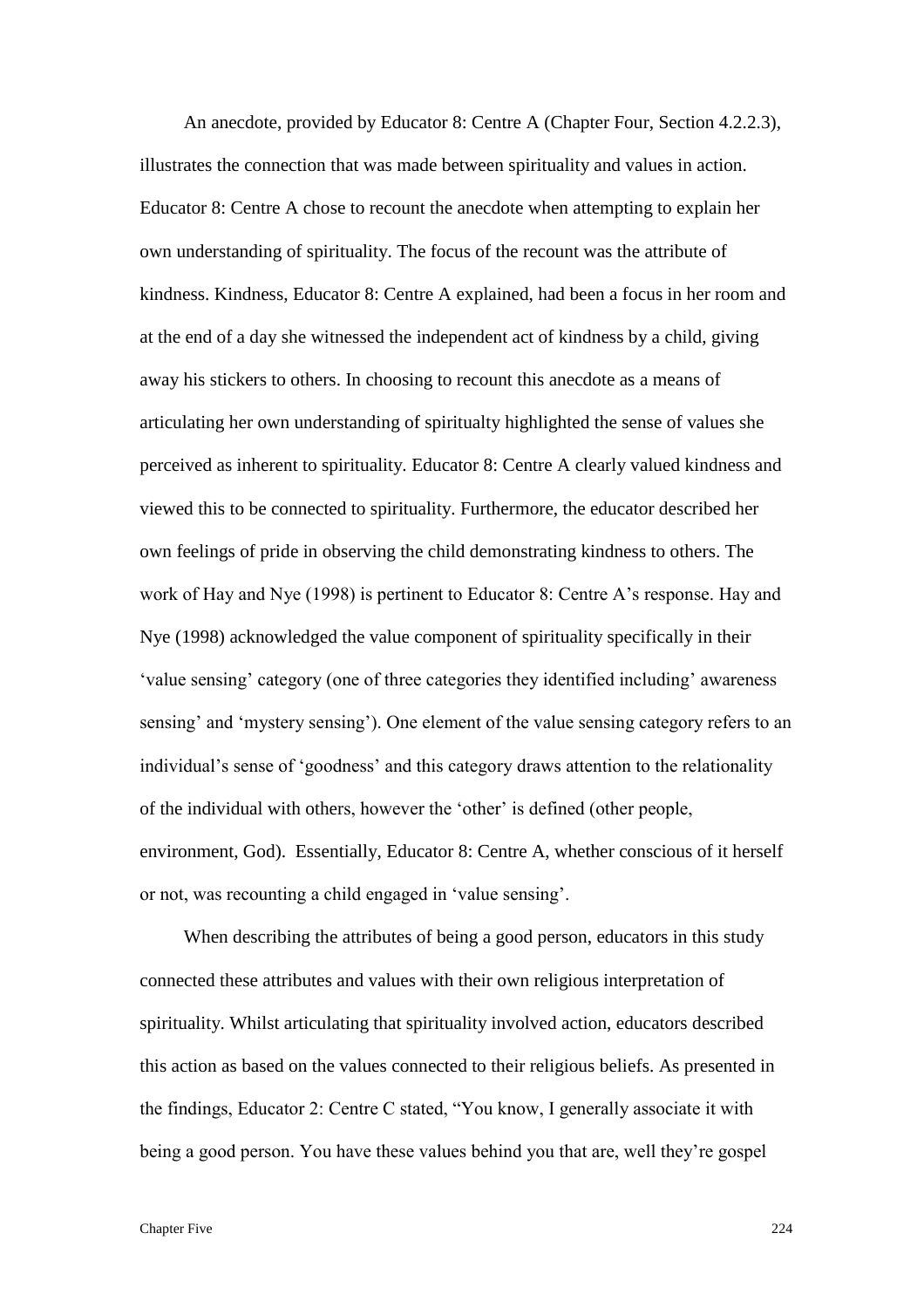values aren't they. Being respectful, being kind and being a good person." Explicitly mentioning the gospel values as a guide for being a good person highlights two key findings: first, reference to the gospel values illustrates educators' sense of a religious spirituality –religiosity. Second, and again illustrative of the narrow understanding of spirituality shared by educators, this sense of religiosity was referenced specifically to Christianity. Similar to the way educators described both the innateness of spirituality and it connection to beliefs, educators limited their responses to a Christian perspective, offering no elaboration of how being a good person may be connected to other religions or cultures. As educators' responses focused on values connected to the teachings of Jesus, understandings of spirituality failed to acknowledge the existence of morals and values outside of Christianity. It was evident that, for educators, spirituality was not just about being a good person but about being a good Christian person.

Eaude's (2016) contribution to the connection between spirituality and morality can be drawn upon to add to this discussion of 'being a good person' as a characteristic of spirituality. Eaude (2016) considered spirituality as premised on morality or vice versa. Educators identified values as inherent to spirituality but these values went beyond beliefs to involve action. The actions described by educators, such as sharing, being generous, showing kindness and being tolerant of others all align with Eaude's (2016) exploration of duty ethics (what I ought to do) and virtue ethics (how can I live a good life). Eaude's (2016) explanation of both duty and virtue ethics becomes significant later in this chapter when educators' understandings of their practices to promote children's spirituality is explored.

# *5.2.1.4. Sense of purpose.*

It was evident from educators' responses that, for them, spirituality was linked to having a sense of purpose and meaning in life. To have a sense of purpose and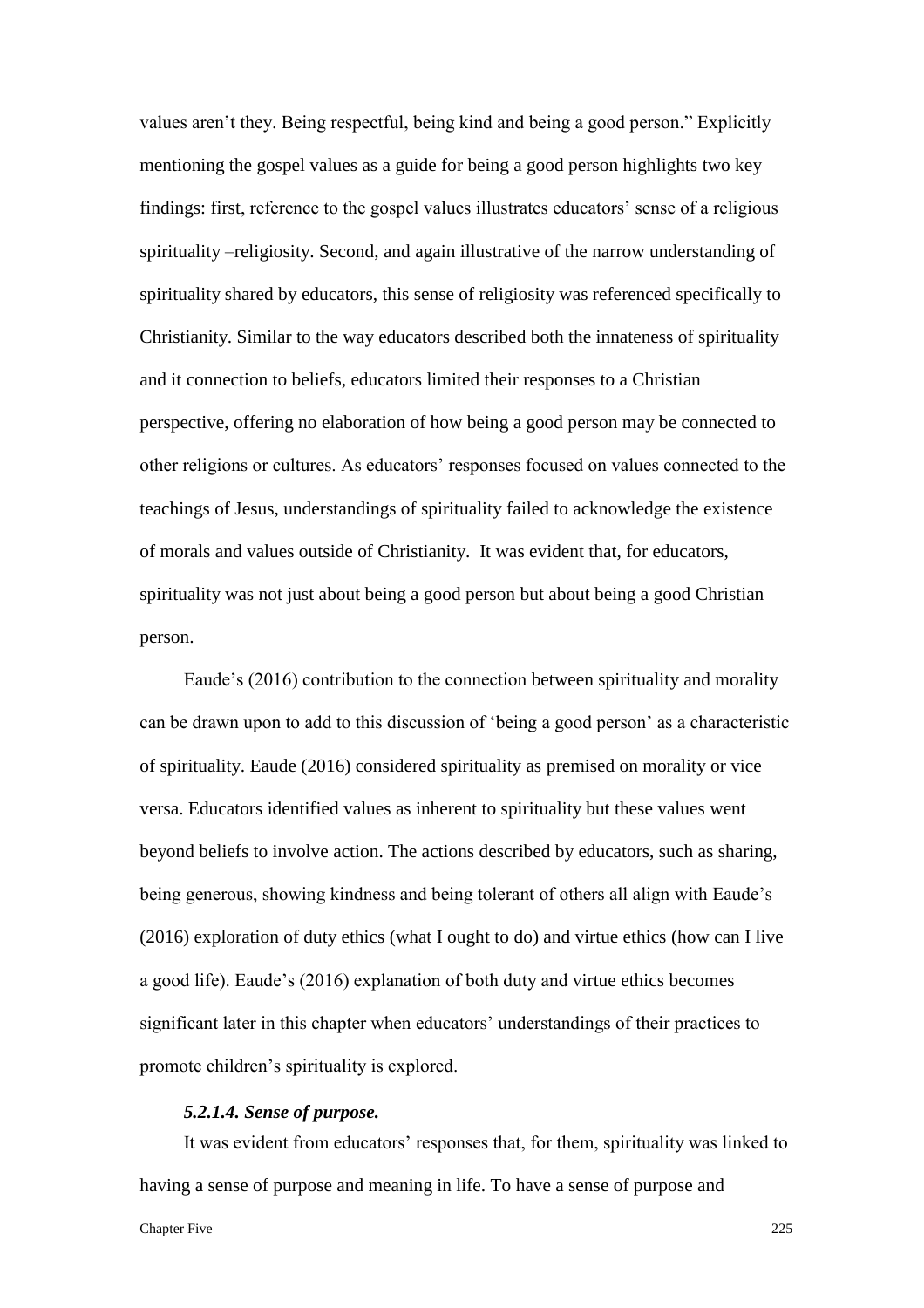meaning in life involves a quest or search (Adams, 2009; Miller, 2000). A sense of purpose, as a component of spirituality, stirs a person from within to ask fundamental life questions such as, "Who am I?" and "What is my influence?" Educators described spirituality as concerned with knowing who you are and who you want to become.

Describing spirituality as concerned with knowing who you are, suggests educators understood the connection between identity development and spirituality. The construct of identity involves the development of the self, referred to by Hay and Nye (1998) as the 'I-Self' relationship. Relationality with the self is an evolving process where an individual seeks to find answers to questions such as "Who am I?" Educator 1: Centre B described this as including "the sort of person you want to be" indicating that it is not restricted to who a person is at a particular time. Rather, having a sense of purpose also includes a future focus - who they want to become.

Furthermore, Educator 3: Centre C elaborated about spirituality being connected to a person's sense of purpose by providing the example of Nelson Mandela. Educator 3: Centre C spoke of how Nelson Mandela had a strong sense of identity, stating that, "he knows what his main views are and he just knows what he's supposed to be doing and things like that…It's like having your identity, your meaning in life, just having a purpose. Knowing that purpose." It was evident from Educator 3: Centre C's response that spirituality was intrinsically connected to the deepest levels of the self and therefore central to the development of identity.

The theme of identity is closely tied to the concept of belonging. The *EYLF*  (DEEWR, 2009) explicates belonging as, "knowing where and with whom you belong…Belonging acknowledges children's interdependence with others and the basis of relationships in defining identities" (p. 7). To belong involves the sharing of a person's identity with others and therefore implies a social dimension that goes beyond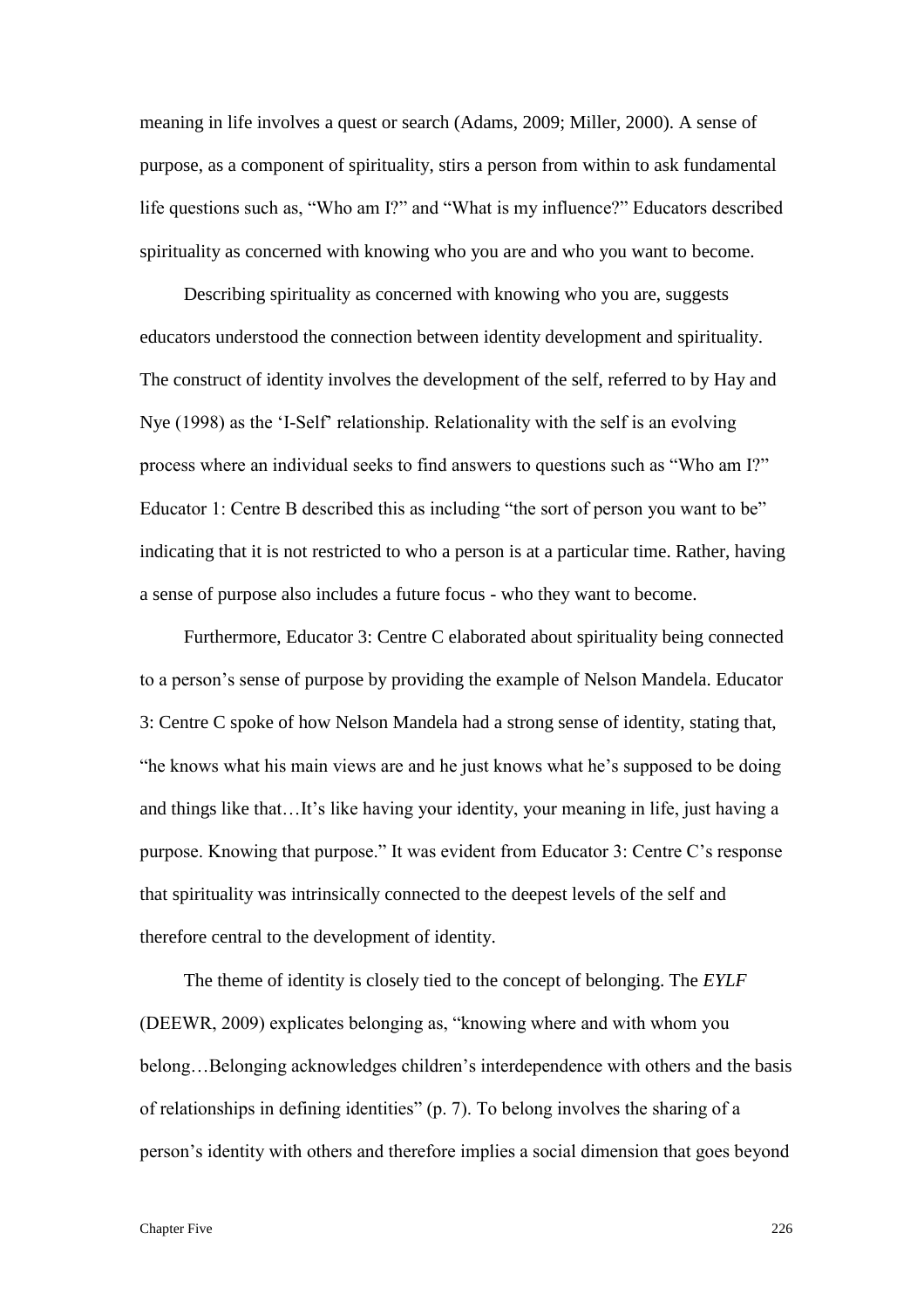the 'I-Self' relationship to include 'I-Other'. When Educator 3: Centre C chose to draw on Nelson Mandela as an example of a spiritual man, one with meaning and purpose, it is possible to view this choice as a result of Nelson Mandela's contribution to humanity, although this was not explicitly stated. The process of an individual finding "their place and purpose in the world" (Adams, 2009, p. 115) is one of meaningmaking (Hay & Nye, 1998) that requires an inward search as well as an outward relationship with others.

Relationships are central to the development of identity and to belonging; it is what Hay and Nye (1998) referred to as relational consciousness. The inward relationship of 'I-Self' that facilitates identity development and contributes to a sense of belonging involves a search that is intrinsically connected to an individual's quest for identity and purpose (Eaude, 2009). Educators provided no elaboration that included a sense of relationship with others when describing a sense of purpose as a characteristic of spirituality. The social dimension of having a sense of purpose that includes the impact or influence an individual has on another, is common within literature that addresses this characteristic of spirituality (Adams, 2009; Eaude, 2009). Bradford's (1999) category of 'practical spirituality' specifically addresses this connection between the search for meaning and social commitment. However, educators did not connect having a sense of purpose with relationships or as part of a social dimension. Educators understood having a sense of purpose as a personal characteristic of spirituality.

### *5.2.1.5. Peaceful.*

As a means of articulating what they understood by the term 'spirituality', educators generated a range of descriptive words that focused on how spirituality was experienced, or felt for them personally, and these were suitably portrayed by the theme 'peaceful'. As stated previously, educators had difficulty articulating their own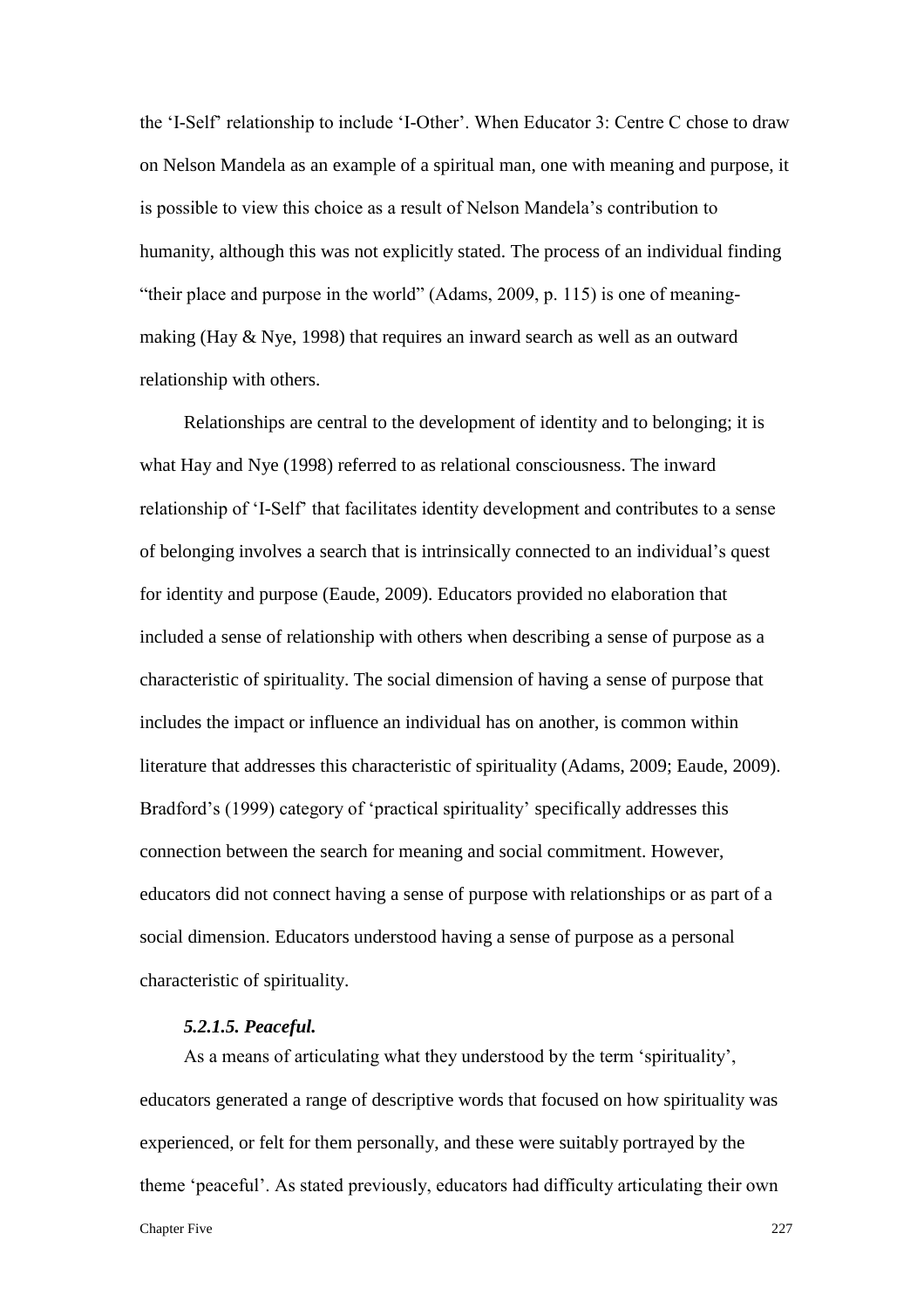understanding of spirituality. To overcome this, educators took to describing spirituality in terms of the way it was experienced or felt as connected to the experience they had recollected when asked about a spiritual experience. The educators used the experience they had recollected to assist them in articulating how they understood spirituality.

Educators spoke of spirituality enabling feelings of comfort and a sense of happiness. Being content and feeling relaxed were also described as features of a spiritual experience. The connection between spirituality and happiness resonates with existing literature (Bradford, 1999; Eaude, 2009; Howell, Passmore & Buro, 2013). In particular, this connection is made within Bradford's (1999) category of 'human spirituality'. A 'human spirituality' according to Bradford (1999) is one that meets the needs of the individual at a human level. In this instance, the pursuit of happiness is a component of the individual's humanity concerned with the need to be content and to have a positive sense of wellbeing. The development of a positive sense of wellbeing is further elaborated on in the work of Howell, Passmore and Buro (2013) where happiness is viewed both as a component of the positive development of wellbeing and spirituality. Educators were unable to explicitly articulate the connection between feeling happy (when experiencing something spiritual) and the development of wellbeing. However, Educator 5: Centre A appeared to recognise, at the very least, that spirituality provided the opportunity to develop positive dispositions and feelings of contentment by stating that peace, as a characteristic of spirituality, was the absence of worry and concern.

Many educators recalled a spiritual experience that they described as personal and reflective. In articulating how they felt during these personal and reflective experiences, educators described feeling at peace and content. Often the experience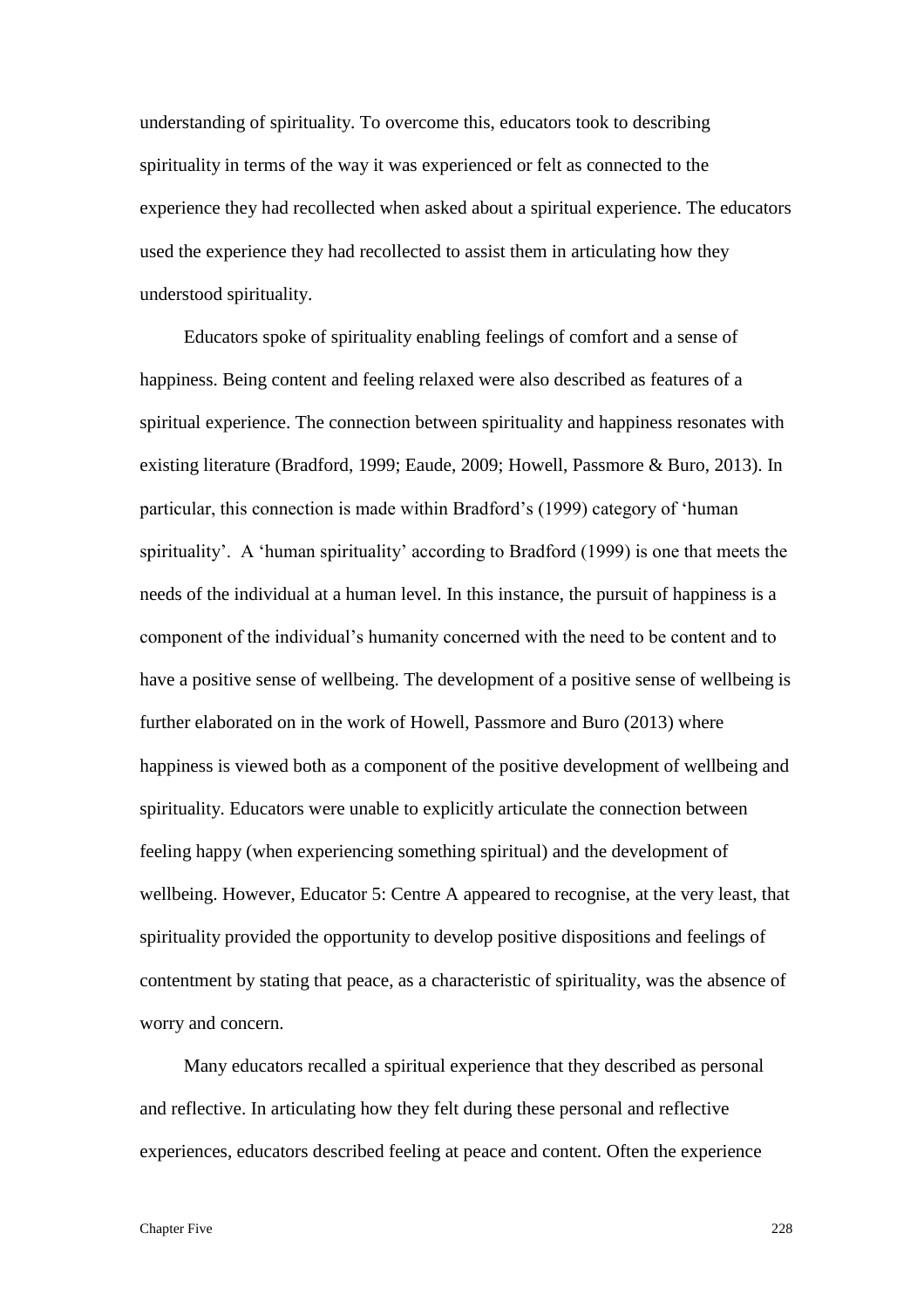included quiet moments and some also incorporated music. Literature asserts the connection between reflective moments, which can include music and mediation, as a medium for spiritual connection (Bellous & Csinos, 2009). The descriptions provided by educators further highlighted their understanding of spirituality as personal, emphasising an inward relationship; a relationality of 'I-Self' (Hay & Nye, 1998).

Educators not only described their spiritual experience as peaceful and personal, but many also explained that this personal moment occurred whilst in a community. The community that educators referred to was a Christian religious community. Educators moved from a secular understanding of spirituality (as moments of feeling peaceful) and then continued to provide a particular religious context and understanding of spirituality. Educators provided examples such as attending their child's Baptism and attending Mass in a bush setting. Educators explained how they felt peaceful in these moments that provided a personal, individual experience whilst simultaneously being in community. Educators' elaborations of feeling at peace whilst in a Christian religious community highlighted their own sense of religiosity as well as the understanding of spirituality from a specifically Christian perspective. In addition, the examples provided by educators could further suggest that the Catholic context of the centre influenced their responses.

## *5.2.1.6. Summary of educators' understandings of spirituality.*

A key finding in response to research question one was that educators understood spirituality as referenced to Christianity - a Christian religiosity. It would appear from this finding that there exists a connection between the Catholic context of the childcare centres and the educators' personal understandings of spirituality; the Catholic context of the childcare may have influenced educators in providing Christian religious understandings of spirituality or it could be that these educators were drawn to the Catholic childcare centres because it aligned with their religious beliefs. What is clear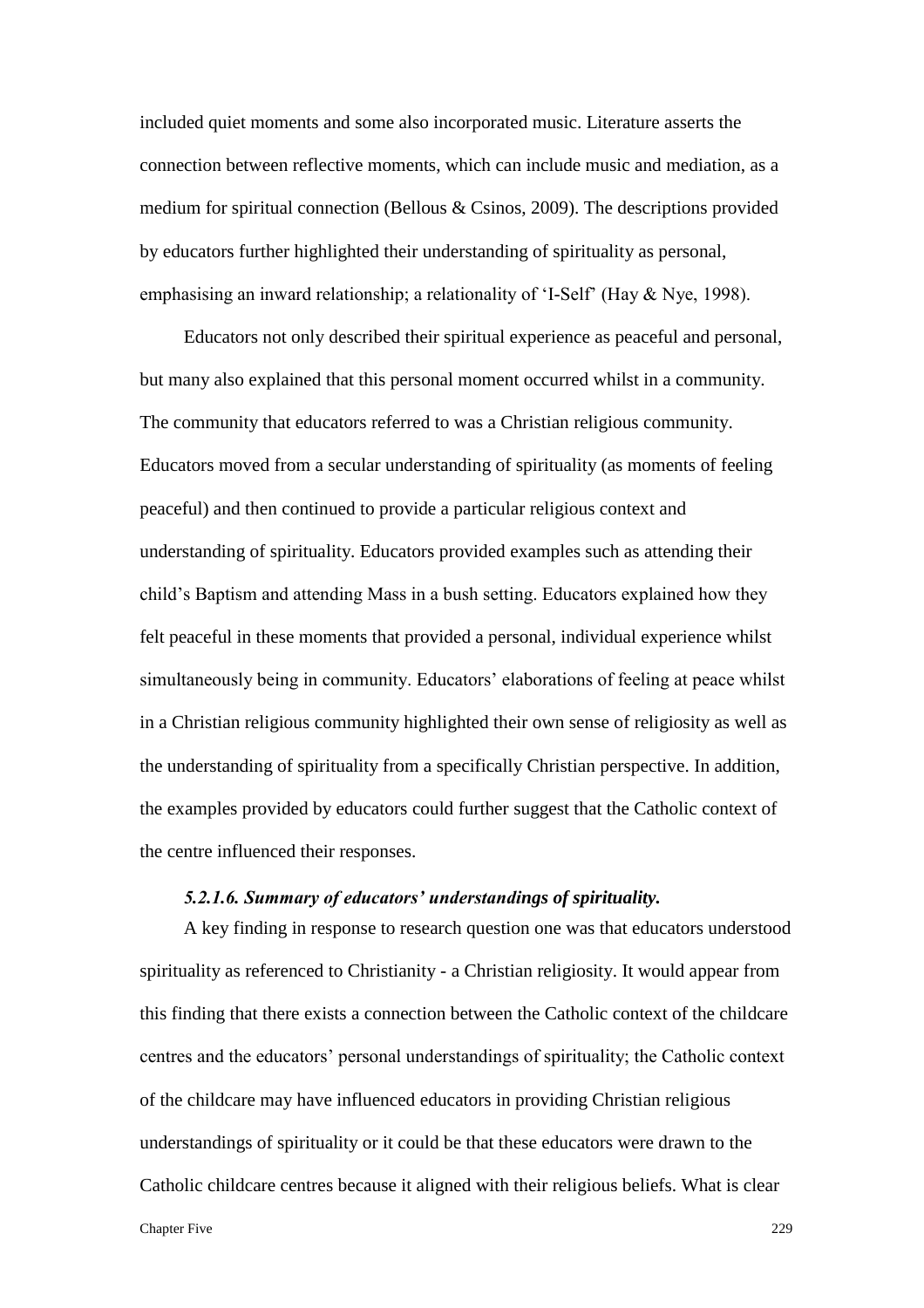is that educators understood a Christian religious spirituality for them personally. When articulating spirituality to be based on beliefs, innate and personal, about being a good person, connected to a sense of purpose and as a feeling of peace, educators communicated a Christian perspective.

Additionally, a finding emerged regarding the gap that existed in educators' responses. In emphasising a Christian understanding of spirituality, educators provided no elaboration on spirituality in connection to other world religions or that reflected their own cultural competence. The *EYLF* (DEEWR, 2009) articulates cultural competence as a pedagogical practice for educators, yet it was evident that educators did not perceive this practice to be connected to spirituality. Although educators' initial interview responses often began in a secular sense, explanations that followed became narrow with spirituality being described from a Christian perspective. In omitting a sense of cultural competence, including religious diversity, from their understandings of spirituality, it is possible to question whether educators viewed all *EYLF* (DEEWR, 2009) pedagogical practices through a specifically Christian lens.

Finally, a further finding was the identification of how educators had come to their understanding of spirituality. It was found that the understandings of spirituality that emerged were almost solely based on the educators' own life experiences, as opposed to any formal professional development on the subject. With only one educator recalling the topic of spirituality from an undergraduate unit of study and no professional development opportunities reported, educators had only their life experiences to draw upon. No opportunities for spiritual reflection and development had been provided to them as educators.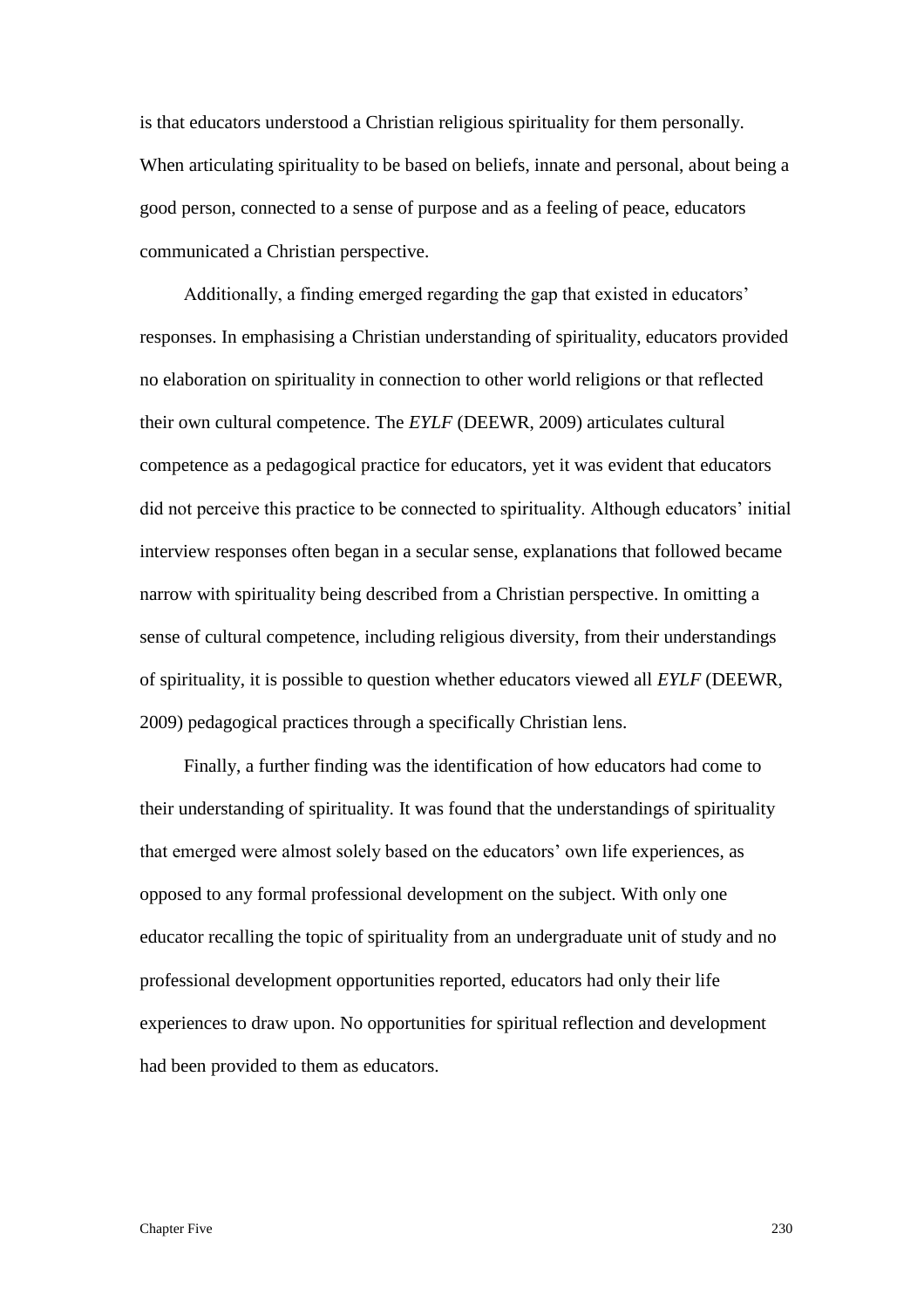# **5.2.2 What educators know about promoting children's spiritual development: Key findings.**

Both interview data and observational data were utilised to respond to research question two. Research question two focussed on determining educators' knowledge about promoting children's spiritual development. Figure 5.2 provides an overview of the super-ordinate themes that resulted from the analysis of both the observational data as well as the interview questions pertinent to this research question (Interview question three: *How do you think children express their spirituality?;* Interview questions four and five analysed collectively: *How do you think children's spirituality can be promoted and nurtured?; What types of opportunities do you think you provide in your room to assist children to develop within the spiritual domain?*).



*Figure 5.2* Emergent themes from the interview and observational findings in response to research question two.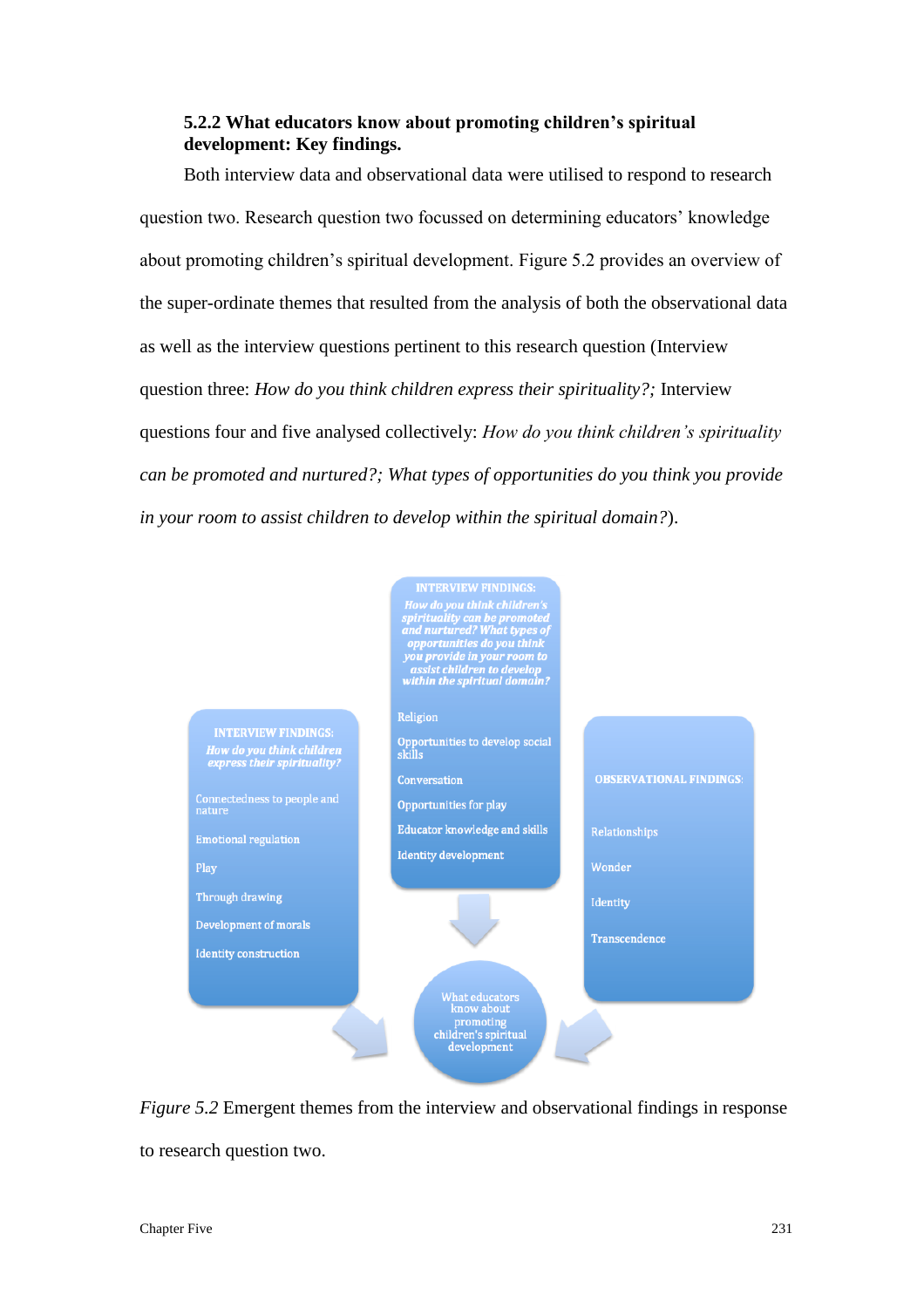To facilitate the critical discussion of findings concerning educators' knowledge about promoting children's spirituality, it was necessary to synthesise the themes illustrated in Figure 5.1. Commonalities as well as distinctions emerged from the findings regarding what educators could articulate about promoting children's spirituality and what was observed that educators knew through their actual practices. To synthesise the interview themes, an initial process of identifying similarities occurred, for example, 'identity construction' emerged in the findings from interview question three and 'identity development' emerged from the findings to interview questions four and five. 'Identity' was also an emergent theme from the observational data. As a result, 'spirituality is connected to identity' was formed as the synthesised theme. Figure 5.3 illustrates the process of synthesising the interview themes. The observational themes are presented in Figure 5.3 where they align with the interview themes, that is, where similarities were found. The connections or distinctions between themes from the interview data with themes from the observational data are discussed within each synthesised theme in Sections 5.2.2.1 through 5.2.2.6: spirituality is connected to identity; spirituality is relational; spirituality is promoted through religion; spirituality is promoted through play; spirituality is promoted when educators have the knowledge and skills; and spirituality is expressed through drawing.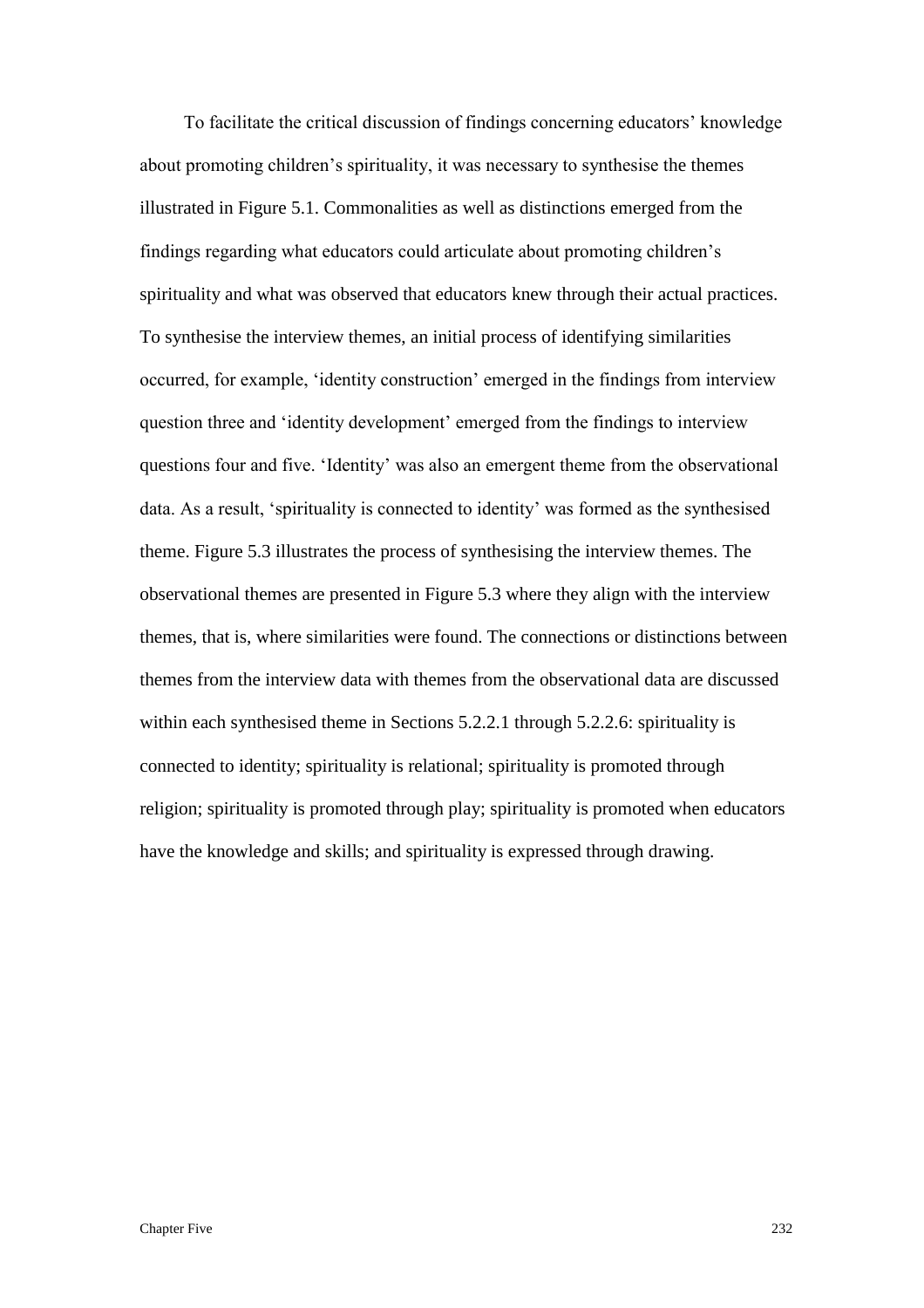

*Figure 5.3* Synthesis of interview and observational themes in response to research question two.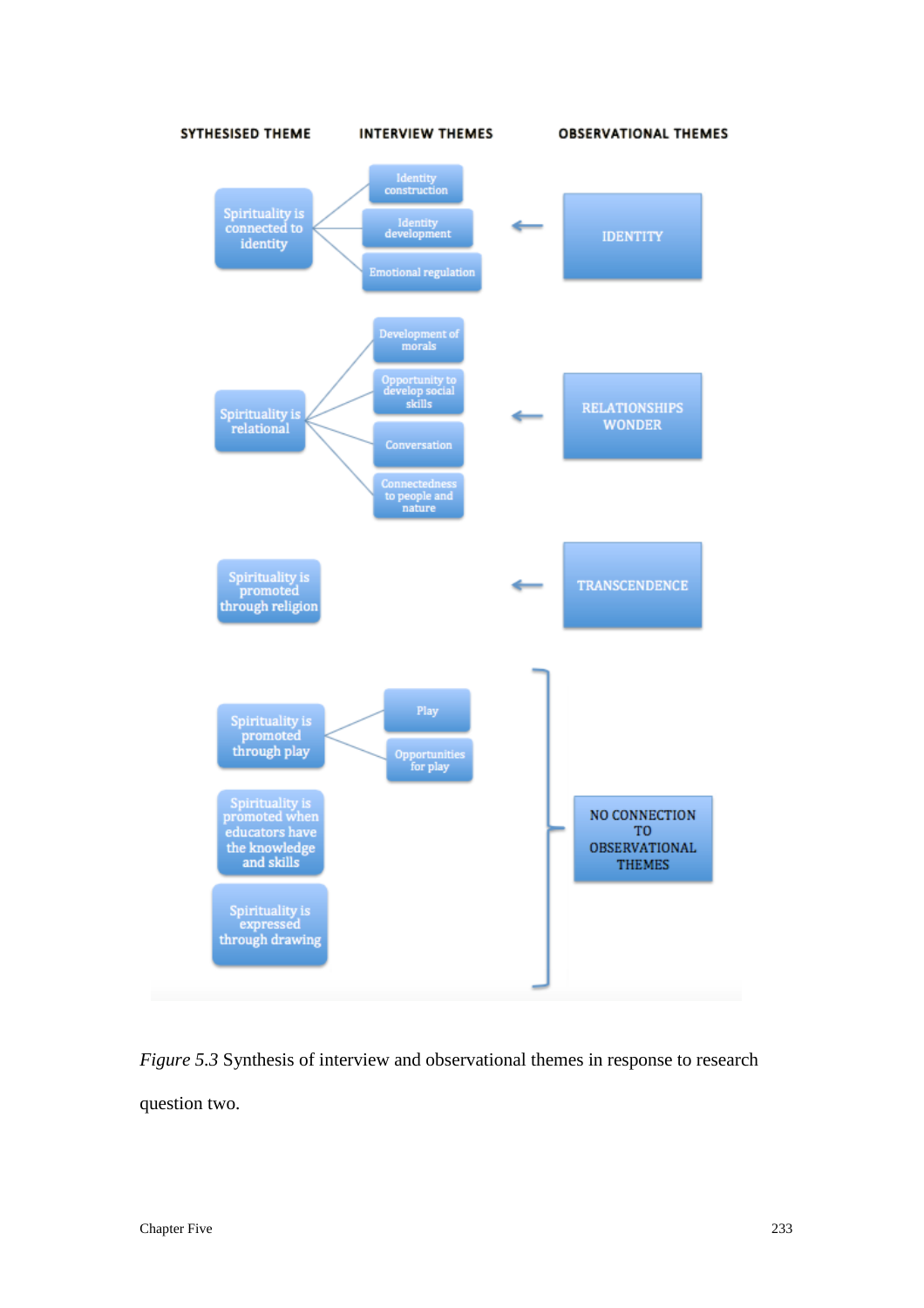### *5.2.2.1 Spirituality is connected to identity.*

'Spirituality is connected to identity' emerged as a key finding across both the interview and observational data. Educators articulated, and were observed in practice, promoting children's sense of identity as a means of promoting their spiritual development. Identity is a broad term, described within the *EYLF* (DEEWR, 2009) as concerned with questions such as "'Who I am', 'how I belong' and 'what is my influence?" (p. 20). Children's identity is developed when they perceive themselves to be respected and worthwhile; when they develop secure attachments with others; and as they come to understand their own culture, heritage, gender and contribution to the world (DEEWR, 2009). Essentially, identity is so integral to the person, that it embodies a relationship with the self.

Educators articulated that they understood children expressed their spirituality through their identity. Specifically, educators identified that in facilitating children's positive self-perception and sense of belonging, as components of their identity, they could potentially promote children's spiritual development. In particular, educators spoke of the need to facilitate children's self-awareness and to implement strategies that encouraged children to find out about their heritage. The findings from the interview data resonate with existing literature on spiritual development.

The connection between spiritual development and identity development is well documented in the literature (Garbarino & Bedard, 1996; MacDonald, 2009; Sifers, Warren & Jackson, 2012; Watson, 2000). Spirituality is recognised as having an inward focus (Watson, 2000) that Hay and Nye (1998) describe as an awareness of the 'I-Self' relationship. The 'I-Self' relationship involves an exploration of the self (Adams, 2009) and thus features a quest for identity (Eaude, 2009). Encompassed within literature linking spirituality with identity are the constructs of resilience and wellbeing (Kiesling, Sorell, Montgomery & Colwell, 2006; Ratcliff & May, 2004;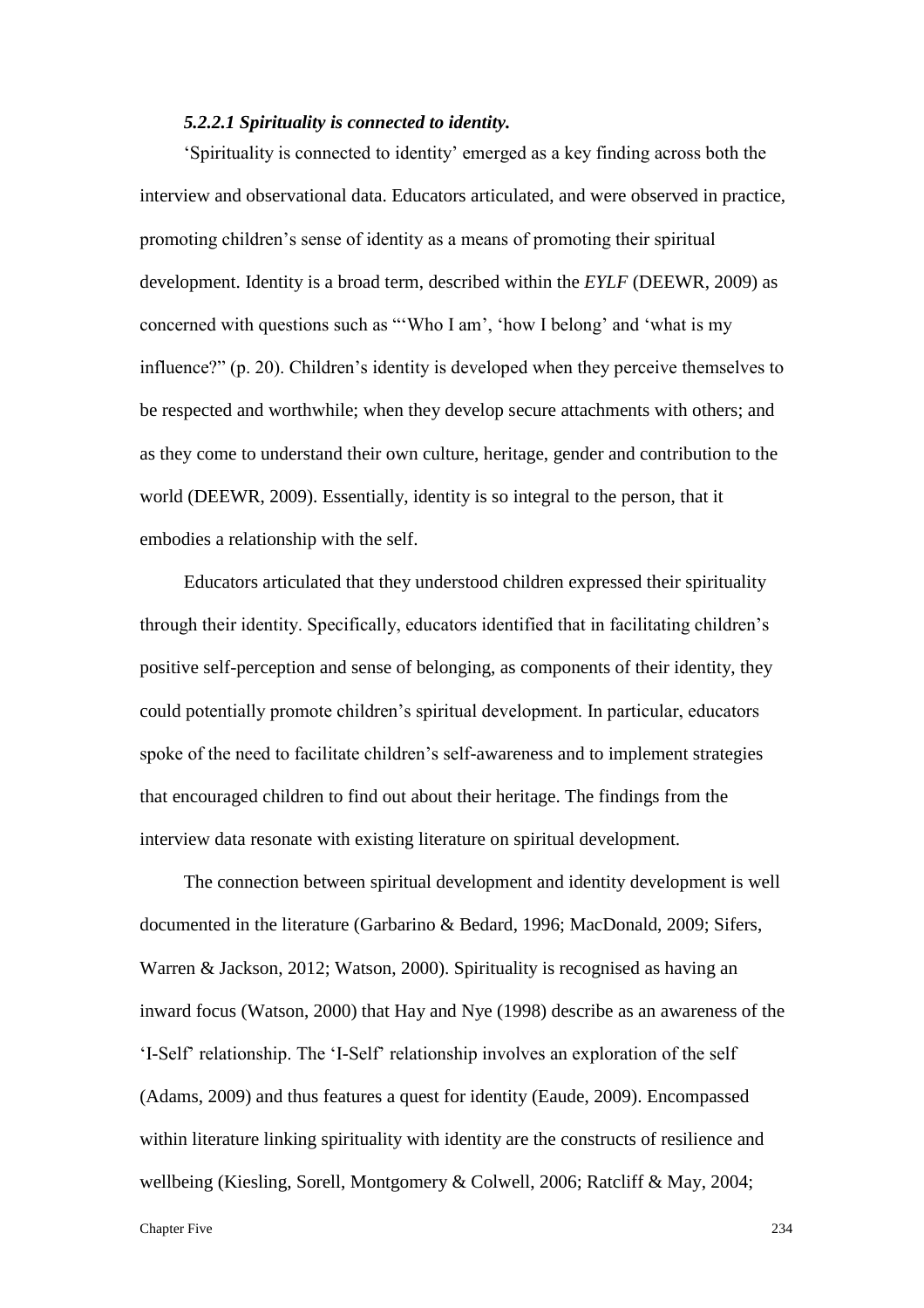Sifers, Warren & Jackson, 2012) as well as the search for meaning (Benson, Scales, Syvertsen & Roehlkepartain, 2012; Eaude, 2009). Watson's (2000) study, previously mentioned, found that participants described spirituality to be deeply connected to their core or intuitive self. Comparably, educators in this investigation explained the need to facilitate children's development of their inner self, in an attempt to promote children's spiritual development. Educators identified the need for children to develop selfawareness, to understand and manage their own emotions, to understand right from wrong and the consequences of their actions as a means of assisting their identity and therefore for the promotion of spiritual development.

It is particularly noteworthy to draw attention to educators' articulation of children's emotional regulation as a means of expressing their spirituality. Several existing studies pose that spirituality can act as a protective factor against mental illness as children are more able to respond positively to adversity when they have developed a positive sense of self (Sifers, Warren & Jackson, 2012). Educators in this study referred to emotional-regulation as a component of identity that they sought to facilitate. Specifically, educators described facilitating children to solve their own conflicts, manage their own emotions and to respond appropriately to the emotions of others. Although educators did not articulate whether they were aware of spiritual development acting as a protective factor, they were evidently aware that a connection exists between facilitating children's identity and promoting their spirituality.

Observational findings reinforced educators' understandings that children aged 3 to 4 years required opportunities to develop their own identity. Educators were observed attending to children's development of resilience, self-regulation, facilitating their wellbeing and encouraging independence. Facilitating children's resilience and the ability to self-regulate emotions were both articulated and observed as practices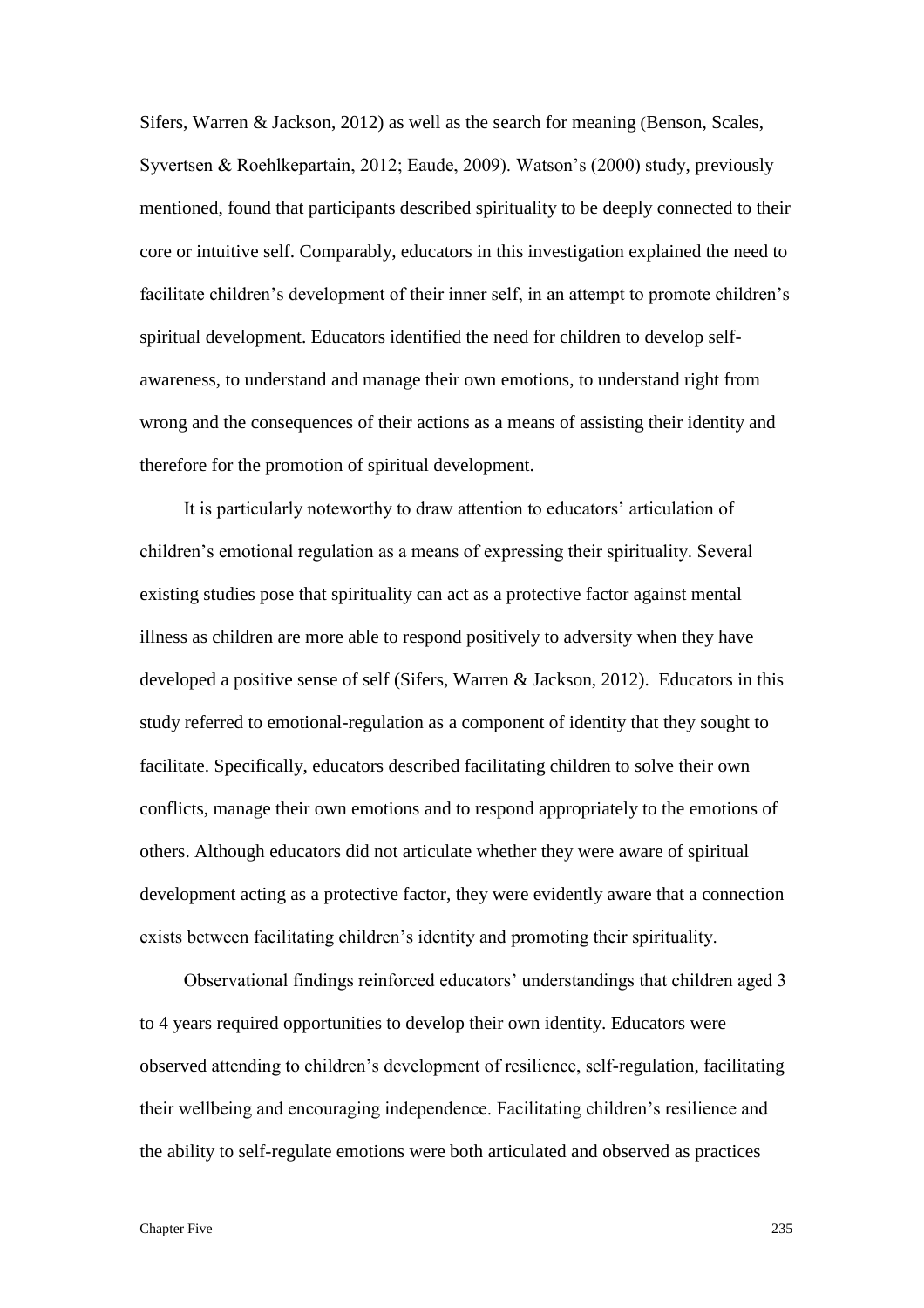that educators used to promote children's spiritual development. Resilience was facilitated when educators encouraged children to persevere with tasks. Educators were observed facilitating children's ability to self-regulate when they attended to their emotional needs, speaking with children about ways to communicate their feelings and to express them appropriately (see Chapter Four Section 4.3.3).

Educators did not explicitly state the facilitation of wellbeing and independence as responses regarding how children express their spirituality or what they could do to promote this capacity. The observational findings, in contrast, illustrated that educators understood wellbeing and independence to be connected to the development of the child's inner self, and therefore these were viewed as connected to spiritual development. When individuals have a strong self-concept, they are more likely to cope with difficult life events by drawing on their spiritual capacity (Sifers, Warren & Jackson, 2012). When individuals develop a sense of satisfaction or a sense of happiness, wellbeing is promoted (Eaude, 2009).

This was evident, for example, in the practices of Educator 5: Centre A who was observed speaking with children about giving compliments that she termed 'warm fuzzies', and in doing so was facilitating children's wellbeing. Reflection was also observed as a practice that indicated educators' knowledge of how spirituality could be promoted. Reflective opportunities afforded children the opportunity to feel calm, to become more self-aware, to look inward and to reflect on their actions and relationships, and therefore these opportunities assist children's overall sense of wellbeing (Barblett & Maloney, 2010). Similarly, educators encouraged children to be independent, again demonstrating their knowledge of children's need to develop their sense of agency and voice, intrinsic to development of the self. Educators' use of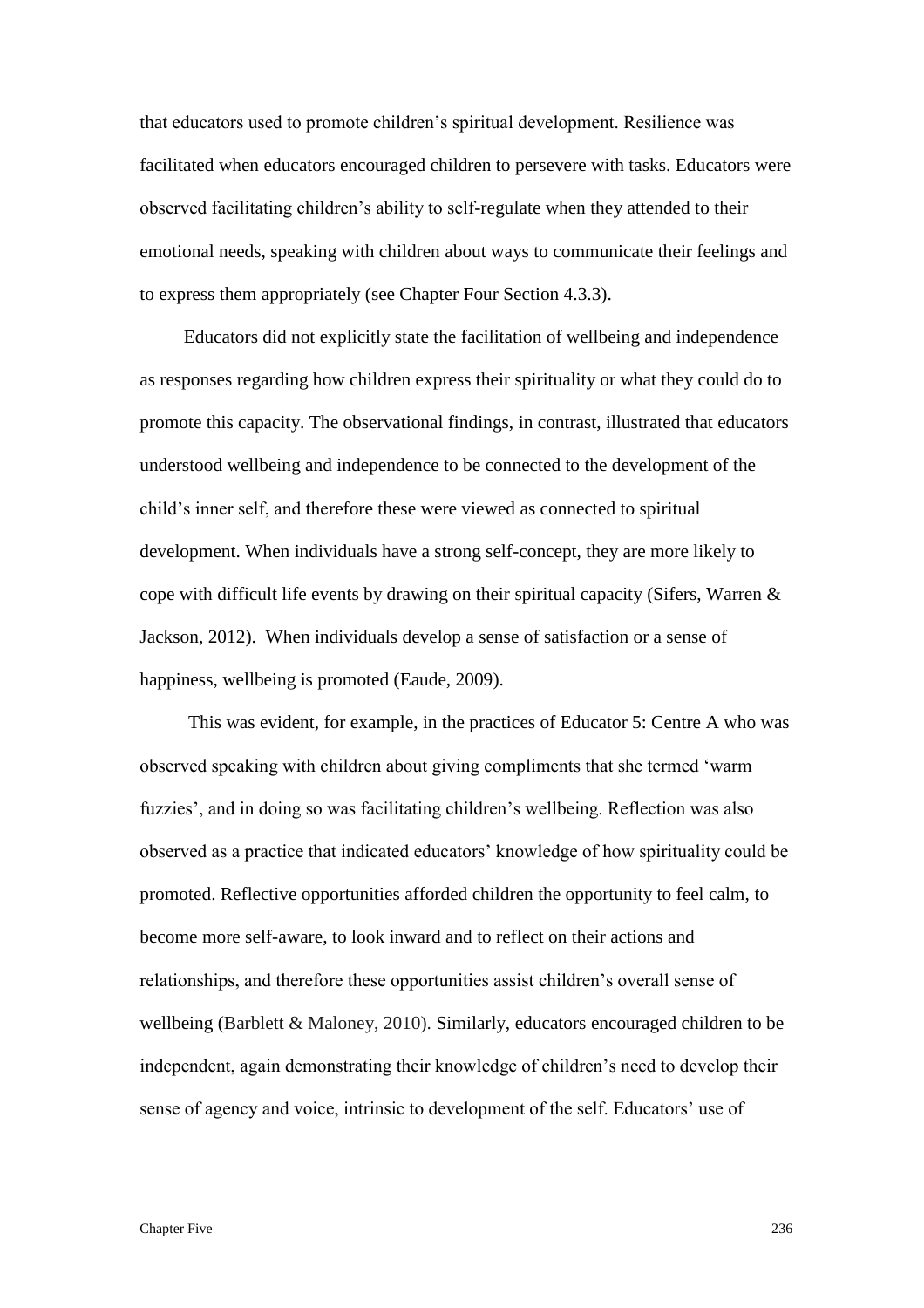routine and the provision of choice were observed as promoting children as capable and competent and therefore contributing to their identity development.

Overall, although educators were evidently aware that spirituality and identity were connected, their articulation of this connection lacked detail. Several characteristics of identity development provided by the educators echoed central themes in literature on children's spirituality (Nye, 2009; Sifers, Warren & Jackson, 2012). The inability of educators to add depth to these characteristics (such as wellbeing and the search for meaning), as well as those characteristics that were omitted from the responses (such as deep personal questioning (Miller, 2000)) indicate that educators are, at the very least, unsure of how spirituality can be promoted through children's development of identity.

### *5.2.2.2 Spirituality is relational.*

Educators demonstrated their knowledge of the relational nature of spirituality. When asked how children express their spirituality and how spirituality could be promoted, the 'I-Other' relationship was emphasised. Educators, during the interview, echoed the notion of spirituality being a personal experience that reveals itself in community (Love & Talbot, 1999). Similarly, observations of educators' practices revealed a strong focus on children's relationality with others. Educators' recognition of the relational as a characteristic of spirituality is evident in existing literature (Harris, 2007; Hay & Nye, 1998; Myers, 1997). Although literature identifies several components to relationality (self, other, world, transcendent), educators' most commonly referred to aspects within the theme of relationality were the sense of connectedness amongst children and between children and nature (I-World).

Encompassed within educators' understandings of spirituality as a relational construct was a focus on connectedness with people through conversation. Conversation was clearly valued by educators with several educators' articulating the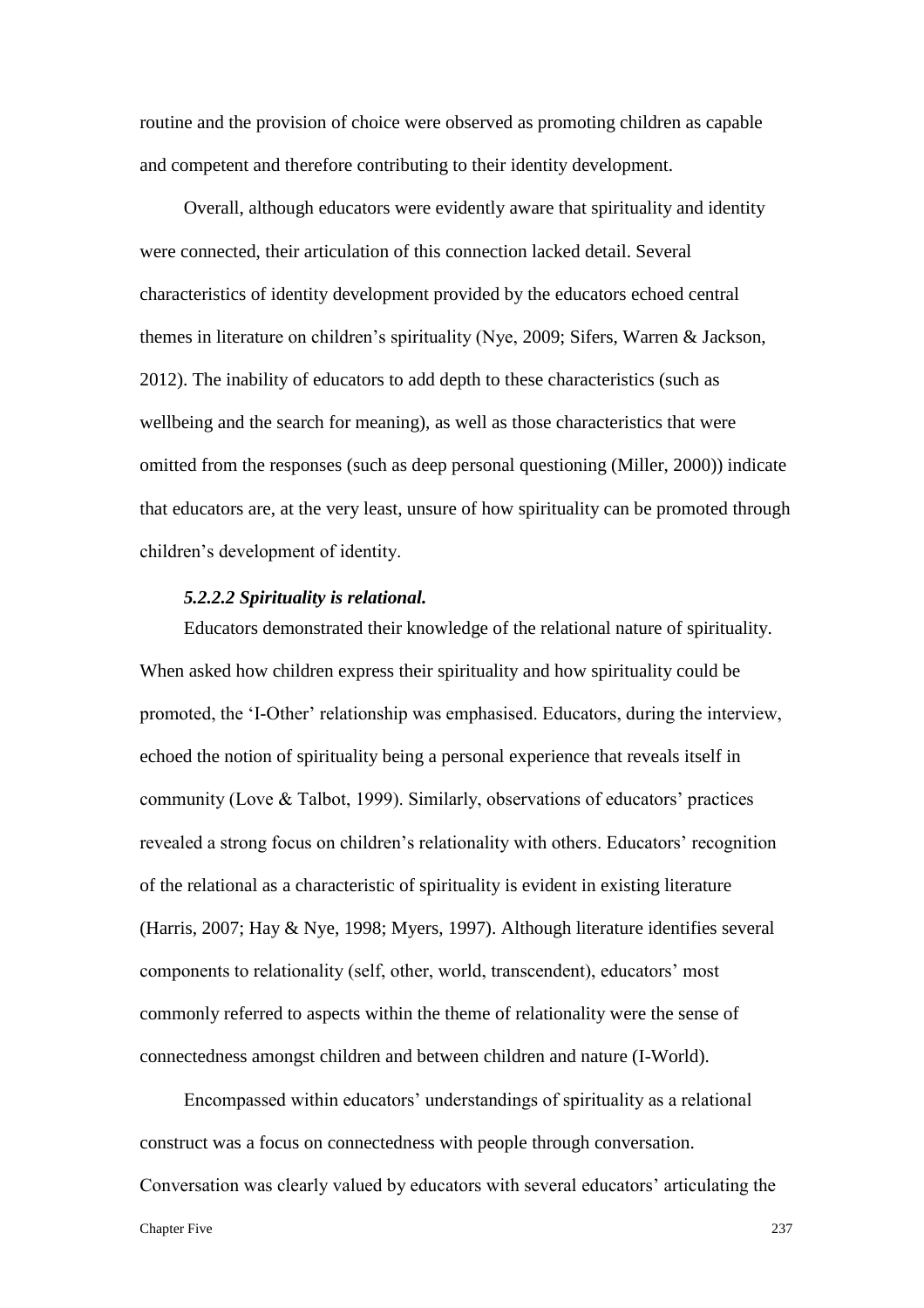provision of time for conversation to occur as well as highlighting the importance of everyday conversation as a means they were aware of to promote children's spiritual development. In acknowledging conversation as an aspect of relationality, educators elaborated on the importance of educators modelling how to engage others in conversation as well as facilitating conversations between children. Further to this, observations of educators' practices illustrated that the facilitation of conversations was utilised by educators as a key practice for the promotion of children's spirituality.

Conversation as an aspect of relationality with others is connected to the understanding in the literature that relationships, both negative and positive, impact children's holistic development (Myers, 1997). Conversation, as a component of relationship, provides for the sharing of ideas, information and experiences – a sharing of the self. The facilitation of social conversations, particularly those that encourage sustained shared thinking, are a recognised essential feature of high-quality early childhood pedagogy (Sylva, Taggart, Siraj-Blatchford, Totsika, Ereky-Stevens, Gilden & Bell, 2007). Everyday conversations offer the potential for spiritual development (Bone, 2005). When educators responded that through the facilitation of conversations they were able to promote children's spirituality, they were touching on the connection between 'I-Self' (identity) and the concept of belonging (Harris, 2007). Conversation as a feature of relationships assists children to feel that they belong to a community, and this is recognised as a component of spirituality (Harris, 2007).

The identification, by educators, of conversation as a component of relationality that can be facilitated to promote children's spirituality is significant. Educators clearly understood that by assisting children to engage in conversation with their peers and educators, they were also assisting children's sense of belonging and attending to their spiritual development. However, whilst identified, little detail was provided regarding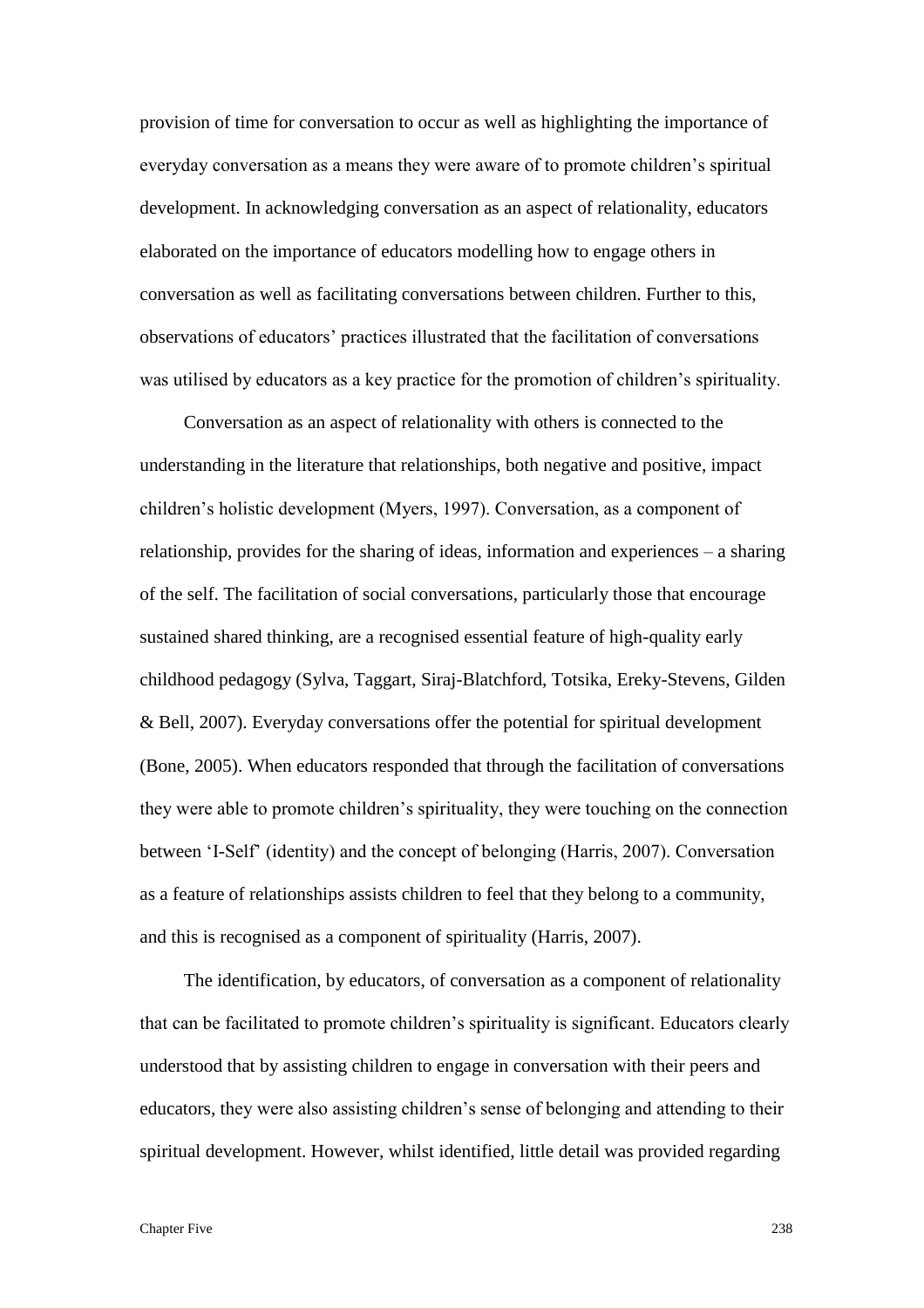the nature of these conversations, such as the topics of conversation and the particular skills inherent to conversation and how these could be connected to spirituality.

Within the theme of relationality, educators blurred the concepts of morality and social skill development when describing that both were understood, for them, to be avenues for promoting children's spiritual development. Interview findings suggested that educators themselves were unclear of how to separate social skill development from morality. Friendship also emerged as a construct when educators described both concepts. Educators tended to explicitly refer to the provision of opportunities for children to develop their social skills, which then commonly led to an example involving friendship. Educators contributed examples of social skills that they facilitated such as; resolving conflict, facilitating sharing and encouraging children to invite others into play. The 'I-Other' relationship is a sense of connectedness with people that goes beyond the notion of friendships to be concerned with how a person finds their place in the world, in relation to those around them (Myers, 1997). Relationality with other people is much more than having the skills to be in relationship, instead involving a consciousness, or awareness, of *how* the self is in relationship. It is necessary to acknowledge that the development of friendships, and the skills to be in relationship with others, are considered appropriate pedagogical practices given the age of the children in this investigation (3 to 4-year-olds) (DEEWR, 2009). However, at a deeper level, educators were unable to articulate any knowledge of how their facilitation of children's friendships assisted their opportunity to attend to children's spiritual development.

In contrast, morality is understood in the literature as distinct from the concepts of friendship and social skills development. Morality can be described as comprising 'duty ethics' that is, distinguishing right from wrong and 'virtue ethics' that is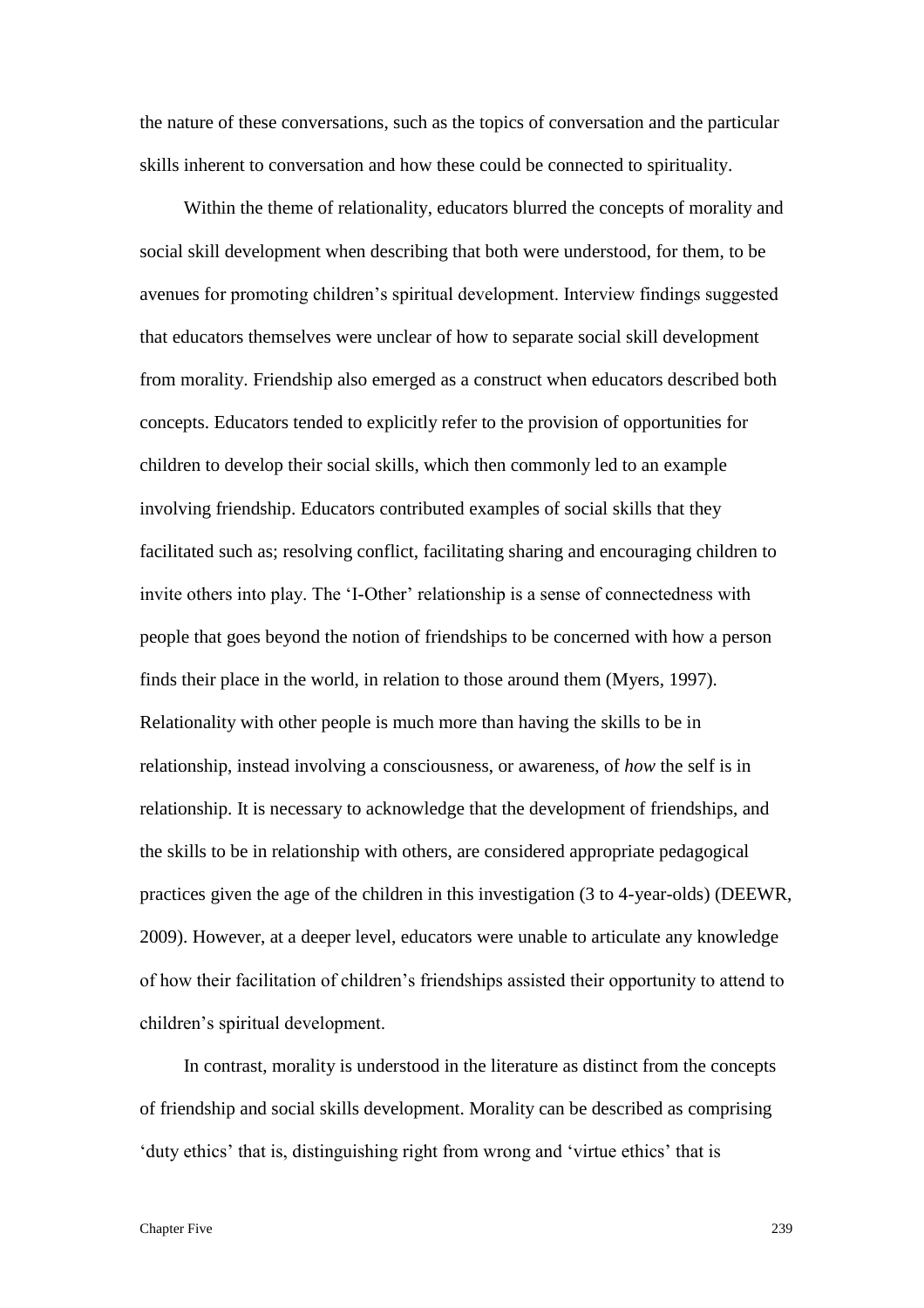concerned with what it means to be 'good' both as an individual and for society (Eaude, 2016). Morality involves reflective thought and action, requiring an iterative process whereby understanding what is moral is reconceptualised as an individual has new experiences (Eaude, 2016). Educators contributed responses regarding children's spirituality that illustrated an understanding primarily focused on 'duty ethics' and this understanding comprised values that blurred with the concepts of friendship and the development of social skills. This could be seen particularly in Educator 2: Centre C's response, "I think more so in the values…you know…being kind to friends." Educator 2: Centre C identified the opportunity to promote children's spirituality through developing values and then connected this to the concept of friendship.

Similarly, other educators included values such as compassion, kindness and respect as components of morality linked to spirituality. For example, Educator 3: Centre C responded that "Being kind to each other, sharing, speaking nicely, respecting others, that sort of thing" were the values that she promoted to attend to children's spiritual development. Findings suggest that educators were able to connect these values to the development of morals, yet morality encompasses so much more. The depth to morality, such as that referred to in 'virtue ethics', was not evident in educators' understandings regarding children's spiritual development. However, when describing their own personal understanding of spirituality, educators referred to 'being a good person', inclusive of both duty and virtue ethics (See Section 5.2.1.3). Specifically, the notion of awareness – a conscious reflection on one's own actions, was not provided in educators' explanations of morality as a means of promoting children's spiritual development. In essence, educators did not possess the language to articulate the dimensions of morality and how, whilst complementary, morality is distinct from the skills of social development and friendship.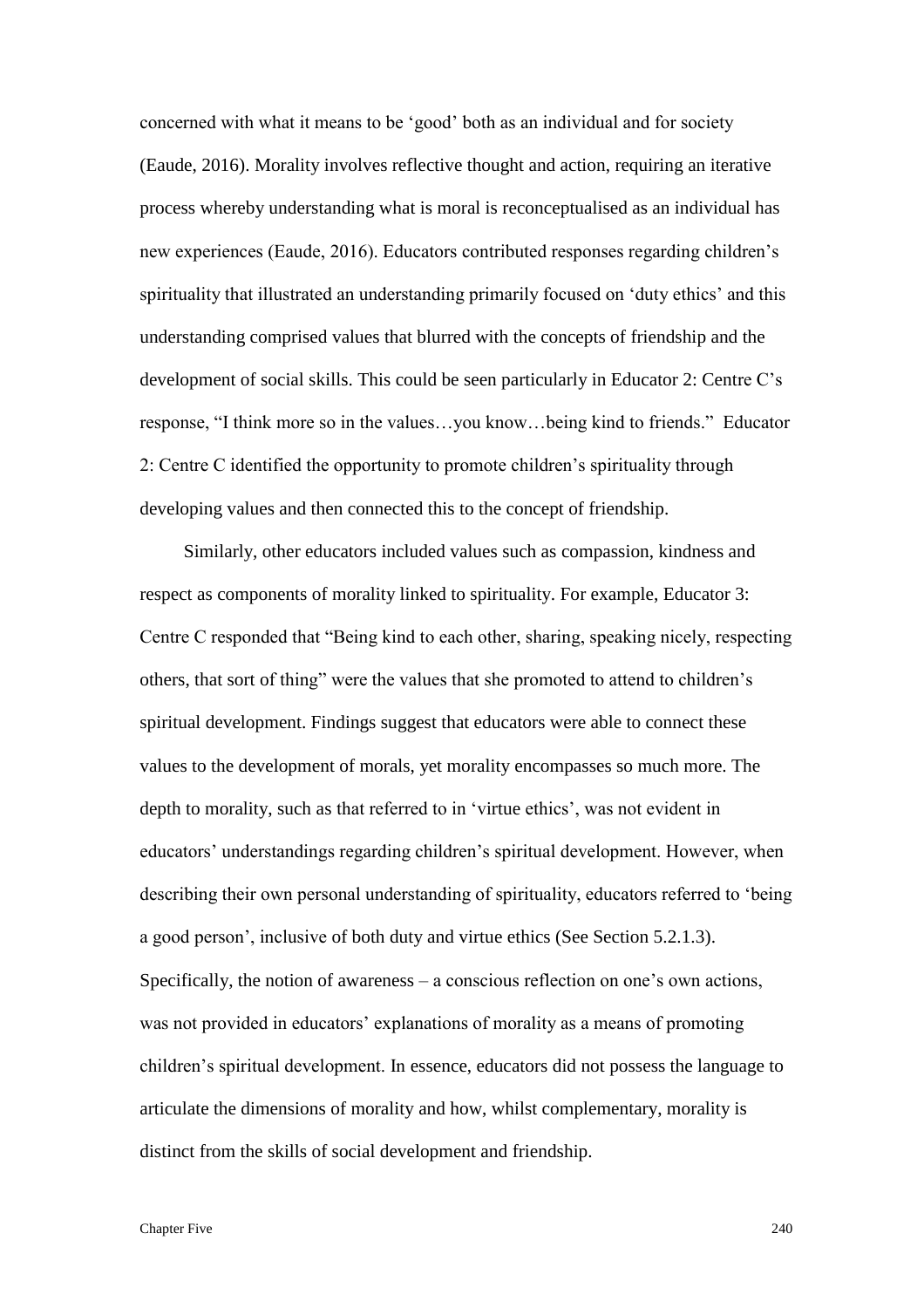Children's moral sensitivity is espoused in Hay and Nye's (2006) category *'*value sensing' as describing children's awareness and expression of good and bad. Describing spirituality in connection to morality acknowledges the relational dimension (Hyde, 2008) as an individual outwardly expresses their understanding of what is right and what is good. 'Value sensing', as a category to describe children's spirituality, is concerned with moral dilemmas of right and wrong, and includes the quest for ultimate meaning (Hyde, 2008). Although educators did not specifically mention children's ability to respond to moral dilemmas within the concept of morality, the anecdotes used by educators suggested their awareness of this connection. In particular, Educator 8: Centre A retold an observation where she had witnessed a child demonstrating kindness to others by making a choice to share their stickers. This anecdote was discussed in Section 5.2.1.3 as an illustration of the educators' personal understanding of spirituality as concerned with being a good person. Additionally, this same anecdote illustrates Educator 8: Centre A's interpretation that this act of kindness, by the child, was a right or 'good' choice, suggesting that spirituality was connected to morality. Educator 8: Centre A was able to more easily articulate her own understanding of spirituality by describing it in relation to promoting children's spiritual development.

Educators moved beyond the 'I-Other' relational aspect of spirituality, when the 'other' is a person, to include relationality with the natural environment. An awareness that the natural environment provided an opportunity to promote children's spiritual development was clearly evident in the findings. However, similarly to the before mentioned aspects of relationality, educators experienced difficulty finding the language to explain this connection, providing little depth to their responses. Educators demonstrated an understanding that children enjoyed experiencing a connection with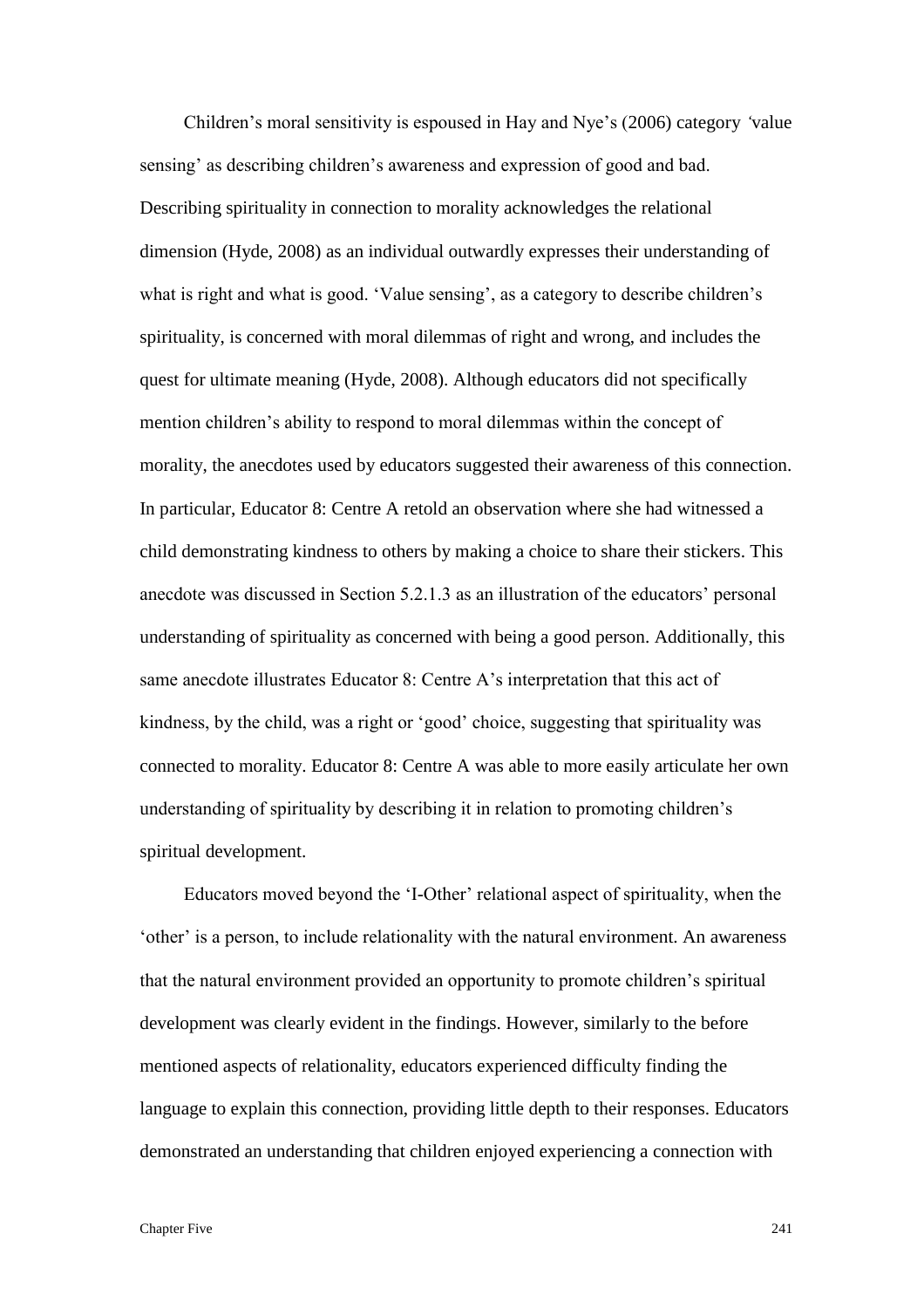the natural world, which literature asserts can "ultimately lead to increased happiness and well-being" (Howell, Passmore & Buro, 2013, p. 1683). Educator 5: Centre A relayed the following observation in an attempt to describe her knowledge of the way children express spirituality:

Children express it in many different ways. Something that we do often, actually, is go out into the senior school playground and we've got these beautiful big trees there and the children call the one tree the Grandpa Tree and they go out and hug it and feel the rough bark and will lie down under his branches and look up. And I probably refer to the tree as a 'he' as well so that the children have evolved from that their idea of the Grandpa Tree. They really love it and it's very special to them to be able to go out to it. So I think that's one way that children show their spirituality.

There are several insights to be gained from Educator 5: Centre A's response. First, the response illustrates her knowledge of the 'I-World' aspect of relationality as a characteristic of spirituality. The sense of connection between an individual and the natural environment is acknowledged in existing literature that asserts sensitivity to nature as central to spirituality (Louv, 2012). In regards to children's spirituality, the work of Harris (2016) can be drawn upon. Harris (2016) identifies that the provision of "enriching outdoor space that offers opportunities to experience nature" (p. 91) is a means of nurturing children's spiritual awareness. Children are drawn to the sensory experience that the natural environment offers (Harris, 2016). Educator 5: Centre A's response indicates an understanding of the need to provide time for children to be engaged with the physicality of nature as a practice for promoting spiritual development.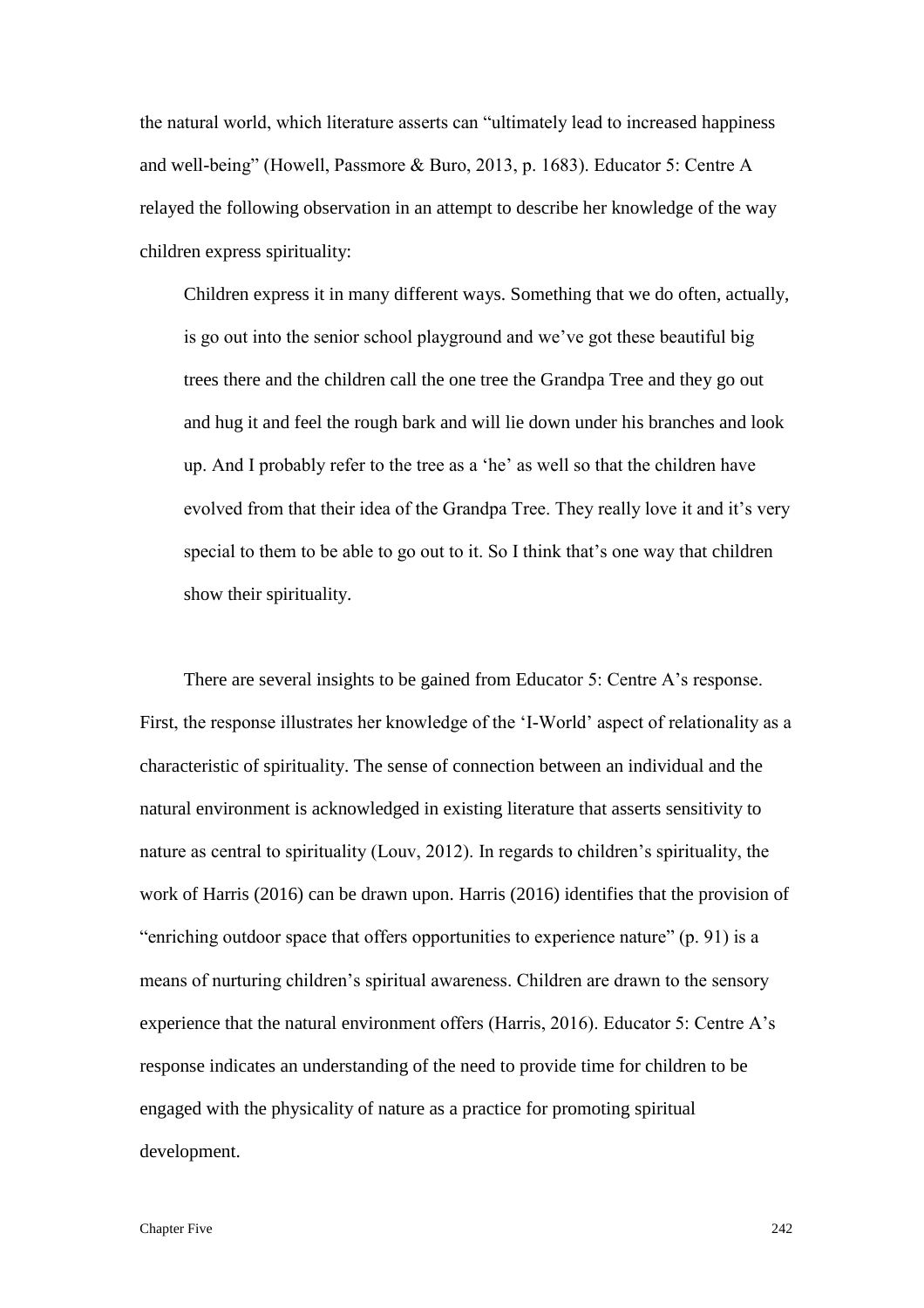Secondly, the naming of the tree is significant. The personification of the tree, in particular the selection of 'Grandpa' further emphasises the relational aspect of spirituality. Intergenerational relationships are identified as important to spirituality (Harris, 2016; Powell, 2009). The relationship between child and grandparent is often described as a nurturing, caring relationship where children are afforded the opportunity to experience an appreciation for the past (Daleo, 1996; Harris, 2016). Whether the naming of the tree was initiated by the educator or the children, the educators' facilitation of the name 'Grandpa Tree' suggests an understanding of children's desire to feel connected to nature, as a means of expressing their spirituality.

Educator 5: Centre A, whilst describing relationality with nature as a component of children's spiritual development, illustrated a further key understanding – the role of wonder within spirituality. Wonder is the basis of spirituality (Fuller, 2006; Wolf, 1996). Following her account of the Grandpa Tree, Educator 5: Centre A was probed regarding why the children may have liked the tree. Educator 5: Centre A added, "With children, it's a sense of wonder and awe for sure…It really is wonder-*full*." The experience of wonder directed at nature is a recurring theme in literature. Nature offers the opportunity for curiosity, joy and fun, facilitating imaginative play and inquiry (Harris, 2016). Wonder is relational in that it causes an individual to go beyond the perspective of the self to 'wonder' about new possibilities (Fuller, 2006; Harris, 2016). Essentially, a sense of connectedness to nature opens an individual to an appreciation of the natural beauty of creation (Harris, 2016). Children are described as natural 'wonder-ers', with an innate desire to engage with the surprises and joys of nature (Harris, 2016) as was evident in Educator 5: Centre A's response.

It is worth noting that although educators' explanations overall were brief regarding their knowledge of the connection with nature as a characteristic of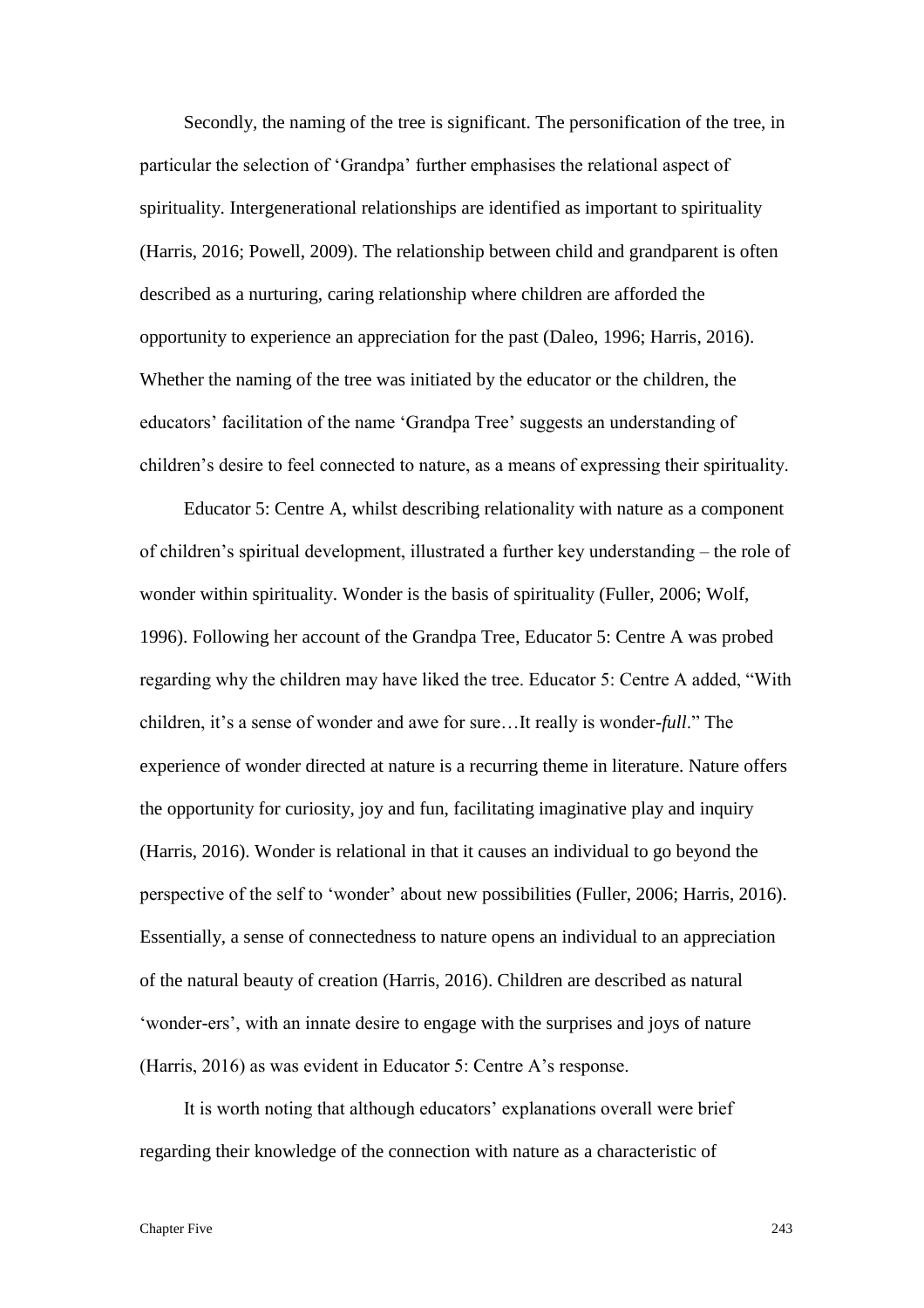spirituality, relationality with the natural environment did feature within educators' own recollections of a spiritual moment. Educators themselves associated moments in nature, such as being close to the ocean or in a bush setting with a spiritual experience. Paradoxically, nature featured more prominently in educators' own experiences of spirituality than in their responses regarding children's spirituality.

To summarise, three key findings emerged within educators' identification that children's spirituality is relational. First, findings clearly illustrated that the language of spirituality was beyond the scope of educators' discourses. Educators were able to identify but not explain or describe what they knew about promoting children's spiritual development. Observational data illustrated that educators engaged children in relational practices that provided an opportunity for spiritual development to occur. However, it is also necessary to consider that relational practices during observation may have been based on early years' pedagogical practices rather than from a spirituality perspective. The practices adopted by educators that emerged from the observational findings are discussed in Section 5.2.3.

The second key finding pertains to educators' limited knowledge on the relationship between child and nature as a characteristic of spirituality. The awareness that a connection to the natural environment is somehow related to spirituality was evident, although not explained. In addition, educators placed more emphasis on the 'I-World' relationship for their own spirituality in comparison to their knowledge of children's spiritual development.

Finally, the connection to wonder as a characteristic of spirituality, linked particularly to relationality with nature, was limited. Children's enchantment with the natural environment and the sensory opportunities it afforded were recognised as offering an opportunity for spiritual development. However, these explanations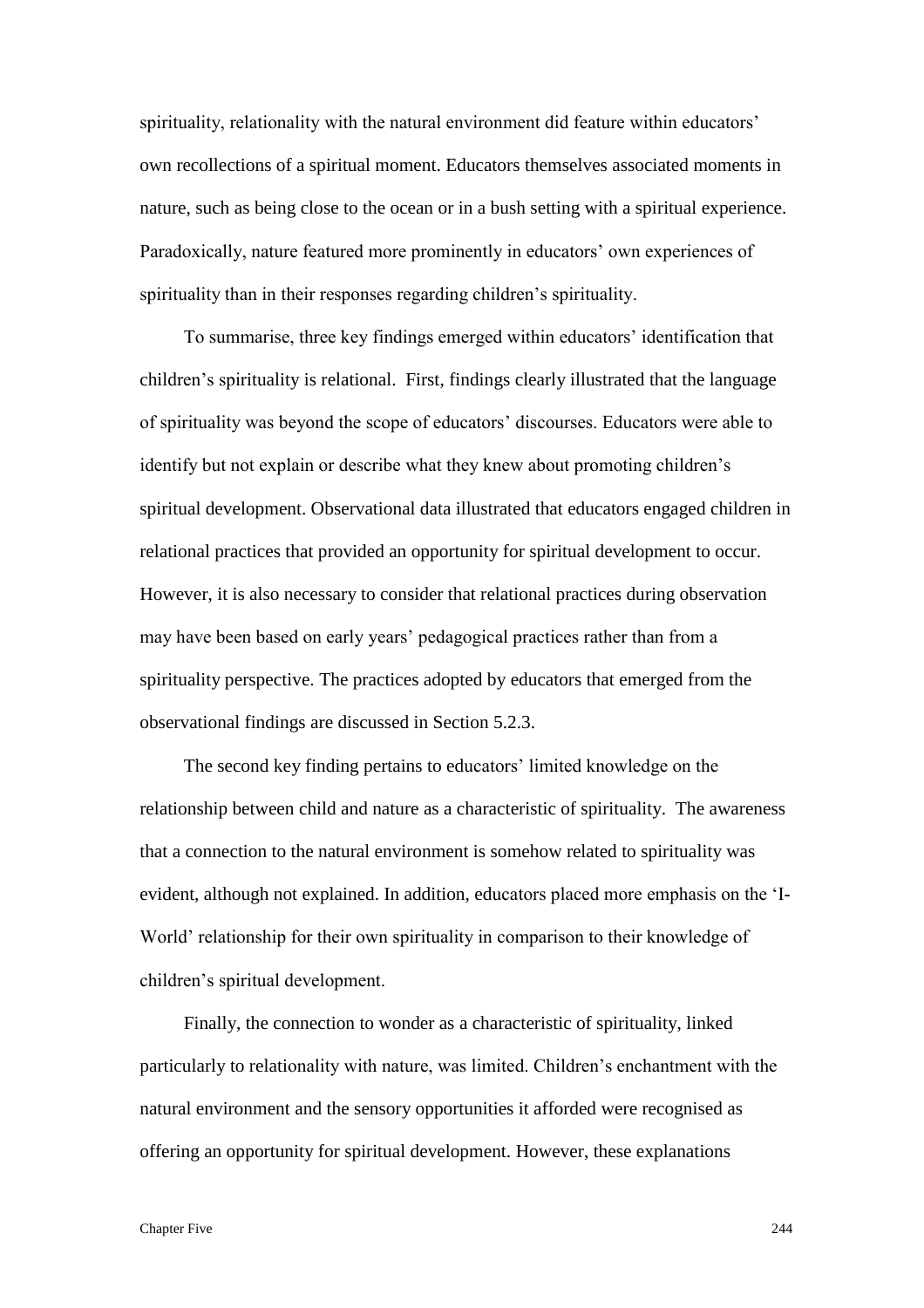illustrated a limited understanding of the foundational role of wonder within children's spiritual development.

### *5.2.2.3 Spirituality is promoted through religion.*

Educators articulated that children's spirituality could be promoted through religion. The connection between spirituality and religion was a theme evident throughout the findings. Educators' own understandings of spirituality (see Section 5.2.1) suggested a clear sense of religiosity, whereby spirituality was perceived from a religious perspective. This understanding of a religious spirituality resonated with educators' beliefs about how children's spirituality could be promoted and additionally, was reflective of their practice (see Section 5.2.3).

Educators described a range of religious beliefs and practices that they deemed promoted children's spirituality. Educators explained that they promoted children's spirituality when they spoke about God and when they made children aware of God's creation. Religious practices were identified more specifically, with educators naming prayer as a practice that engaged children's spirituality. In addition, educators identified sharing bible stories, going to church and undertaking the practice of saying 'God bless you' as practices for promoting spirituality.

The distinct, yet complementary, relationship between spirituality and religion was a difficult construct for educators to articulate. Although educators were able to name specific religious beliefs and practices that could be engaged to promote children's spirituality, the characteristics of spirituality that these beliefs and practices related to were not explained. Several limitations within educators' identification of religion as a means to promote children's spirituality were therefore evident. The first of these limitations lies within the identification of religion itself. Educators were unable to describe the characteristics of religion that enabled it to promote children's spirituality. The connection itself resonates with existing literature, where relationality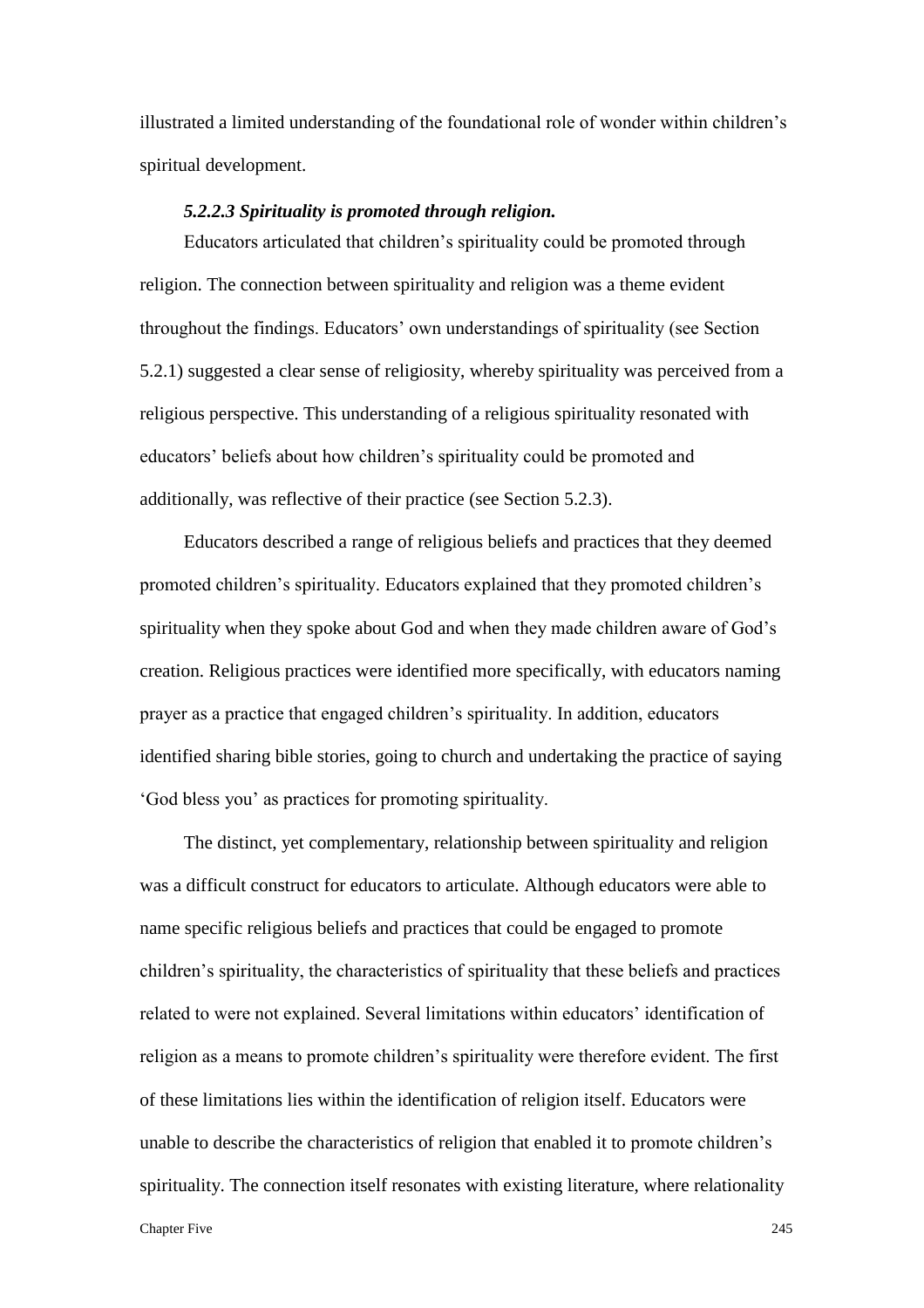between 'I-God' is recognised as a feature of spirituality alongside 'I-Self', 'I-Other' and 'I-World' (Hay & Nye, 2006). Omitted from educators' responses was the understanding that the 'I-God' relationship is manifest in the sense of going beyond – beyond the self, the other and the world, to the transcendent (Scheindlin, 1999; Scott, 2003). Essentially, the connection to an 'Ultimate Other' as a relationship that transcends the experience of the 'here and now' was not overtly acknowledged by educators, suggesting that, for them, spirituality was understood to be promoted primarily through specific religious beliefs and practices.

Through educators' explanations of religious beliefs and practices that could promote children's spirituality, a second limitation in their understandings emerged. It would appear that educators had a limited understanding of the existence of spirituality as a human capacity that can be drawn upon to raise religious awareness. Rather, educators' responses suggested that religious beliefs and practices existed initially and could be used to raise spiritual awareness. This distinction is significant as, if educators premise spiritual development on religion, critical characteristics of spirituality are omitted. In particular, by premising spiritual development on religion, a key component of spirituality is overlooked – wonder. Wonder is espoused as the basis of spirituality and is described in the work of Hay and Nye (2006). Hay and Nye (2006) use the term 'Mystery sensing' to describe one of their three categories of spiritual sensitivity. 'Mystery sensing' describes children's sense of fascination, wonder, awe and mystery that can open a relationship with a transcendent (Hay  $\&$  Nye, 2006). Wonder is referred to in the literature as a reaching out in response to the world (Ratcliff & May, 2004) that facilitates the 'I-God' relationship as an individual seeks to go beyond the self. Goodliff's (2013) empirical work with infants highlights the transcendent nature of wonder, stating that wonder involves "moments of care and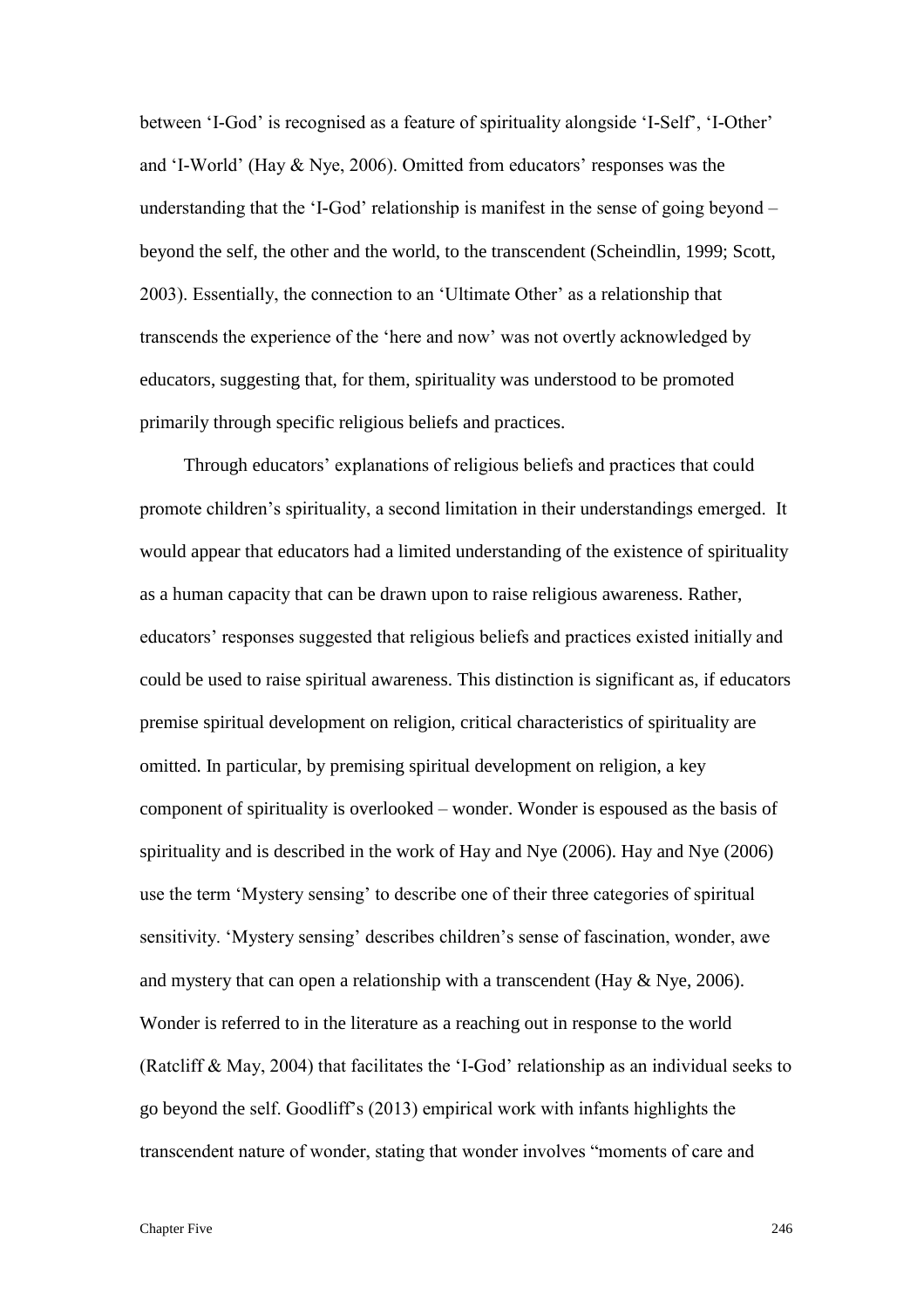compassion, inner-reflection, transcendence and the meaning-making of identity" (p. 1067). The use of wonder as a characteristic of spirituality was not referred to in educators' responses when describing that religion was a means of promoting children's spirituality and this is viewed as a limitation within educators' knowledge.

The third limitation within educators' identification of religion as a means for promoting children's spirituality emerged from their understanding of religiosity from a specifically Christian perspective. As with their own personal understanding of spirituality, educators spoke of Christian (and some more specifically Catholic) beliefs and practices as the means they adopted to promote children's spirituality. Several educators acknowledged the presence of non-Catholics in their rooms, although this acknowledgement did not influence their responses to include other world religions. The lack of attention given to other religions presents an understanding that spirituality belongs to Christian faiths, when this is not the case. Spirituality is a universal human capacity (Baumgartner & Buchanan, 2010; Hyde, 2010) that exists separate from religion (van der Zee & Tirri, 2009; Tacey, 2000). Hodder (2007) proposes that spirituality must be unlocked from religion, it must be un-tethered to religion (Alexander & McLaughlin, 2003) to enable communication amongst varying cultures and religions. However, Hodder (2007) also acknowledges the challenge inherent in distinguishing between spirituality and religion when both are very individualised, personal constructs.

Furthermore, educators in Catholic schools are challenged to acknowledge the religious diversity present amongst the children in their rooms. *The Religious Dimension of Education in a Catholic School* (Congregation for Catholic Education, 1988, para. 6) specifically addresses non-Catholics in the context of Catholic schools, outlining that educators have a responsibility to ensure the religious freedom of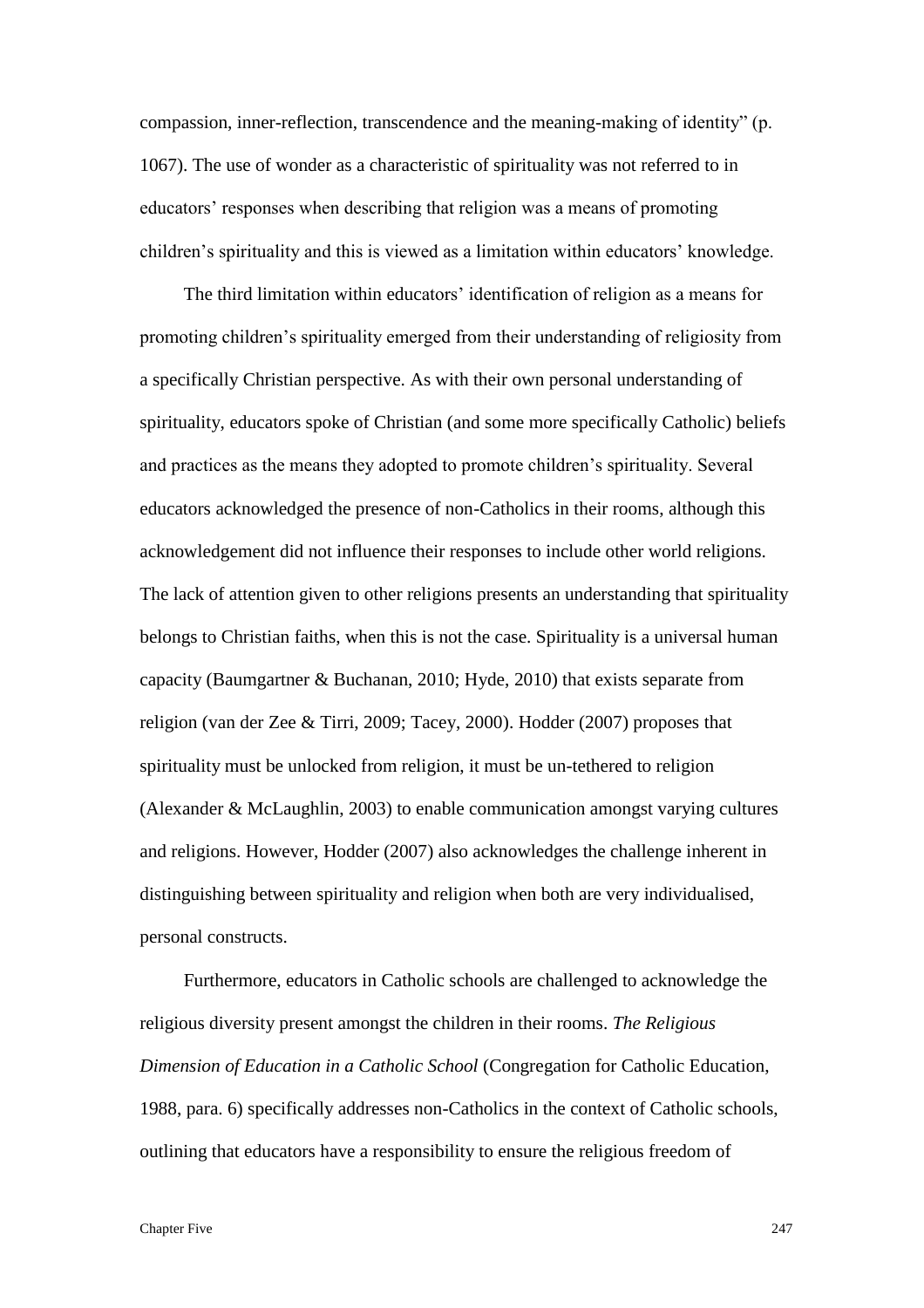individuals and to respect their beliefs and practices. Educators in this investigation were in no way disrespectful of religious diversity, though they were unable to articulate an acknowledgement nor an understanding of how spirituality could be promoted from a diverse religious perspective.

Interestingly, when asked explicitly, educators described that spirituality could exist autonomously from religion, although this was overshadowed by their descriptions of their own personal spirituality from a religious perspective and similarly, through their explanations of how to promote children's spirituality. However, literature asserts that there does exist an interconnectedness between spirituality and religion; they overlap, but do not coincide (Ostow, 2006). Commonly, literature emphasises that it is through the spiritual capacity that a transcendent relationship can develop, and thus religious affiliations can be formed - spirituality is the starting point (Bone, 2008; Bussing, Foller-Mancini, Gidley & Heusser, 2010). Educators' responses revealed that when it came to understanding religion as a means for promoting children's spirituality, they were limited either by their own sense of a Catholic religiosity or by the Catholic context of the centre. Additionally, in focusing on religion as a basis for spirituality, rather than vice versa, characteristics of spirituality that could be drawn upon to raise religious awareness were not explored.

## *5.2.2.4 Spirituality is promoted through play.*

Implicit in educators' responses was a belief in play as the primary pedagogical practice for children aged 3 to 4 years. Unlike the previously explored themes, findings that contributed to the theme 'spirituality is promoted through play' emerged solely from the interview data, as opposed to including findings from the observation data (See Figure 5.3). Play is described as being at the heart of early childhood education and care (Colliver & Fleer, 2016) and as such, is advocated for as a fundamental pedagogical approach in the early years (DEEWR, 2009). Findings were indicative that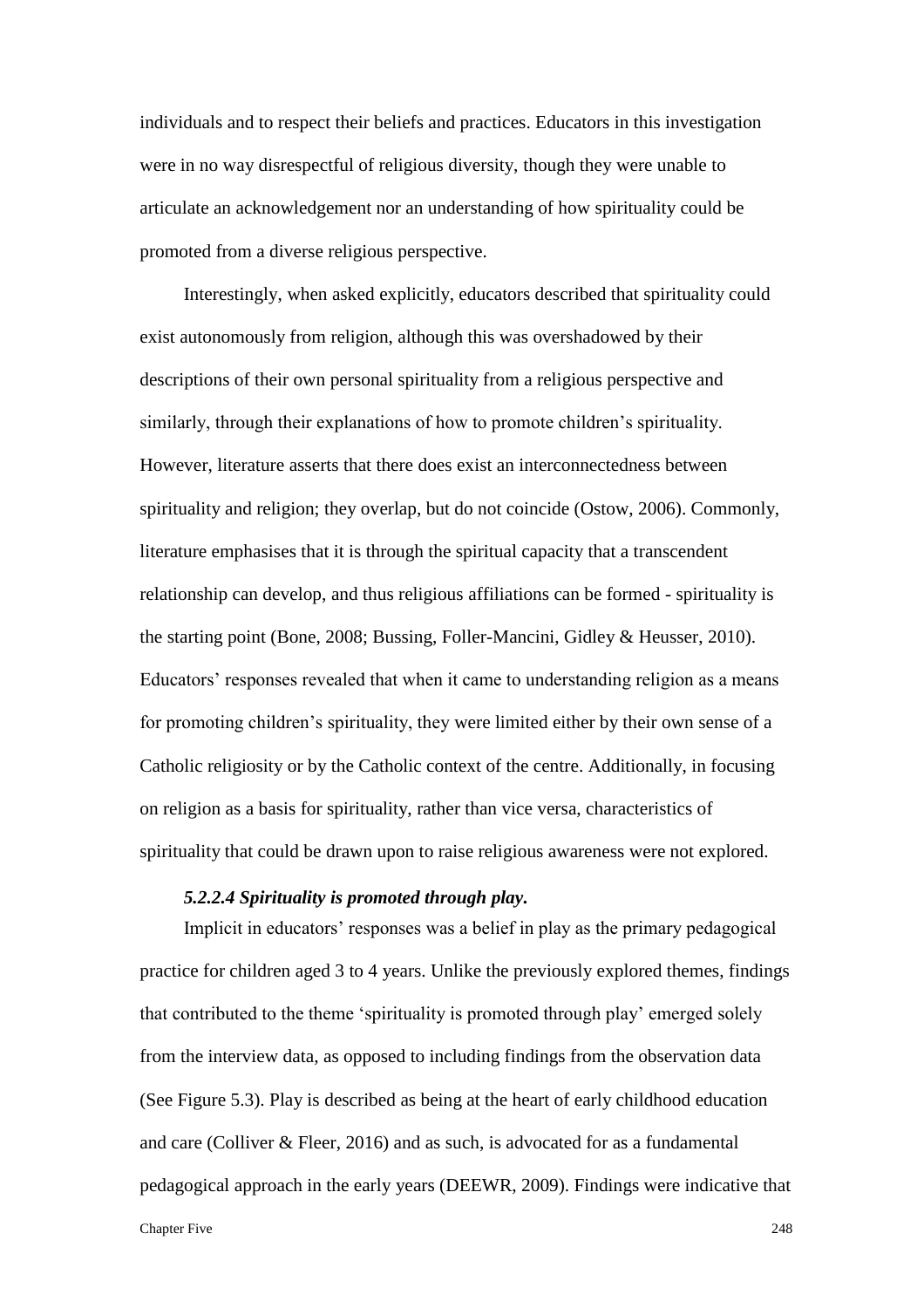educators' valued play as a practice within their rooms and consequently identified play as a practice for promoting children's spiritual development.

Educators' knowledge of play, both as a pedagogical practice in early childhood as well as in relation specifically to spirituality, appeared to be simplistic. This was apparent in the lack of detail that educators were able to provide when articulating how play was implemented as a practice in their room, and in attempting to connect this to children's spirituality. As with previously mentioned responses, educators demonstrated insufficient language to be able to effectively explain their practice. The level of specificity offered in regards to play was the contribution of the term 'playbased' as the leading approach to describe their practice.

A play-based approach within early childhood refers to the inclusion of play within an intentionally planned and directed educational program (DEEWR, 2009). A play-based approach upholds the characteristics of play, namely: freedom of choice, play as an intrinsically motivating task, and a focus on process rather than product (Ebbeck & Waniganayake, 2010). Educators, when asked to describe their beliefs and practices within early childhood, identified that a play-based approach best encapsulated their current pedagogy. When questioned on play as a means to promote children's spirituality and to therefore make the connection between their 'play-based' pedagogical approach and play as a practice for spiritual development, educators offered specific types of play: dramatic play and sensory play. Although not articulated by the educators, both dramatic play and sensory play engage with children's sense of imagination, creativity and encourage inquiry. The *EYLF* (DEEWR, 2009) that underpins early childhood practice explains that a play-based approach is viewed as providing a context for children's learning that facilitates curiosity and creativity and which leads to a strong sense of wellbeing. Although not explicit within educators'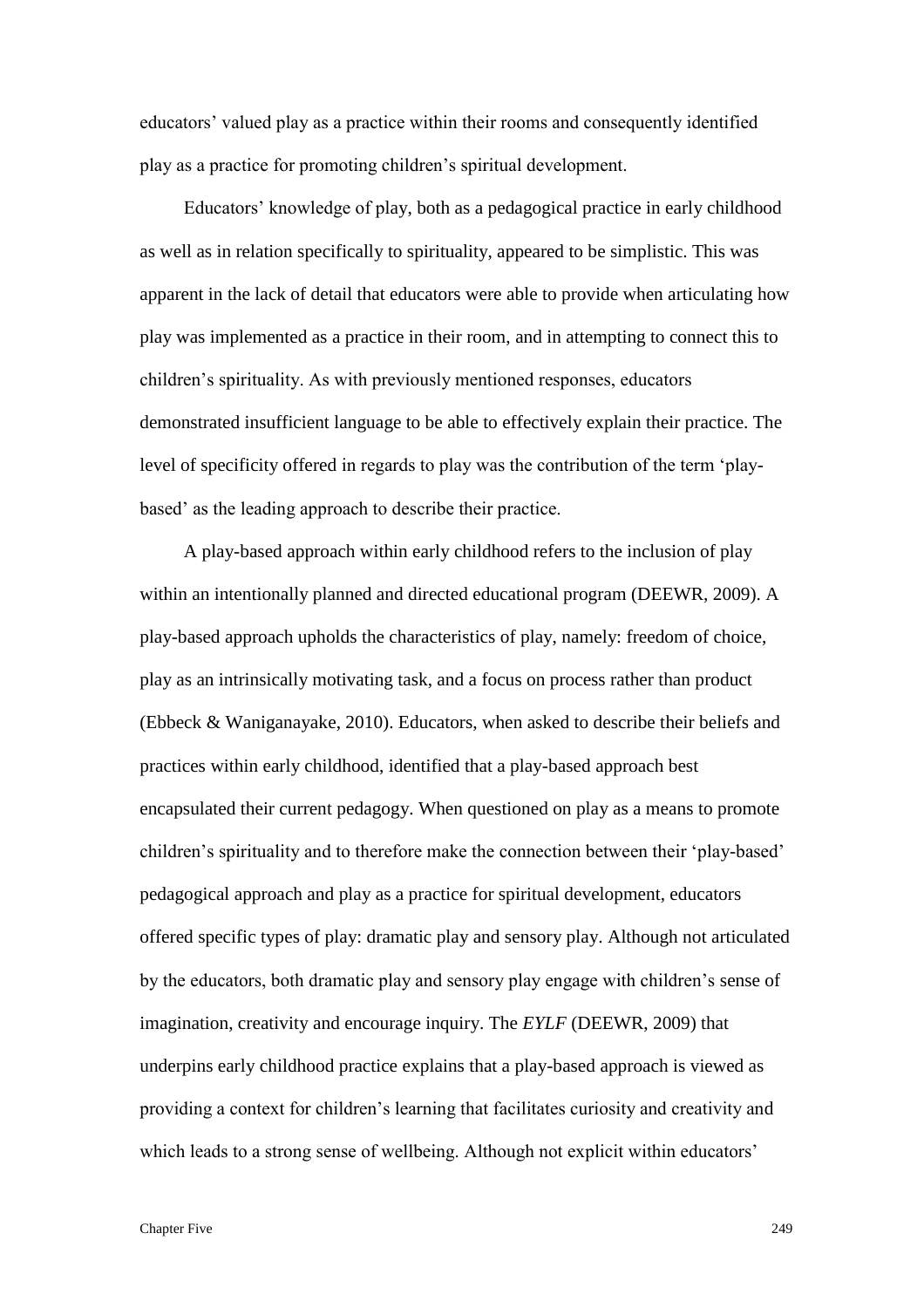responses, their focus on a play-based approach indicates some understanding of its importance for children's learning and development.

Educators' specific naming of dramatic play and sensory play in relation to promoting children's spirituality also resonates with literature that maintains the relationality of spirituality (Hay & Nye, 2006). Play can be viewed as a means for experiencing a sense of connectedness with self, others, nature and a transcendent. Through dramatic play children are afforded the opportunity to promote many of the characteristics of spirituality identified in the literature; to take on the role of another and therefore explore their own identity – 'I-Self' (Garbarino & Bedard, 1996; MacDonald, 2009; Sifers, Warren & Jackson, 2012); to be creative and use their imagination – 'I-Self' (Harris, 2013); and to develop cooperative skills and explore morality – 'I-Self' and 'I-Other' (Eaude, 2016). Through sensory play, characteristics of spirituality are also acknowledged; an individual engages their imagination and creativity – 'I-Self' (Harris, 2013; ter Avest & McDougall, 2014). Sensory play also offers the opportunity to experience wonder and delight (Ng, 2012) which can be directed at the natural environment (Schein, 2013) – 'I-World'. This can lead to a sense of mystery and transcendence – 'I-God' (Hay & Nye, 1998).

Educators' contribution of 'play' as a practice they understood could promote children's spirituality, aligns with literature on contemporary perspectives of the child. Contemporary perspectives, as outlined in Chapter Two (Section 2.4), conceptualise the child as capable and confident, possessing agency and voice (Leffdahl  $\&$ Hagglund, 2006; Sevon, 2015; Walton, 2015). Contemporary perspectives value children's right to be active in decision making processes and encourage independence as a component of children's identity development (Duff, 2012). The *EYLF* (DEEWR, 2009) also promotes this view of the child, advocating that children are active learners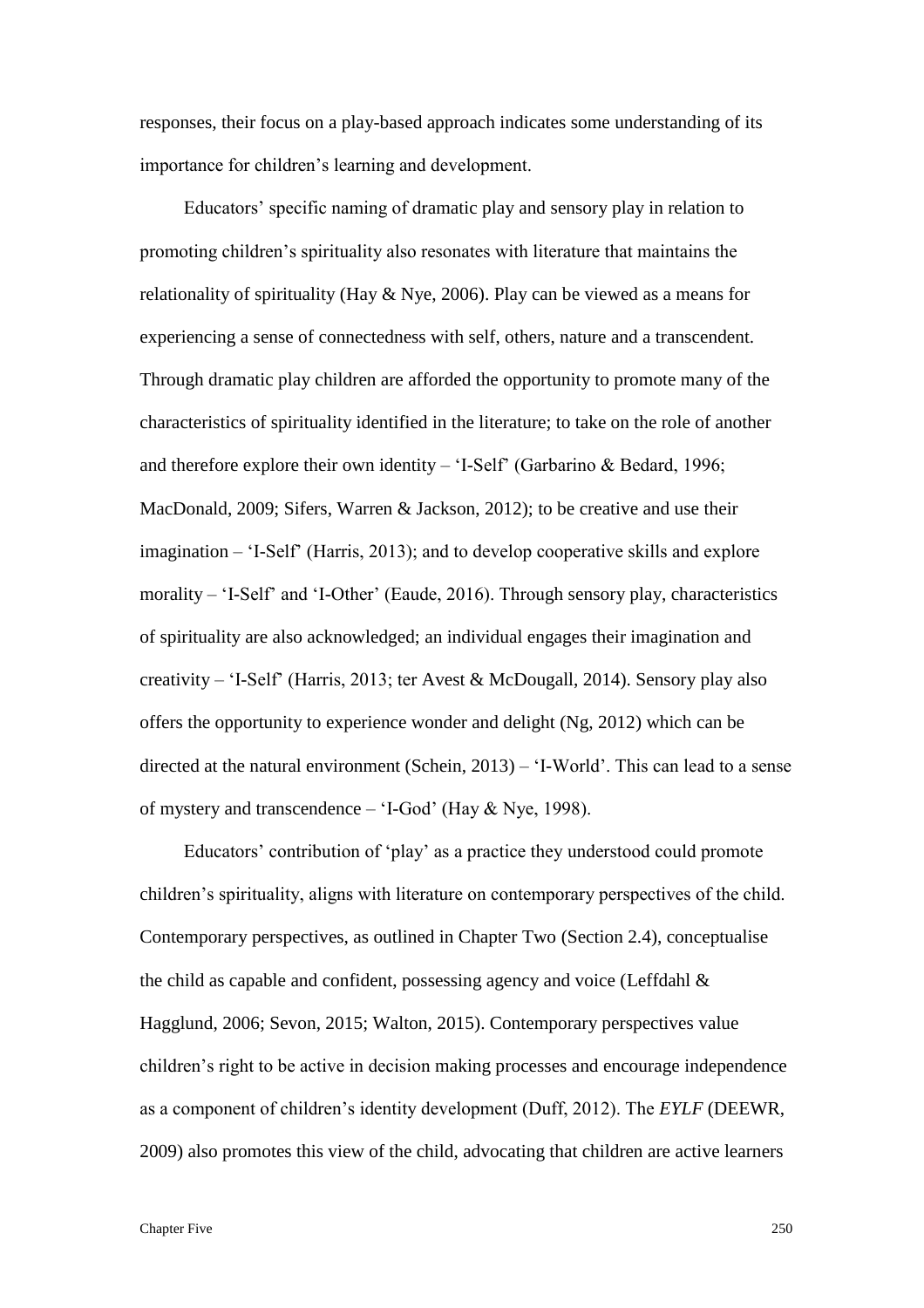with the capability to both initiate and lead their own learning. Educators' emphasis on choice as a feature of children's play in their rooms resonates with contemporary perspectives of the child. This was particularly apparent in Educators 6: Centre B's explanation of how play was implemented as a practice in her room:

The children get to choose what area of play they want to go to, or they can ask an educator and we can set something up for them. It's all free play, so they do what they want to  $do - it$ 's teaching them to make decisions, make a choice...

Existing literature specifically addresses the role of the educator in facilitating children's play to promote spiritual development. *Spirituality in the Early Years* (Catholic Education Office Rockhampton, 2012) explicates the role of educators to awaken and nurture children's spirituality through the provision and facilitation of opportunities that support learning through play, in particular, the inclusion of experiences that engage children's creativity, imagination and sense of wonder. Although educators did not possess the language to articulate the characteristics of spirituality that could be developed through play, it is appropriate to summate that the contribution of dramatic and sensory play, as specific play types connected to spirituality, indicates an understanding of some of these characteristics inherent in play experiences.

#### *5.2.2.5 Spirituality is promoted when educators have the knowledge and skills.*

Educators demonstrated a sense of self-awareness when explicating practices to promote children's spiritual development. Educators were able to self-identify that their own understandings of spirituality and consequently their knowledge and skills for promoting children's spirituality, were limited. In particular, educators expressed confusion between the concepts of spirituality and religion, and recognised that both knowledge and skills were required to enable the promotion of children's spirituality.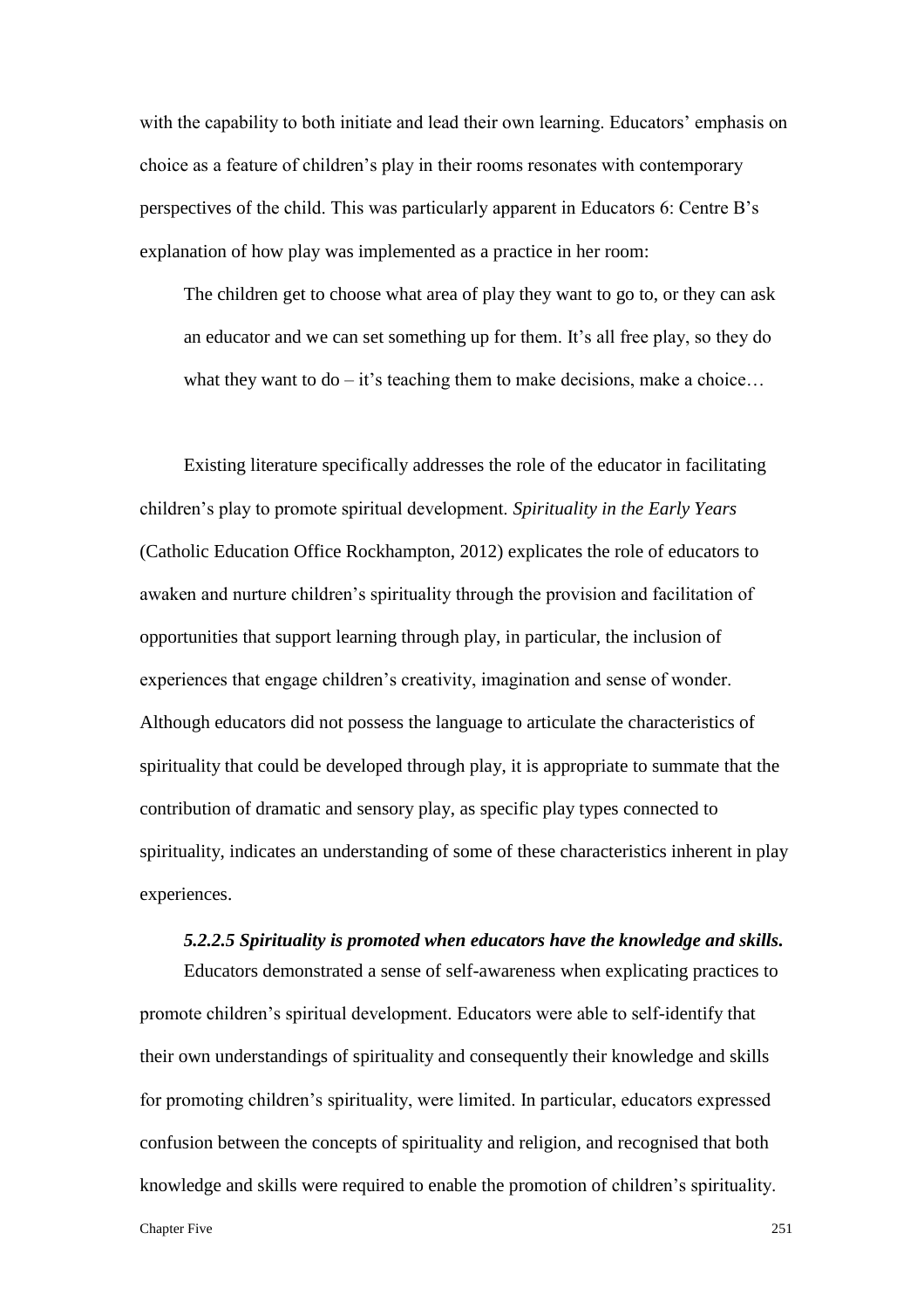Educators' own sense of a specifically Christian religiosity emerged as they explained their need for a greater understanding of knowledge and skills associated with promoting children's spirituality. Specifically, educators referred to gaining background knowledge to the bible stories they shared with the children. Educator 2: Centre C response illustrates this and additionally demonstrates her limited Christian religious knowledge that she had connected to spirituality. Educator 2: Centre C explained her need to learn specific Christian religious vocabulary such as the name for "the little table with a bible", known as the prayer table. The confusion between spirituality and religion was explicitly mentioned by Educator 5: Centre A who expressed her caution to be spiritual or religious so as not to impose her own views on the children, particularly those that were non-Catholic.

The role of the educator in nurturing and promoting children's spiritual development is apparent in literature that espouses the need for children to be presented with examples and guidance to awaken their spirituality (King, 2013). The spirituality of the child must be nurtured or it will be lost (Crompton, 1998). Therefore, when every child is viewed as having the potentiality for spirituality (Hay  $\&$  Nye, 1998) and educators are tasked with attending to the holistic development of children (DEEWR, 2009), educators have a critical role to play (Harris, 2013). However, attending to children's spirituality, "demands a level of education…that is anchored in cultural awareness and formation" (Sagberg, 2008, p. 366). Findings illustrated that educators drew upon their knowledge and skills regarding early childhood pedagogical practices to articulate what they did know about children's spirituality. Educators connected with the practice of flexibility by way of facilitating children's ability to follow their interests and choose for themselves to explore, discover or sit quietly.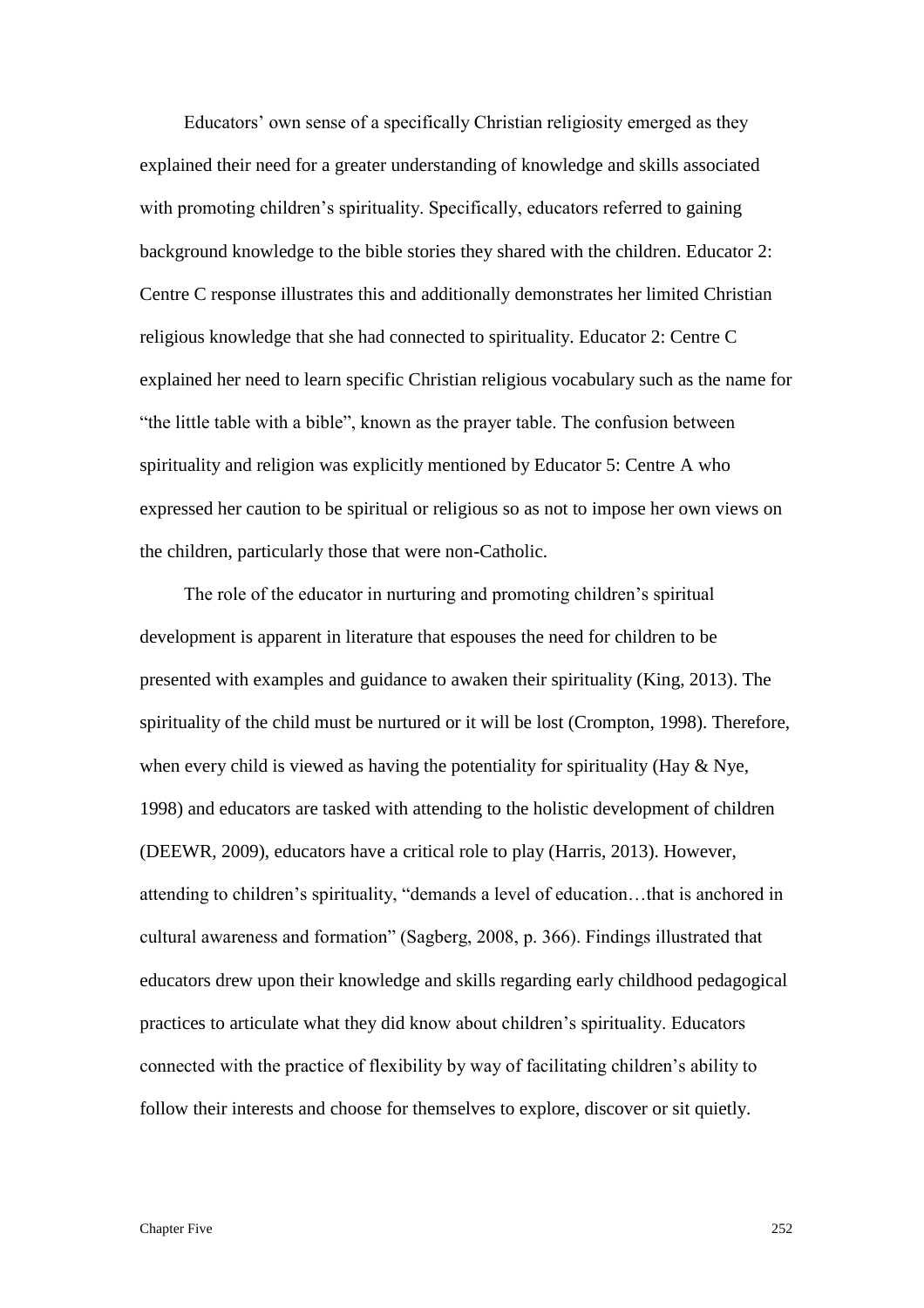Educators explained that they were aware that taking a flexible approach in their room could promote children's spiritual development.

It is not unreasonable that educators turned to their understandings of early childhood pedagogical practices to attempt to explain the knowledge and skills required for promoting children's spirituality. Educators explained that no professional development had been offered or sought by them in the area of spirituality or more specifically, children's spirituality. Educators' professional development was largely focussed on early years' practice, particularly play, and within the topic of the Catholic religion. Only one educator made reference to the document, *Let the Little Children Come to M*e (Catholic Education Western Australia [CEWA], 2014) that aimed to assist educators in raising religious awareness prior to compulsory schooling (under five years of age), although no elaboration was provided on how this document connected with spirituality. With no formal learning in spirituality undertaken by educators, it is also not surprising that educators did not articulate spirituality as an essential component of the child's holistic development (Sagberg, 2008) or as a feature of the education curriculum (Zhang, 2012).

The findings that emerged regarding educators' identification that knowledge and skills are required to meet the task of promoting children's spiritual development brought with it several challenges. If educators' understandings of children's spirituality is confined to a Christian religious perspective and their knowledge of this Christian religion is itself minimal, the task of promoting children's spirituality in a way that is inclusive of children from diverse cultural and religious backgrounds appears beyond their scope. Additionally, and of greater concern, is the finding that educators possessed limited knowledge and few skills, that they could articulate, regarding the promotion of children's spirituality. When the role of the educator is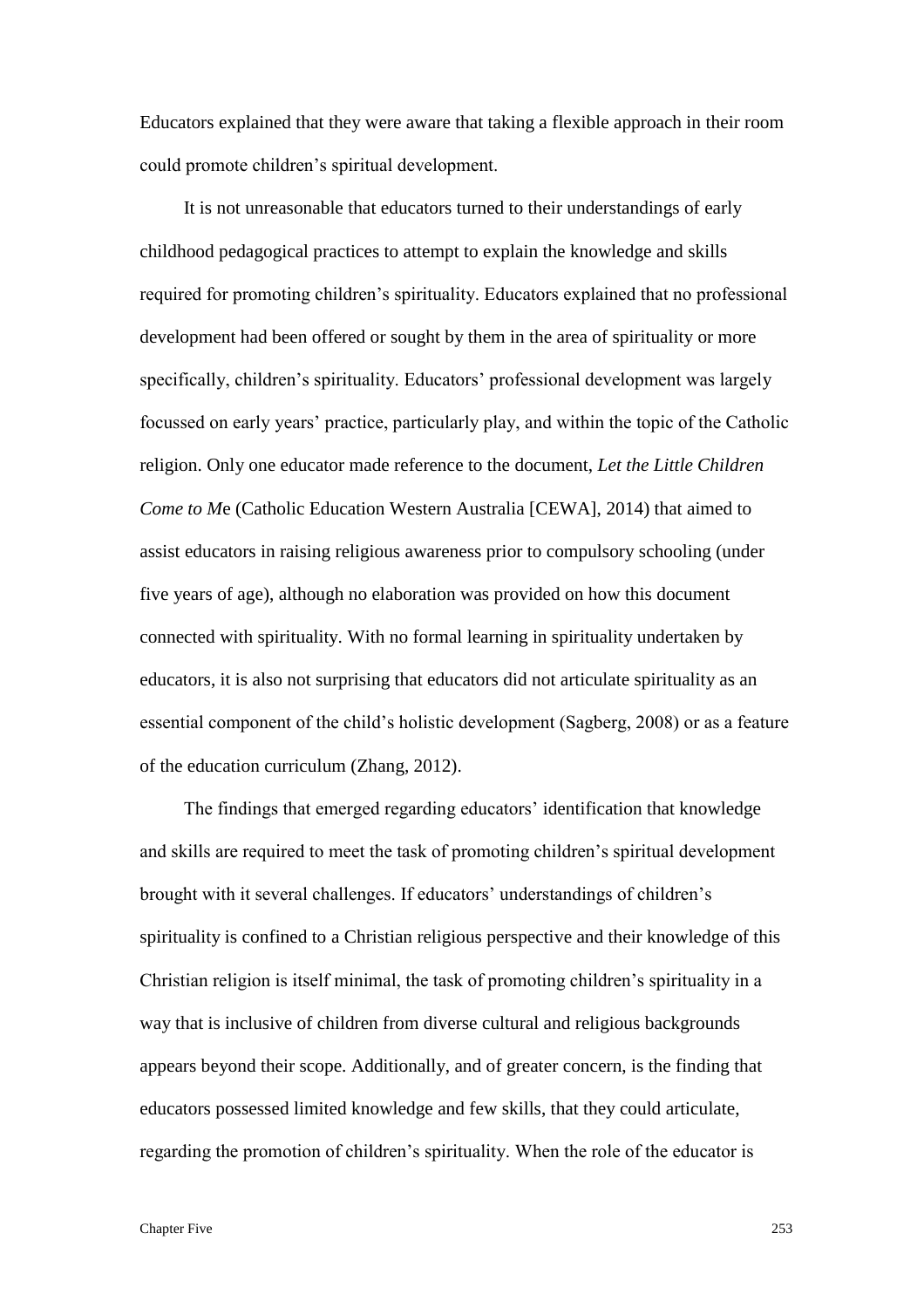deemed pivotal to spirituality, this requires addressing. It is too great a challenge to expect educators to attend to children's spirituality, as a component of their holistic development (as required in the *EYLF* (DEEWR, 2009) document), when educators lack the knowledge and skills to firstly recognise spiritual moments in the lives of the children in their room, and to also provide opportunities to promote their spiritual development.

### *5.2.2.6 Spirituality is promoted through drawing.*

Drawing was explicitly referred to, by educators, as a practice for promoting children's spiritual development and this theme emerged solely from the interview data (see Figure 5.3). Rather than taking a broader creative arts view, educators focused specifically on the activity of drawing as an opportunity they could offer children to promote spiritual development.

Drawing, as a component of the creative arts, is a recurring theme in the literature (Coholic, 2010; Farrelly-Hansen, 2001). As detailed by Adams (2009), children can be described as having multiple spiritual voices; the creative arts can be one of these voices. Similarly, Harris (2013) espouses that the very nature of spirituality is expressive and creative. The creative arts provide the opportunity for imagination and creativity to be expressed, and this can also lead to a sense of wonder (Goodliff, 2013; Coles, 1990). Furthermore, drawing is specifically referenced in the literature as a form of the creative arts that offers both an expressive outlet and a therapeutic experience (Farrelly-Hansen, 2001; Section 2.3).

It is noteworthy to draw attention to educators' specific isolation of drawing as a practice for promoting children's spiritual development. As stated, educators did not include a broader creative arts perspective when describing drawing as a practice. Neither did educators include drawing when they responded that play, and in particular dramatic and sensory play, afforded opportunities for spiritual development (see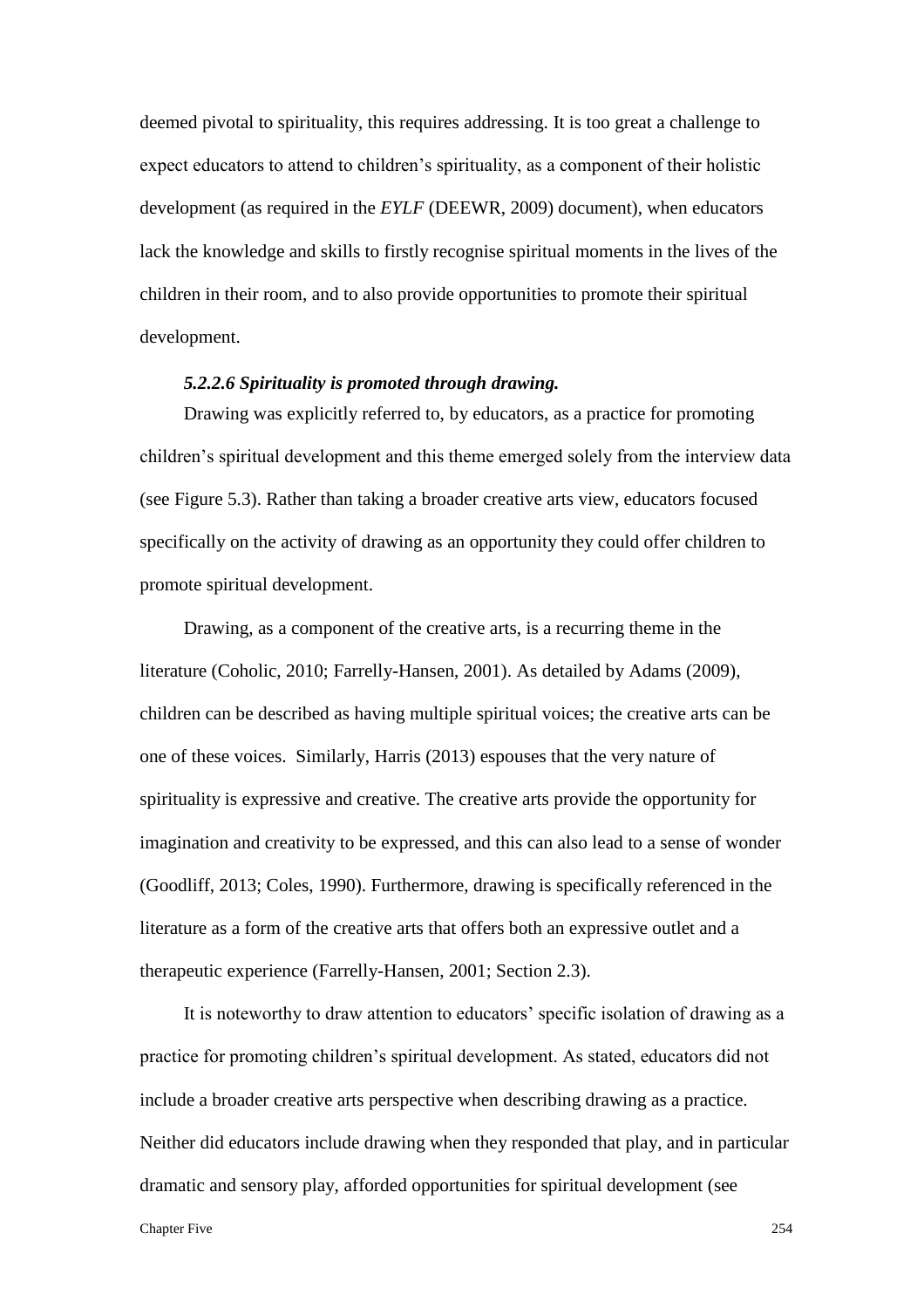Section 5.2.2.4). The isolation of drawing suggests educators' awareness of the characteristics of spirituality particular to the activity of drawing that are different to those embedded within creative arts activities that are generally collaborative in nature. Drawing is commonly an independent, personal activity, connecting it to the 'I-Self' sense of relationality described by Hay and Nye (2006).

Hay and Nye's (2006) relational consciousness was touched on by Educator 5: Centre A. Educator 5: Centre A described observing a child engaged in drawing, recalling the sense of enjoyment the child was experiencing during the activity. Educator 5: Centre A described the child's fascination with the colours and ability to be completely engaged in the activity. The recollection by Educator 5: Centre A aligns with Hay and Nye's (2006) category of spiritual sensitivity: 'awareness sensing'. Hay and Nye (1998) explicated this category as the ability of the child to be in the here and now, attune to aesthetic experiences with a sense of flow and focus and these aspects were inherent within Educator 5: Centre A's response.

Overall, educators were able to name drawing as a practice that afforded children the opportunity for spiritual development, although they were unable to align this activity with characteristics of spirituality. Educators' responses suggest a lack of depth to their understanding of children's spirituality and once again, perhaps also the language to effectively articulate what they do know. Importantly, educators' responses did demonstrate that they can name practices which hold the potential for spiritual development as detailed in existing literature.

# *5.2.2.7 Summary of educators' knowledge about promoting children's spiritual development.*

To summarise, educators were able to articulate very little about practices that could be used to promote children's spiritual development. Interestingly, educators provided responses that connected to children's sense of relationship and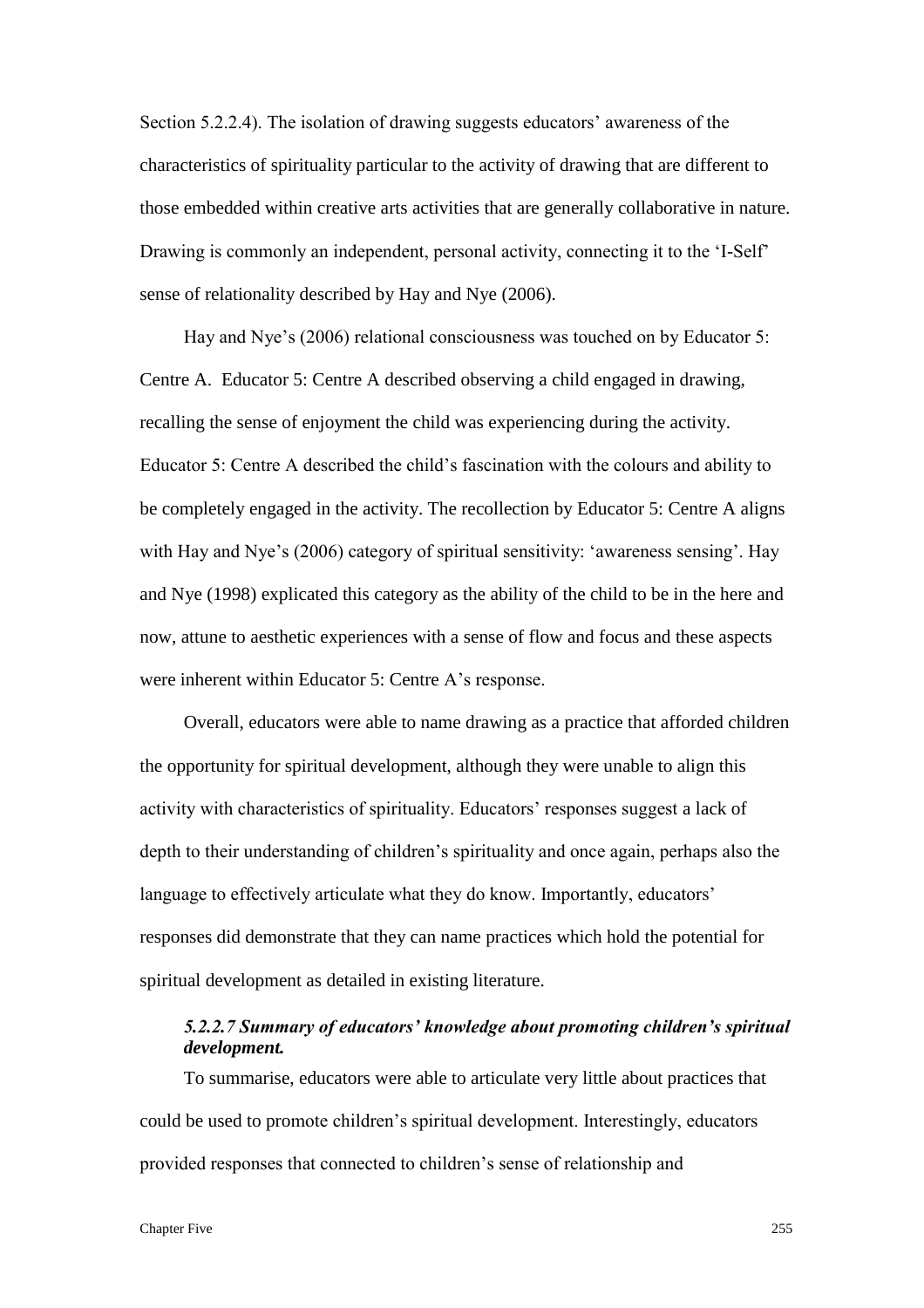connectedness, their identity, religion, the use of play and drawing as a pedagogical practice, as well as the need for educators to be knowledgeable and skilled - all of which resonate with literature on children's spirituality. Absent from educators' responses was the ability to explicitly connect their response to characteristics of children's spirituality and this resonates with the notion that there exists a distinction between content knowledge and pedagogical content knowledge explored in Chapter Two, Section 2.4.4. Consequently, a key insight in response to this research question is that, despite receiving no formal education on the concept, educators do know something about children's spirituality, suggesting that their own personal experiences of spirituality have provided this knowledge. However, they do not possess the language and depth to be able to effectively articulate this understanding and additionally, to be able to connect spirituality as a potentiality within all children, and a capacity requiring attention, with their understanding of early years' pedagogical practice.

## **5.2.3 Educators' practices to promote children's spiritual development: Key findings.**

Research question three sought to investigate both the intentional and incidental practices educators employed to promote children's spiritual development. As such, both observational findings as well as documentary data informed the response to research question three. Observational findings presented the actuality of educators' practices, providing both intentional practices and the emergence of incidental practices. Documentary data presented findings specifically on the practices educators had intentionally planned to implement. In this section, the observational findings and findings from the documentary data are critically discussed. The emergent themes from the observation data frame this section, namely: relationships, wonder, identity and transcendence. Following this, additional insights from the documentary data are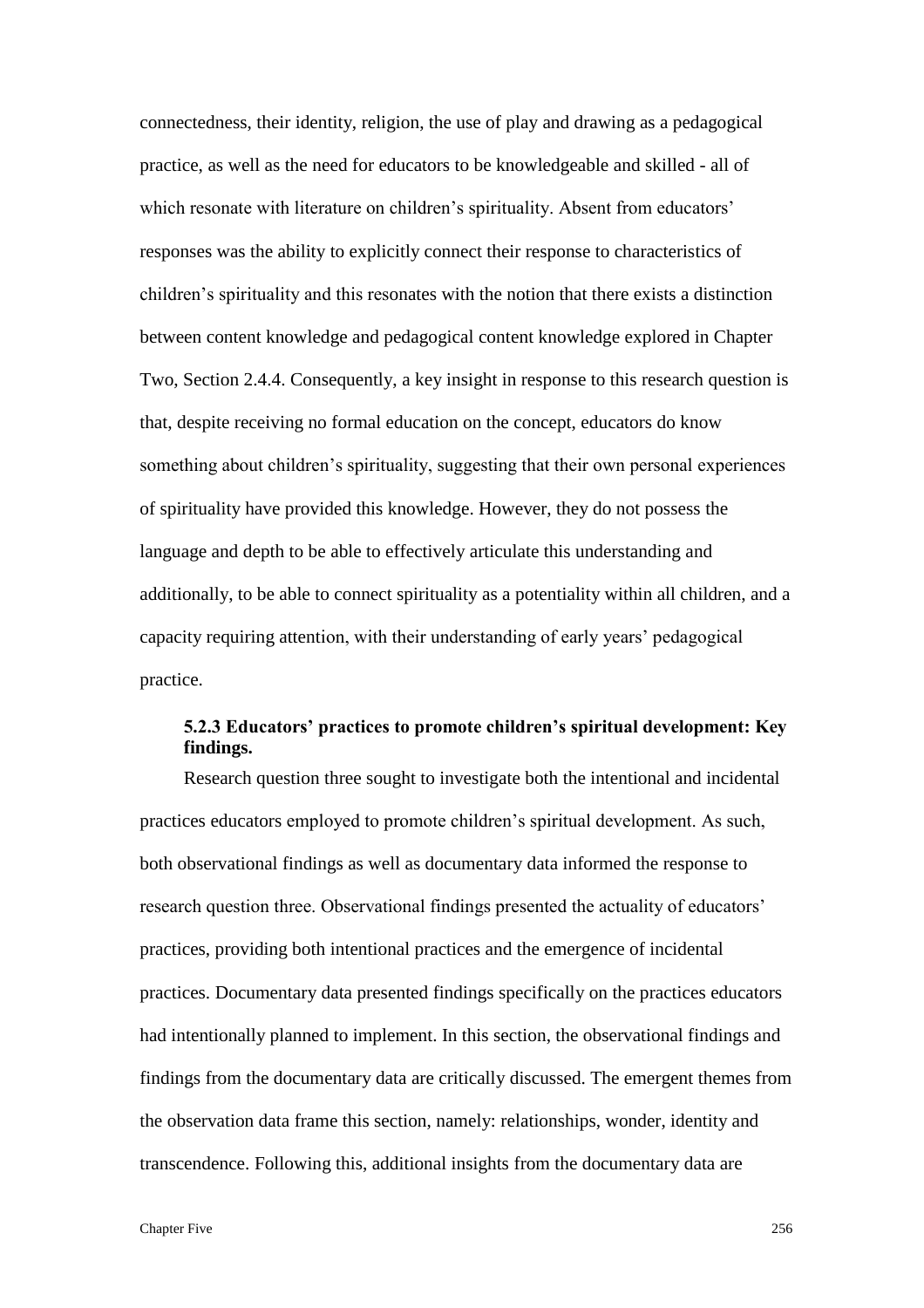explored, during which the connections between the 'planned' and the 'actual' are discussed.

### *5.2.3.1 Relationships.*

The relational nature of spirituality emphasised by educators in the interview findings was reflected in their practices. Observational findings illustrated a focus on relationships as a central component of educators' pedagogy, with practices observed that facilitated children's development of the 'I-Other' relationship. Literature describes relationality as the essence of spirituality (De Souza, 2016). It is through the relational capacity of the person that an individual can experience and express their sense of connectedness (De Souza, 2016).

Conversation, as a pedagogical practice, was observed as a component of relationality, facilitating children's spiritual development. Interestingly, educators identified conversation as a response in the interview, although the practice itself was observed as limited. Educators were observed encouraging children to share their interests with others, and the use of 'News-Time' was a common routine observed to facilitate this process. As previously discussed, conversations that facilitate sustained shared thinking are a recognised feature of high-quality early childhood contexts (Sylva, Taggart, Siraj-Blatchford, Totsika, Ereky-Stevens, Gilden & Bell, 2007). Despite educators' identification of conversation as a key practice for the promotion of children's spiritual development, and the use of 'News-Time' for children to share something of themselves with others, a key finding that emerged was that the facilitation of sustained, high-quality conversation throughout the day was a limitation within educators' practices. Educators' conversations with children, or facilitation of conversations amongst children, were commonly in the form of asking knowledge and comprehension based questions that educators themselves already knew the answers to. Educators' identification of conversation as a practice as well as their observed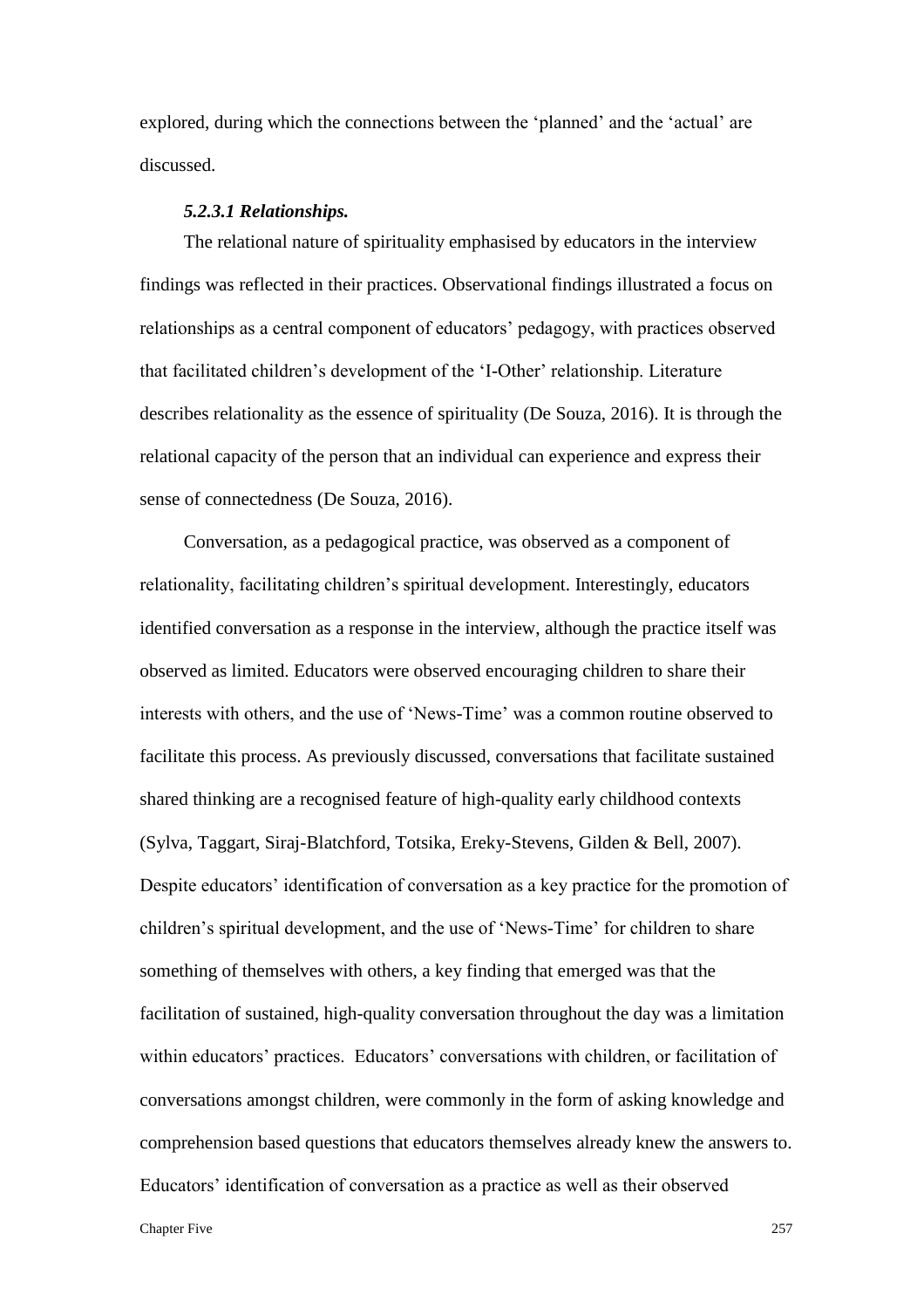practice to facilitate extend and deepen children's conversation indicates that educators lacked the knowledge and skills to effectively engage children in high-quality conversations, and it is these conversations that are most valuable to children's developing sense of relationality. High quality conversations go beyond the level of knowledge and comprehension, to require the educator to intentionally scaffold, provoke and extend children's insights (Grajczonek, 2013). Furthermore, it is noteworthy to mention that observational findings revealed that many instances of conversation were child, rather than educator, initiated. Children appeared to have a natural inclination to engage in conversation with educators and other children. Children's natural inclination to engage with those around them reflects Hay and Nye's (1998) understanding of relational consciousness; a perceptiveness and relatedness to other people (p. 113).

A further limitation was identified within educators' practices in regards to the use of conversation to promote children's spiritual development. Conversation, as a theme within relationality, and a practice observed as frequently initiated by the child, presented several opportunities that were missed by educators. For example, routines in each of the rooms observed that afforded the opportunity to engage children in sustained conversation were not taken. Children were observed in all rooms eating their lunch in small groups with an educator. This prime opportunity for conversation with children consisted of low level questioning such as, "is that an apple you've got there?" (Educator 4: Centre C) when the opportunity existed for sustained conversation both *with* and *between* children. As an example, the opportunity existed for educators to scaffold children's conversation about likes and dislikes of foods.

Conversation, as a practice, is closely connected to the notion of belonging, which was also observed as being facilitated by educators. In encouraging children to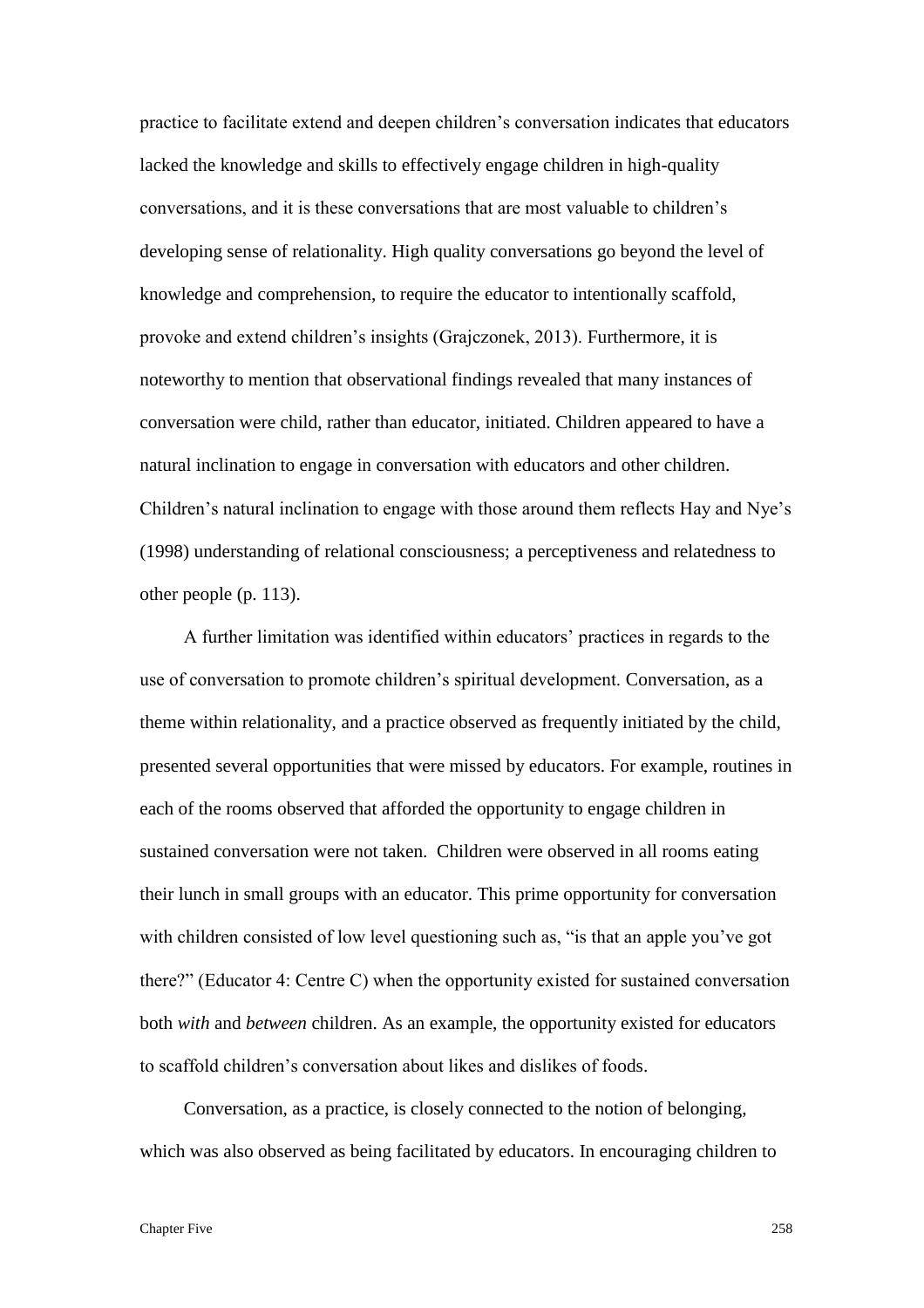engage with others and to share something of themselves with others, educators were in turn promoting a sense of belonging amongst children. Harris (2007) explains that peer-relationships play an important role in assisting children to feel that they belong to a community, as a component of spirituality. When educators were observed encouraging children to connect with each other, they were attending to children's sense of belonging as a relational construct.

The integration of music and songs throughout the day was also observed as a practice for facilitating a sense of belonging. Creating an atmosphere of belonging through creative arts (such as music) is identified in existing literature (Mata, 2006). Educators employed songs that encouraged active participation and interaction amongst children, such as Educator 5: Centre A's use of the 'Hello, how are you?' song (See Chapter Four Section 4.3.1.3). Songs also contributed to children's understanding of how to be in relationship with others by providing insight into the ways that social interactions could be fun, rather than serious. Music is described as being transformative, allowing an individual to connect with their sense of self as well as to a group (Nortje & van der Merwe, 2016). Bellous and Csinos (2009) articulate music as a practice that affords spiritual expression, and this was observed in educators' practices. Educators' use of music to facilitate a sense of belonging resonates with the *EYLF* (DEEWR, 2009). The *EYLF* (DEEWR, 2009, p.7) emphasises children's need to express themselves and to feel accepted for who they are, which leads to a sense of belonging - an integral component of human existence and one that is "a vital factor for the well-being and positive growth of most humans" (De Souza, 2016, p. 32).

The facilitation of friendships also emerged within the findings from the relationality theme of the observational data. As with conversation, the facilitation of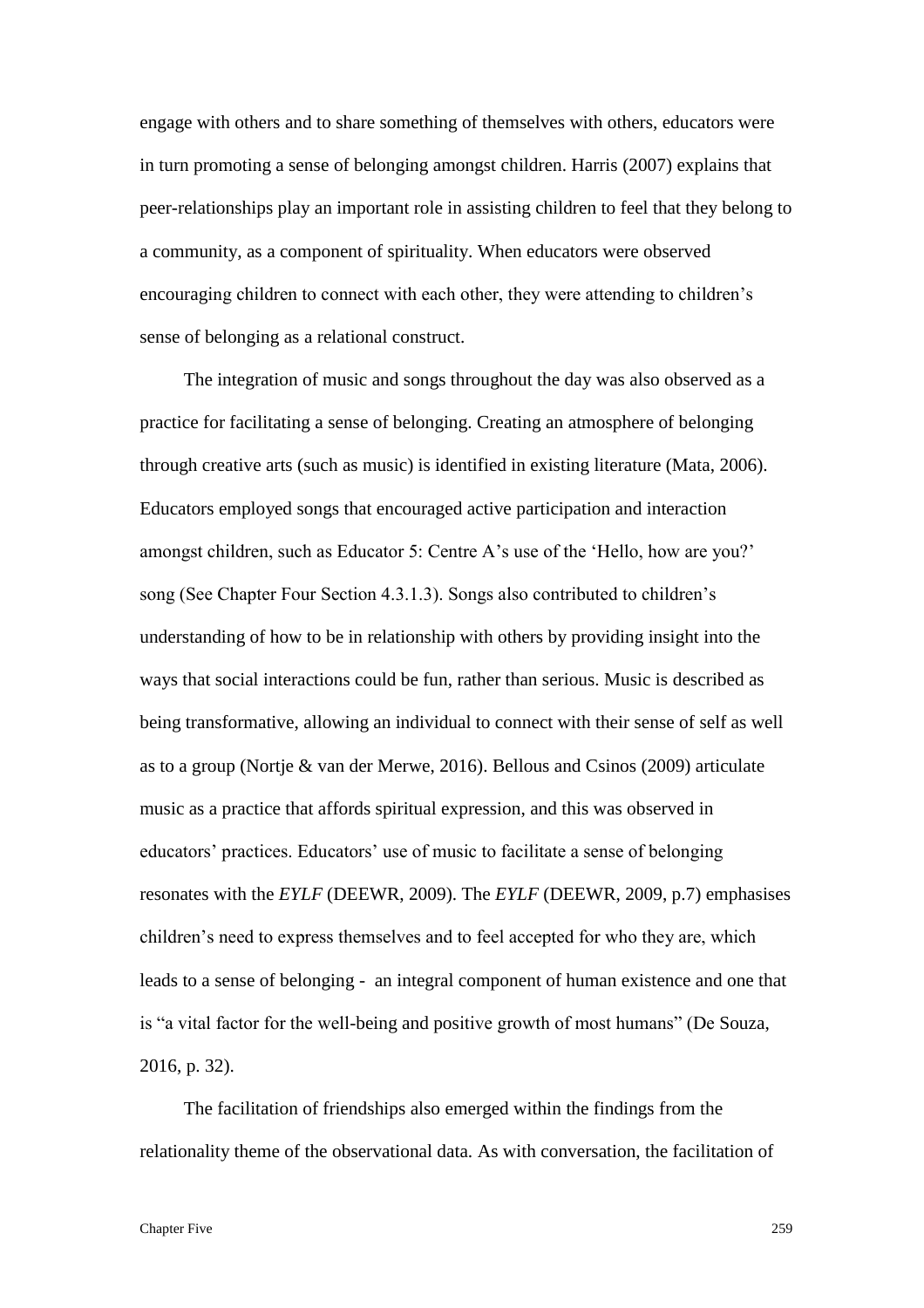friendship was identified during the interview and was also observed in practice. Explicit instruction on both the characteristics and behaviours of a 'friend' were observed being taught by educators. In addition, educators were observed implementing games that would facilitate children's developing sense of friendship. Educator 3: Centre C, for example, was observed explicitly teaching children how to play a game of pass-the-parcel and then facilitating the children in playing the game. Educator 3: Centre C made comments such as: "We are all friends and so we are happy for our friend if they win a prize" and "Friends wait for their turn, they know how to share". Educator 3: Centre C focused on the development of children's social skills in connection to developing friendships. The attention given by educators toward children's development of social skills and friendship as a component of children's connectedness with each other is developmentally appropriate for this age group (3-4 year-olds) (DEEWR, 2009). In connection to children's spiritual development, Yust (2003, p. 149) supports the implementation of practices that meet the needs of children in the developmental stage in which they reside, rather than imposing adult ways of understanding and expressing spirituality.

Essentially, educators' practices illustrating a focus on the relational nature of spirituality resulted in three key findings: First, conversation was observed as a practice that educators employed to promote children's spirituality and although articulated by educators in interview findings, this was a practice that lacked depth, extension and intentionality. Secondly, educators focused on the facilitation of children's sense of belonging through the explicit teaching of friendship and through employing music and songs to encourage positive interactions amongst children. Finally, the relational aspect of spirituality observed in practice neglected the 'I-World'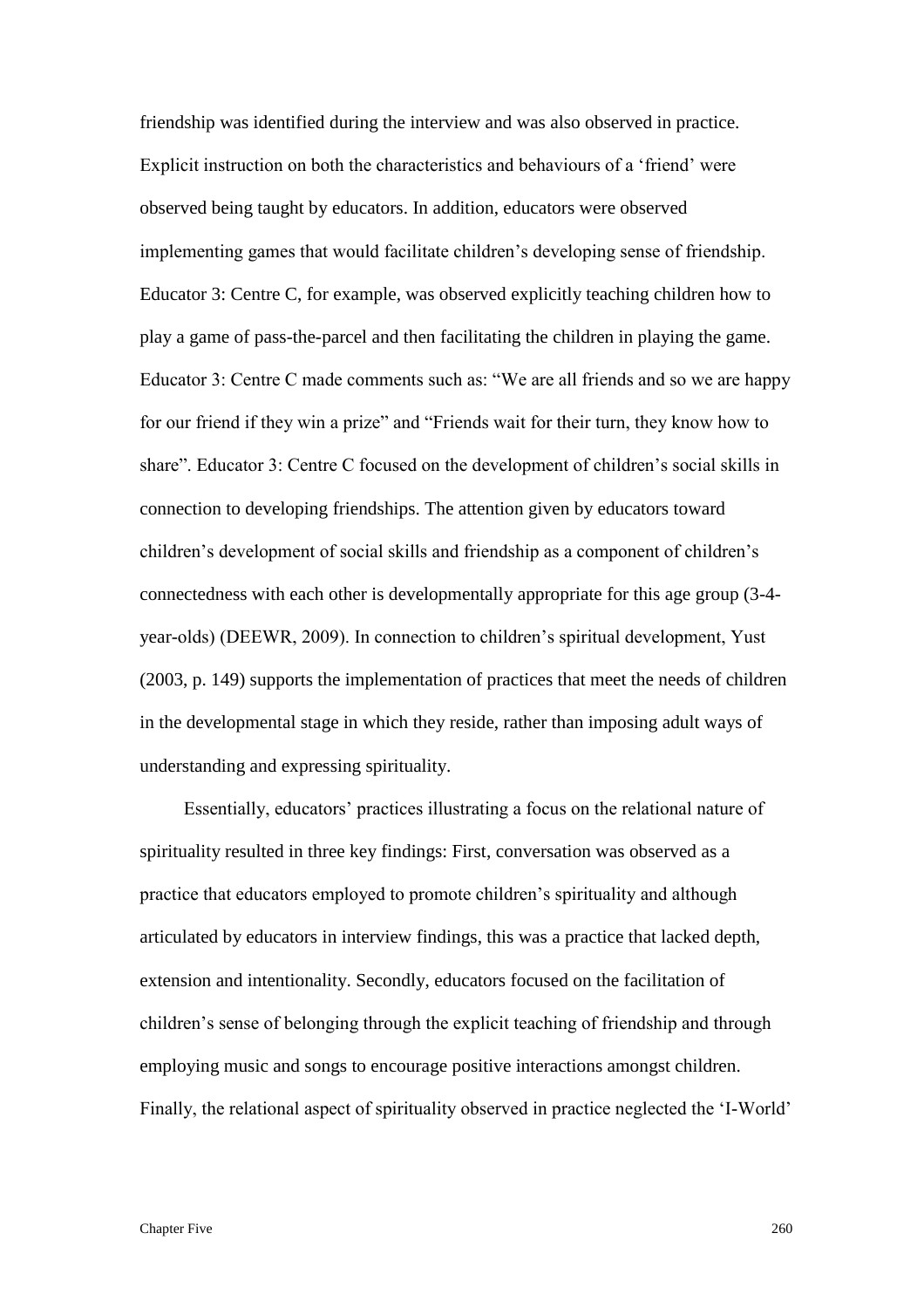relationship evident in educators' own articulation of ways to promote children's spirituality, and prominent theme in existing literature (Harris, 2016; Louv, 2012).

### *5.2.3.2 Wonder.*

Educators were observed facilitating wonder as a practice to promote children's spiritual development. Wonder featured in two ways; through educators posing wonder questions and through the provision of opportunities that encouraged children's creativity and imagination. During the interviews, educators demonstrated a narrow understanding of wonder, providing little depth to how wonder was connected to spirituality. Similarly, educators' practices to facilitate wonder were of a limited nature. In particular, educators' use of wonder questions to engage children in the process of wondering were restricted to literature based questions, such as Educator 8: Centre A's question when reading a text aloud to children, "I wonder what will happen in the story".

Wonder featured more predominantly as a practice in connection with opportunities that facilitated creativity and imagination, as opposed to the posing of wonder questions. Fostering children's creativity and imagination were observed as practices that facilitated the experience of wonder and thus promoted children's spiritual development. Childhood wonder is described as a powerful form of spiritual expression that "shapes the way a child sees and understands the world...core of his or her spiritual identity…" (Hart, 2003, p. 53). Largely, the educators' construction of the environment determined the opportunities children were afforded to engage in creative and imaginative play and activities. In the rooms observed, the indoor environments promoted choice and freedom. Children were observed being able to self-select activities to play and engage with. Additionally, materials were available to children that encouraged exploration, creativity and the use of their imagination (See Chapter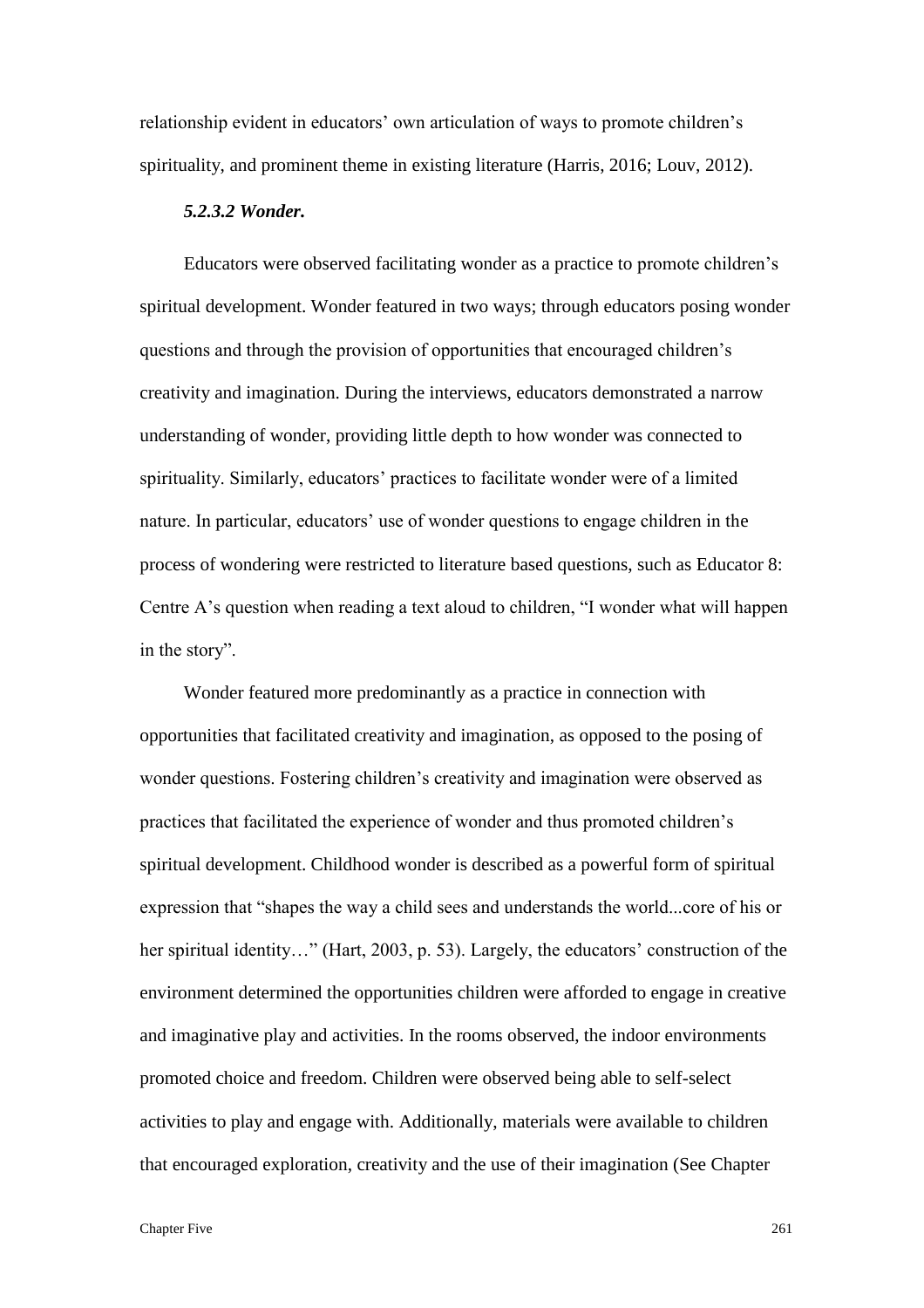Four Section 4.4.2.2). The activities and play opportunities available to the children were a mix of educator-directed tasks and play-based tasks. Interestingly, children were observed engaging in imaginative play, creating imaginative scenarios, by choice – children were intrinsically motivated to engage in imaginative play. Educators' construction of the indoor environment in such a way as to facilitate children's creative and imaginative capacities is viewed as a strength in their practice. Harris (2013) outlines the crucial role of the educator in providing environments that foster creativity and likewise, Scheindlin (1999) suggests that educators must create the conditions within which spiritual moments might occur. Similarly, English, Fenwick and Parsons (2003) articulate that "environments that promote spirituality through learning are characterized by flexibility, creativity, newness, engagement [and] reflectiveness…" (p. 124). Educators' use of the environment to afford children opportunities to be creative and imaginative were observed as characterising these conditions.

Whilst educators provided the conditions for spirituality to be promoted through the construction of the indoor environment, a limitation in practice during these play opportunities also emerged. Children were afforded spaces and materials that encouraged their creative and imaginative capacities. However, during children's play, educators were mostly absent. Findings from the observational data illustrated few instances whereby educators were observed engaging with children during their play. Educators were observed rarely interacting with children during their play, and most commonly, interaction involved interrupting the play to remove a child for assessment purposes. Educators were observed calling children away from their play to participate in one-to-one assessment tasks which subsequently not only removed the child from the play (and the opportunity for the child to be engaged in sustained thinking) but also inhibited the role of the educator as facilitator and observer of play. Literature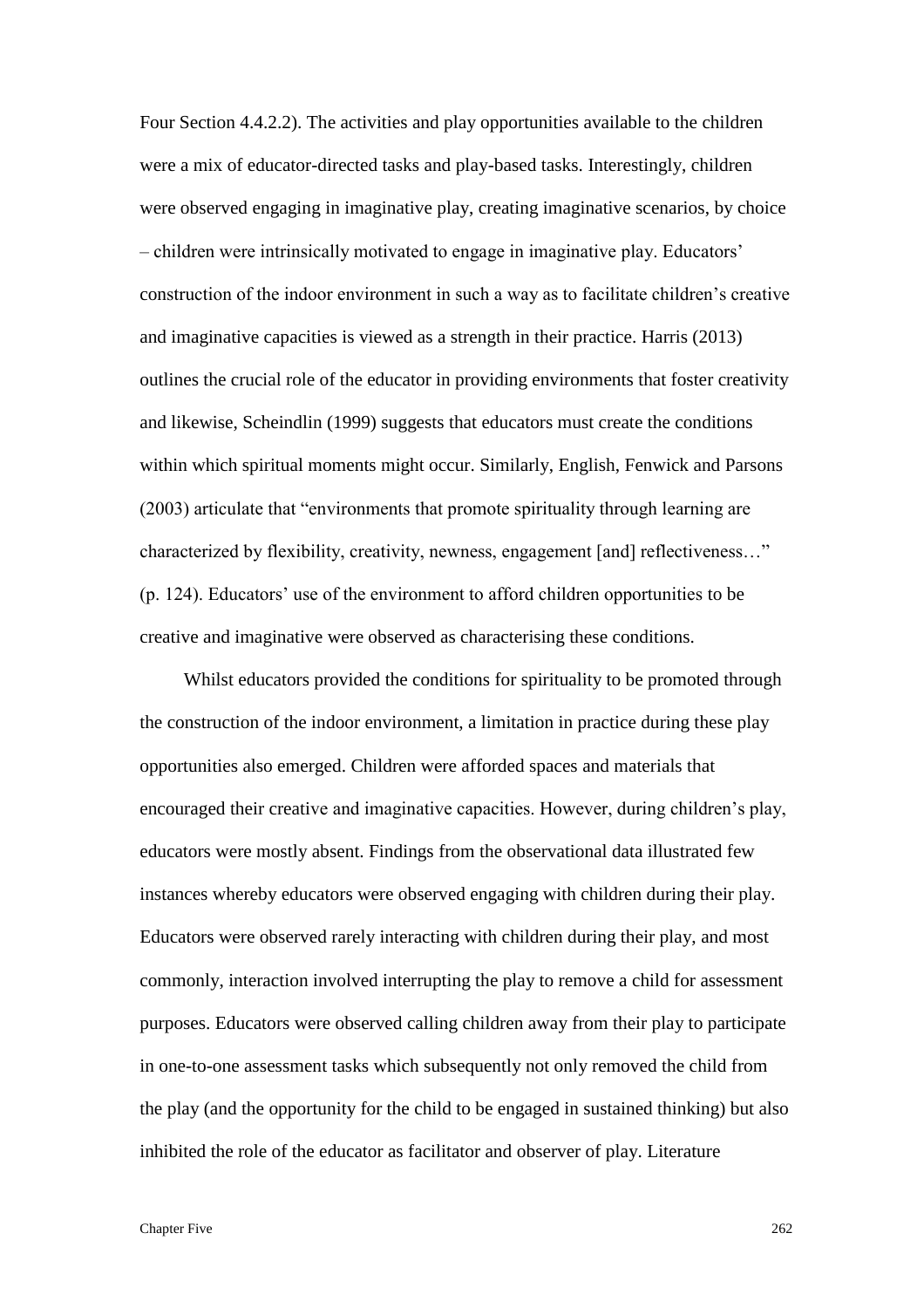recognises that children learn best when they are afforded social opportunities; opportunities to be actively engaged, in particular through play; and when their imagination and creativity are stimulated (Grajczonek, 2013). Additionally, literature also identifies that educators are under increasing pressure to assess (Yoon, 2015) and it was evident that this pressure impacted educators' ability to observe and value-add to children's play.

The outdoor environment was observed as a space educators used to encourage children's creativity and imagination, thus promoting the experience of wonder. Essentially, creativity and imagination were fostered in the outdoors through the provision of space and choice, as opposed to any formal facilitation by the educator. During the interviews, educators identified the role of nature in fostering wonder and this was reflected in the unstructured format educators provided in the outdoor environment. As with the indoor play observed, during the outdoor play sessions educators were also absent from children's play, taking on a supervisory role. Educators were observed as available to the children, to assist with the provision of equipment or to mediate conflict. Few instances of educators value-adding to children's play were observed (see Chapter Four Section 4.4.2.2), suggesting that educators may require further development in this area.

Combining the current investigation with previous research further emphasises the need to develop educators' understandings of how to facilitate children's sense of wonder as a characteristic of spiritual development. Coles (1990) explained that children have a natural inclination to wonder that allows spirituality to be expressed and this includes reflection, questioning and using one's imagination (Ng, 2012). Wonder and creativity, as a means of spiritual expression, are the stepping stones toward spiritual development (ter Avest & McDougall, 2014). With literature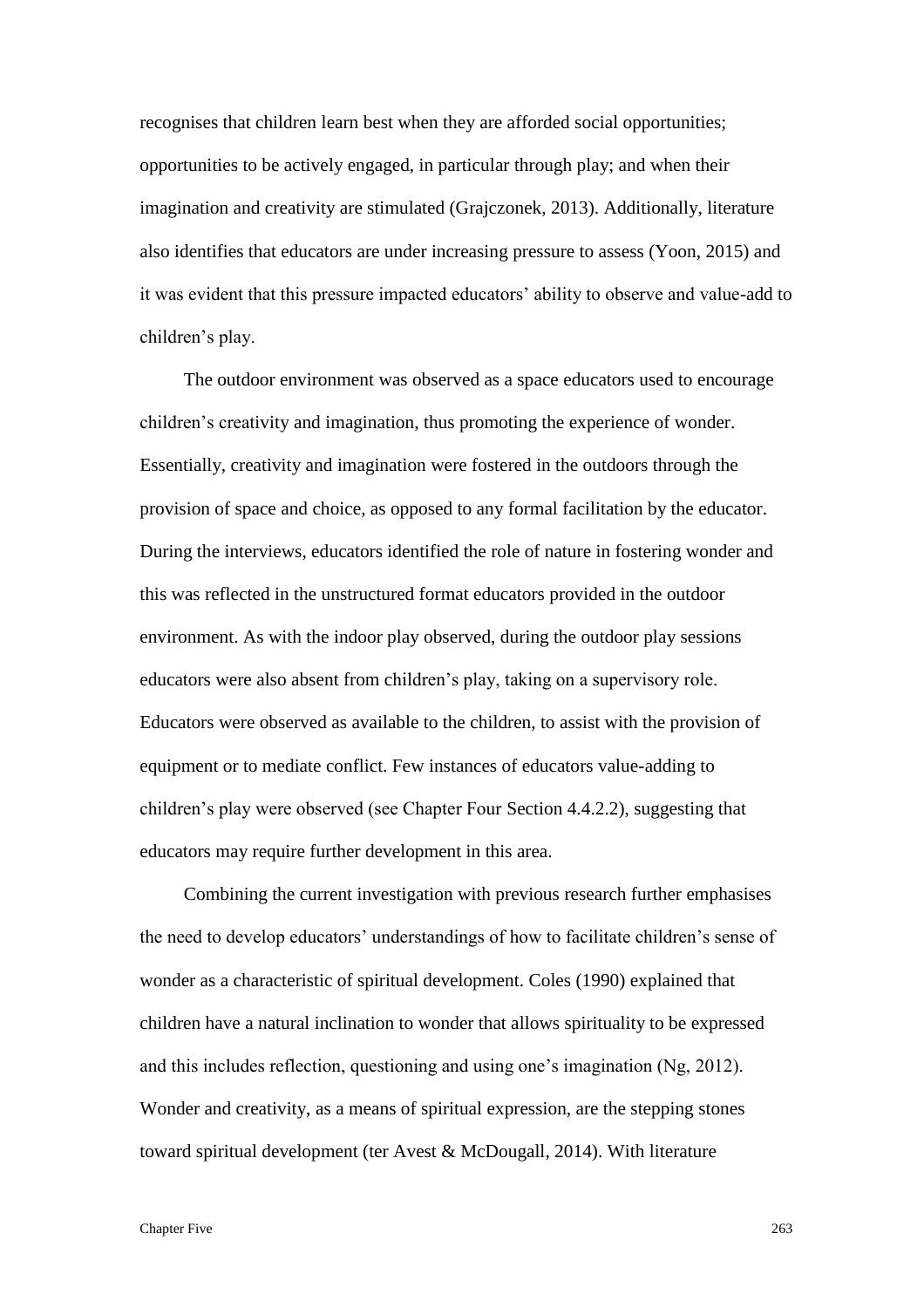emphasising the critical period of early childhood for spiritual expression (Goodliff, 2013) and with the recognition that children's natural spiritual capacity requires awakening in childhood to allow it to flourish (King, 2013), early years' educators must be knowledgeable about spirituality and have the skills to effectively awaken children's spirituality (Champagne, 2001).

### *5.2.3.3 Identity.*

Educators were observed implementing practices within the following themes that connected to the development of children's identity: facilitating resilience, selfregulation development, facilitating wellbeing and encouraging independence. Educators were observed engaging in a range of intentional practices as well as taking incidental opportunities to facilitate children's development of a positive sense of identity, and this emerged as a key insight in response to research question three. Identity, as a component of spirituality was a recurring theme in the findings and was explored in the previous Section 5.2.1.4. The interview data illustrated that educators understood the connection between the development of identity and the promotion of children's spiritual development. Little depth to this connection was articulated during the interview and whilst the intention driving educators' practices relating to identity cannot be assumed, it was evident that the facilitation of children's sense of identity, and therefore also their spirituality, was a priority for educators.

Practices that facilitated children's development of resilience were observed being undertaken by educators as a component of identity development. Resilience, as discussed in Section 5.2.2.1, was facilitated when educators encouraged children to persevere positively in the midst of challenging situations and this was also observed when educators praised children for their perseverance post an event. Resilience, as a component of identity, is reflected in the literature on spirituality, specifically in relation to the 'I-Self' relationship described in the work of Hay and Nye (1998). The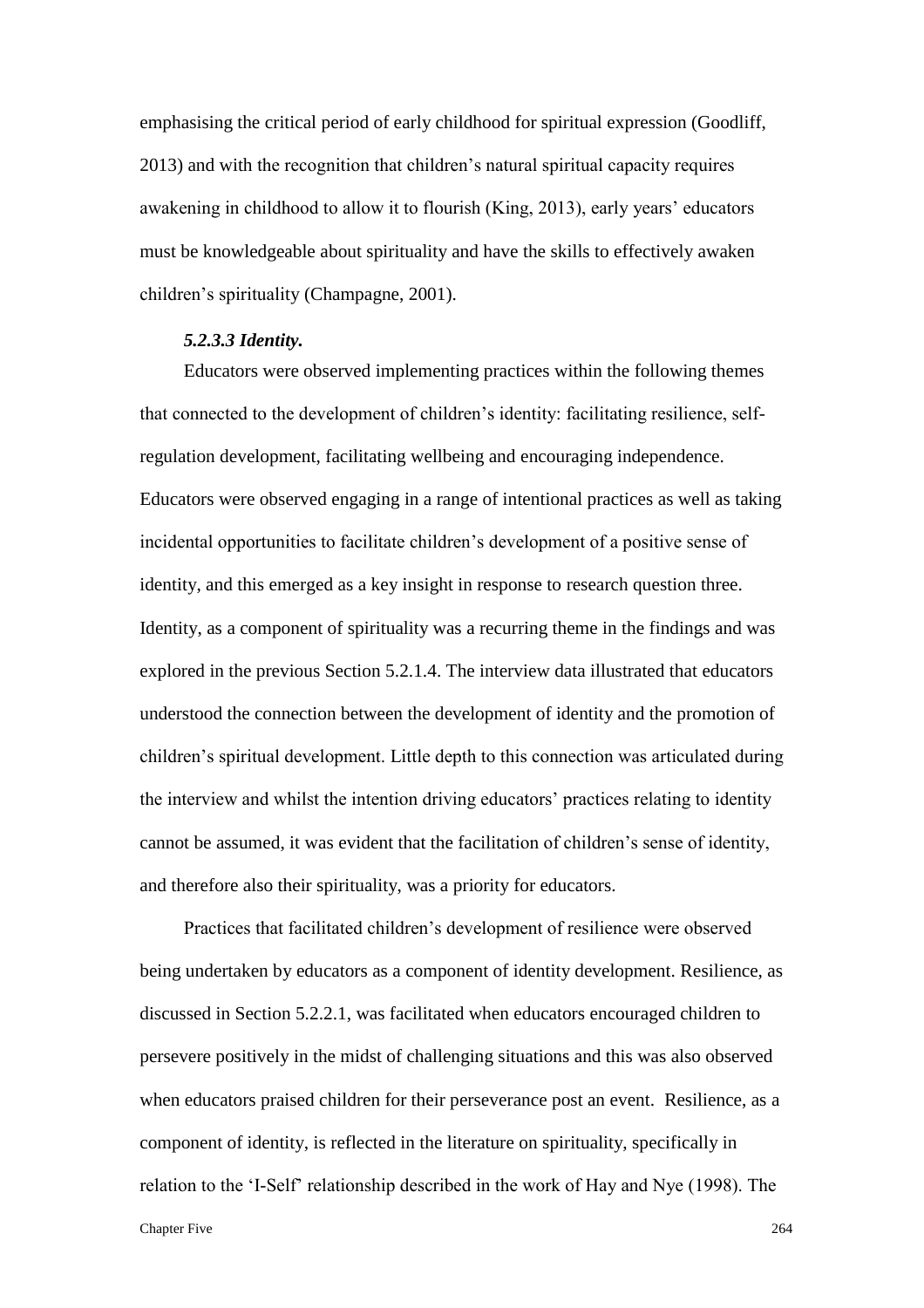'I-Self' relationship is centrally concerned with questions such as *'Who am I?'* and develops into an understanding of what an individual can overcome when challenged. Essentially, the development of resilience is tied to the development of the emotional self in constructing one's identity, leading an individual into a search for meaning and purpose in life (Benson, Scales, Syvertsen & Roehlkepartain, 2012). The development of resilience as part of the "inner realm" (Watson, 2000, p. 95) of an individual connects with literature on the shadow side of spirituality. As explored in Chapter Two (Section 2.2.3.1), spirituality is commonly articulated from a positive viewpoint. However, characteristics of spirituality, such as despair, disenchantment, anger and hurt, which can lead to disconnectedness, also exist. De Souza (2016) suggests that if the less desirable characteristics of spirituality are ignored, the resulting behaviours include irrationality and anger. Educators must therefore, attend to these less desirable characteristics of spirituality (De Souza, 2016) in order to draw on the more positive characteristics of spirituality. This drawing on the positive characteristics of spirituality was apparent in the observational findings. Educators were observed, for example, recognising moments when children's sense of doubt emerged and as a response, educators promoted the more positive characteristic of resilience. Educator 9: Centre A was observed engaging in this particular practice as she promoted perseverance and an attitude of resilience when a child was doubtful of the correct response to provide (see Section 4.3.3.1). Educator 9: Centre A demonstrated the ability to identify characteristics and behaviours of the shadow side of spirituality and to use the incidental moment that occurred as an opportunity to facilitate the more positive characteristic of resilience.

The facilitation of children's development of self-regulation was a further component of identity facilitated by educators, and which promoted spiritual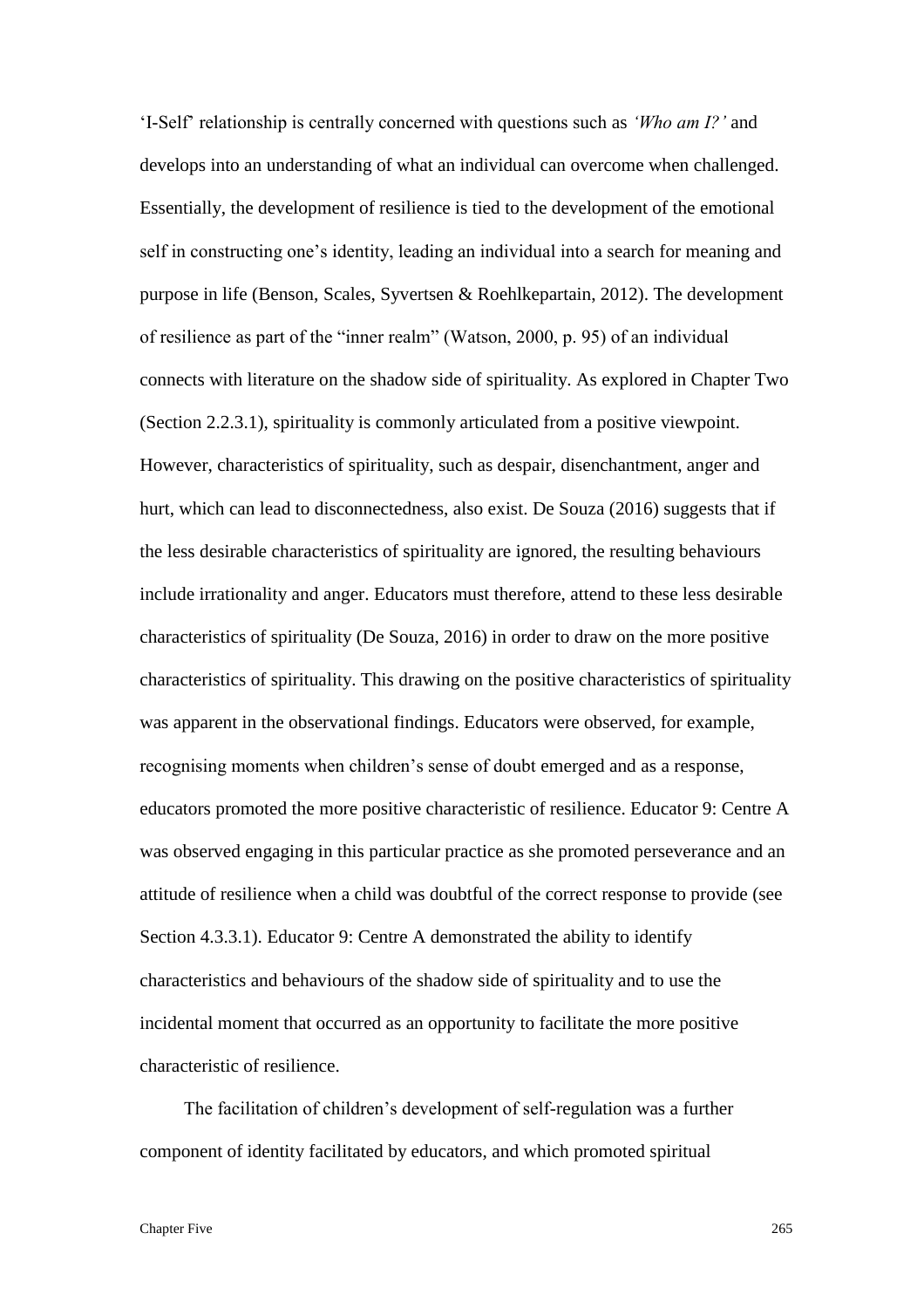development. Literature on spirituality asserts that a strong sense of self is required if individuals are to flourish in their relationships with others (De Souza, 2016). Within the 'I-Self' relationship resides the ability to manage the emotional self, that is, to selfregulate emotions as they arise and to control the behaviours that can manifest because of these emotions. Both explicit teaching and incidental opportunities were observed being taken by educators to assist children in their capacity for self-regulation. A focus on the development of children's capacity to self-regulate their emotions is appropriate for this age group (3 to 4-year-olds) and this exists as a prominent theme within the mandated *EYLF* (DEEWR, 2009). The *EYLF* (DEEWR, 2009) articulates the requirement for children to "demonstrate an increasing capacity for self-regulation" (p. 22) and to be able to "express emotions…constructively" (p.24). Additionally, the *EYLF* (DEEWR, 2009) addresses the role of the educator, tasking educators with being actively engaged in children's emotions (p. 45). As with previous observational findings, the intention of the focus on self-regulation cannot be assumed. However, educators' explicit mention of children's ability to control their emotions as a component of identity and a means for promoting children's spiritual development during the interviews suggests that the connection was not only understood by educators, but practiced.

A further key insight emerged in relation to educators' identification of less desirable characteristics of spirituality as a means to facilitate children's capacity to self-regulate and thus promoting spirituality. The promotion of the positive characteristics of spirituality, through recognising and addressing more adverse characteristics of spirituality is a discourse gaining prominence within the literature (Adams, 2009; De Souza, 2016; Kiesling, Sorrell, Montgomery & Colwell, 2006). This practice was evident for example, in an observation taken of Educator 7: Centre A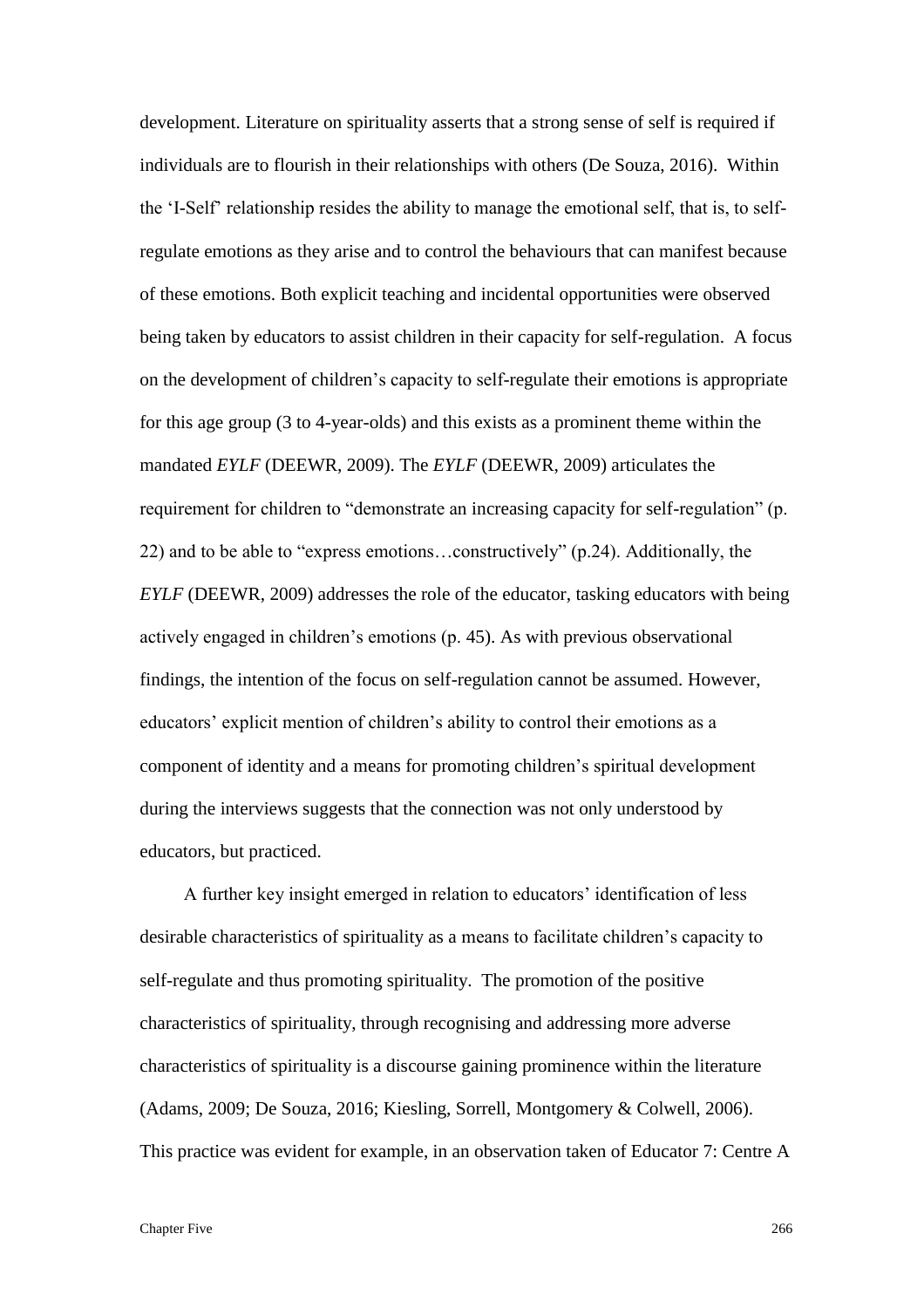during and after a 'News-Time' session (see Chapter Four Section 4.3.3.2). Educator 7: Centre A returned to speak with a child after 'News-Time' who had displayed anger and frustration after sharing their news with a small group. The educator recognised the incidental moment that had emerged as an opportunity to speak with the child about expressing their emotions constructively, rather than through anger and frustration. Explicitly talking with children about their emotions, as did Educator 7: Centre A, supports children's sense of self-awareness which is connected to their spiritual capacity (De Souza, 2016), which also facilitates understanding of their feelings and how these can be effectively communicated to others. Attention to children's emotions and thereby the construction of their identity resonates within Nye and Hay's (2006) category of spiritual sensitivity termed 'value sensing'.

Essentially, educators' practices to develop children's capacity to self-regulate suggests that educators understood the important role of emotional development within the construct of identity. Furthermore, practices observed support educators' articulation of their own understanding that, through facilitating children's selfregulation, they are promoting children's spiritual development.

The concept of wellbeing, as a component of identity, is closely connected to the previously discussed concepts of self-regulation and resilience. The development of a strong sense of wellbeing is facilitated by the ability to manage emotions and behaviours constructively. The development of positive dispositions, feelings of happiness and satisfaction all contribute to an individual's wellbeing, and therefore, their construction of identity. In relation to spirituality, literature asserts that spirituality can act as a protective factor due to its connection with the development of a positive self-concept and sense of self (Sifers, Warren & Jackson, 2012) as well as to the intrinsic search for meaning and purpose in life (Benson, Scales, Syvertsen &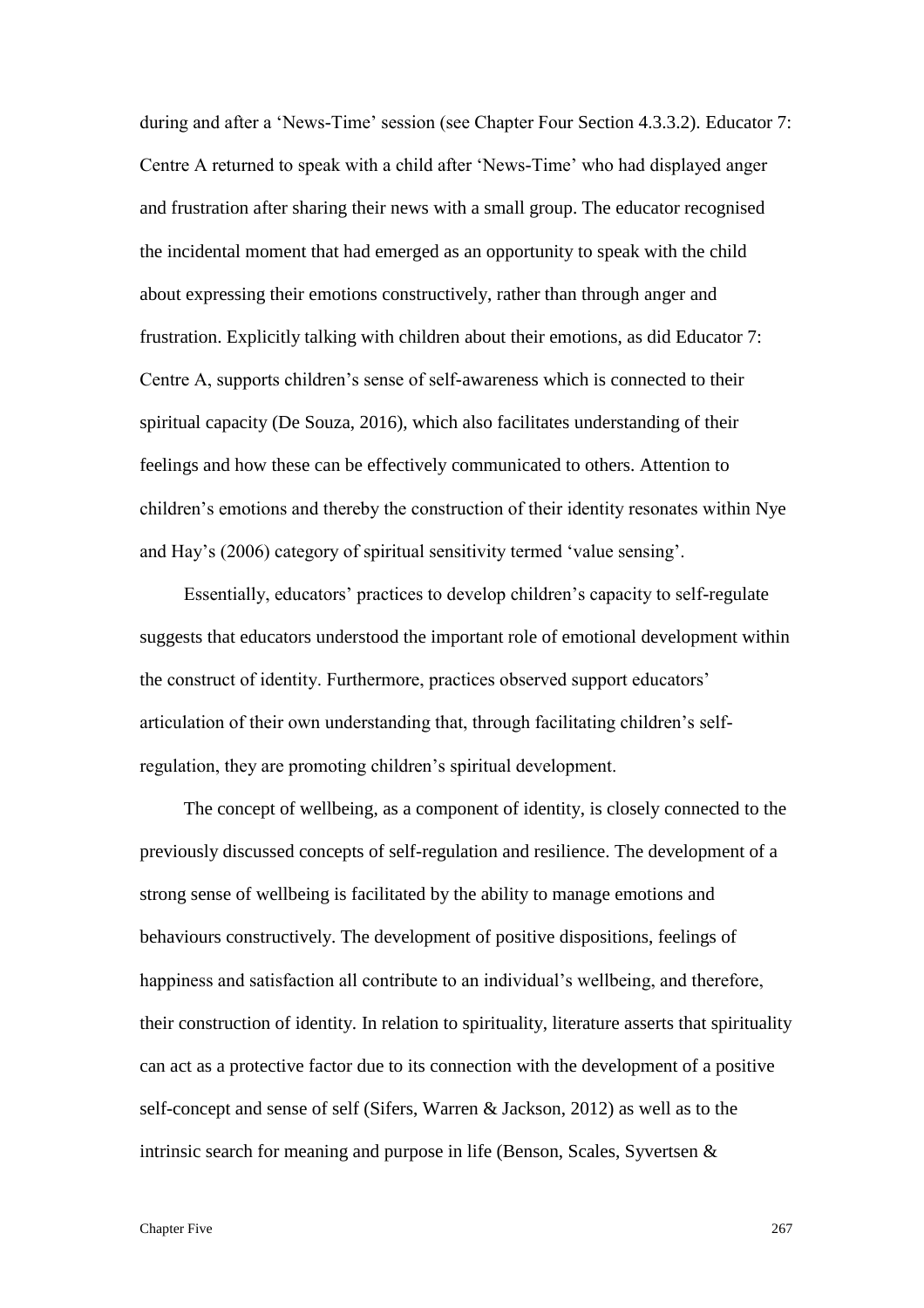Roehlkepartain, 2012; Eaude, 2009). The spiritual capacity of an individual is drawn upon in difficult times. Literature refers to the painful and difficult emotions that are experienced by individuals as components of the shadow side of spirituality (De Souza, 2016) outlined in Chapter Two (Section 2.2.3.1). When individuals have nurtured their spiritual capacity through the development of a strong sense of wellbeing, adversity can be managed more positively.

Educators were observed engaging in practices that contributed to children's own sense of wellbeing, and therefore, promoting children's spiritual development. Specifically, educators focussed on promoting children's intrinsic sense of happiness by promoting the uniqueness of each child. This was evident, for example, in Educator 1: Centre B's use of the 'I am special song'. Educator 5: Centre A was observed explicitly teaching the children about how to give compliments and how someone else might feel receiving one. Educator 5: Centre A called these compliments 'warm fuzzies' and children were encouraged to say 'warm fuzzies' to each other. The educator then went on to describe 'cold pricklies' as saying mean things to others.

A further practice observed contributing to children's sense of wellbeing was the valuing of children's home language. Educator 1: Centre B was observed demonstrating an understanding of how language is integral to an individual's identity by responding in an affirming manner to two children who were conversing in Vietnamese. Educator 1: Centre B's actions suggest an understanding of the need to facilitate children's developing sense of identity by supporting their wellbeing. Engaging in practices that promoted children's sense of wellbeing supports the notion that educators attended to the shadow side of spirituality (see Section 5.2.3.3; Chapter Two Section 2.2.3.1). Attending to the shadow side of spirituality is recognition of the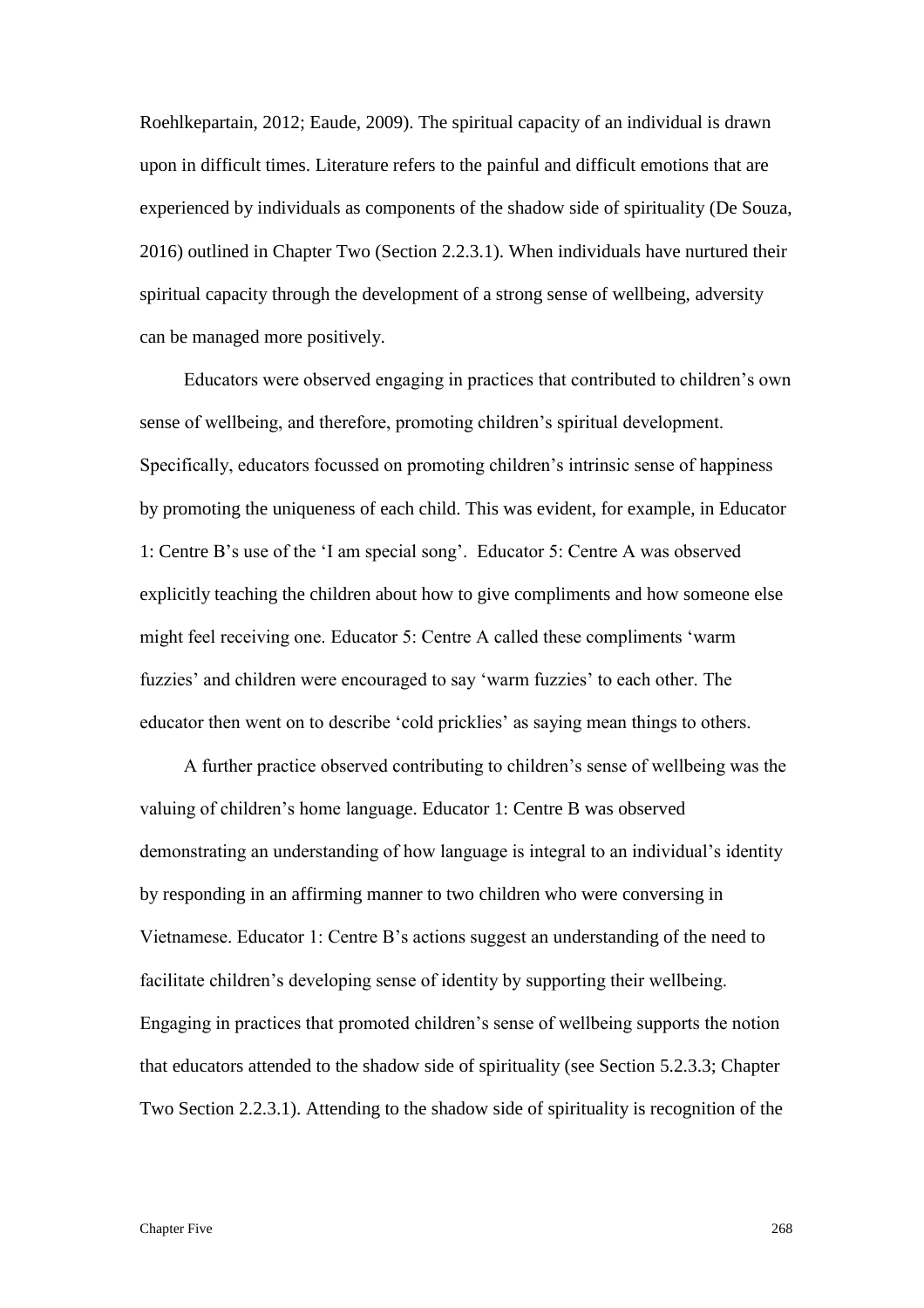need to support children in dealing with difficult situation and emotions (De Souza, 2016).

The use of time and space for reflective purposes was an additional practice observed that afforded children the opportunity to develop a strong sense of wellbeing. Mata (2014) describes that the provision of time for reflection is a means for promoting spirituality by contributing to an individual's sense of wellbeing. Similarly, Ng's (2012) research with children concluded that educators must facilitate children's spirituality by providing opportunities for "silence, meaning, questioning…focusing, reflection, use of one's imagination..." (p. 183). Although educators provided the opportunity for reflection, these were limited. Opportunities that were observed being made available to children, were not explicitly encouraged by educators. A paradox subsequently emerged between educators' own understandings and recollections of spirituality, and the practices they implemented to promote children's spirituality. Educators conveyed a strong sense of the role of reflection within their own spiritual experiences. Reflective opportunities were emphasised by educators as a central way in which spirituality was experienced. The disjunction between educators' own understandings and the practices they implemented to promote children's spirituality emerged as a key insight.

The facilitation of children's identity as a means for promoting their spiritual development, was also observed occurring when educators encouraged children's independence. The *EYLF* (DEEWR, 2009) advocates for a contemporary view of childhood, one that moves away from the 'universal child' toward the perspective that children are competent, capable and with agency, thus providing for the development of children's independence as a component of their identity (Duff, 2012). Findings illustrated that educators employed several practices to encourage children's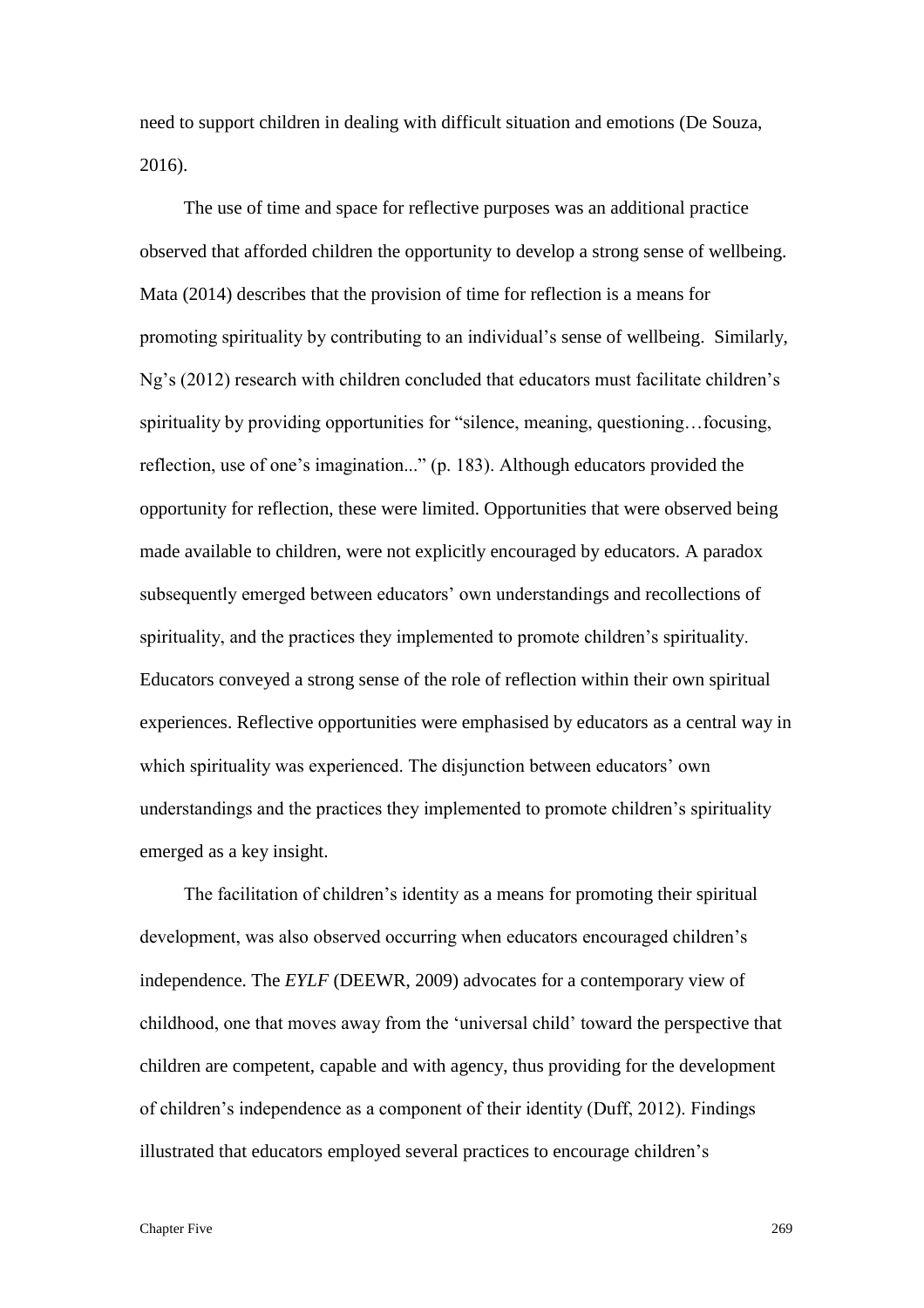independence. Educators facilitated children's independence by: encouraging initiative through the use of routines that provided predictability for children; implementing job rosters that afforded children the opportunity to take responsibility for the tasks in their room; and by offering choice within the daily routines, such as inviting children to have morning tea when they were hungry rather than at set times.

The use of play as a practice to facilitate children's independence as a component of their identity development was observed in all centres. However, the way in which play opportunities were offered differed across the centres and therefore, the affordance of independence also differed. When children are viewed as active learners (MacLachlan, Fleer & Edwards, 2013), then play is considered a process that recognises children's intrinsic motivations and supports choice (Ebbeck & Waniganayake, 2010). Educators at Centre B were observed providing children with a range of play-based opportunities within the indoor and outdoor environments that were offered for children to choose to engage with. In contrast, the practices surrounding the implementation of play at other centres suggest a less contemporary understanding of the child, as children were grouped and directed to play in specific areas of the room (Educator 7: Centre A). The *EYLF* (DEEWR, 2009) advocates for play that makes use of the learning environment to encourage independence and to foster the development of the 'whole child'. Educators' practices provided a key insight into the variations that currently exist in understandings of play, and additionally, illustrate a limited understanding of how play can contribute to children's growing sense of independence and identity. Furthermore, as play emerged as a recurring theme across the interview data, being explicitly identified as a practice for both the expression and promotion of spirituality, it is interesting that the actuality of play was so varied across the centres.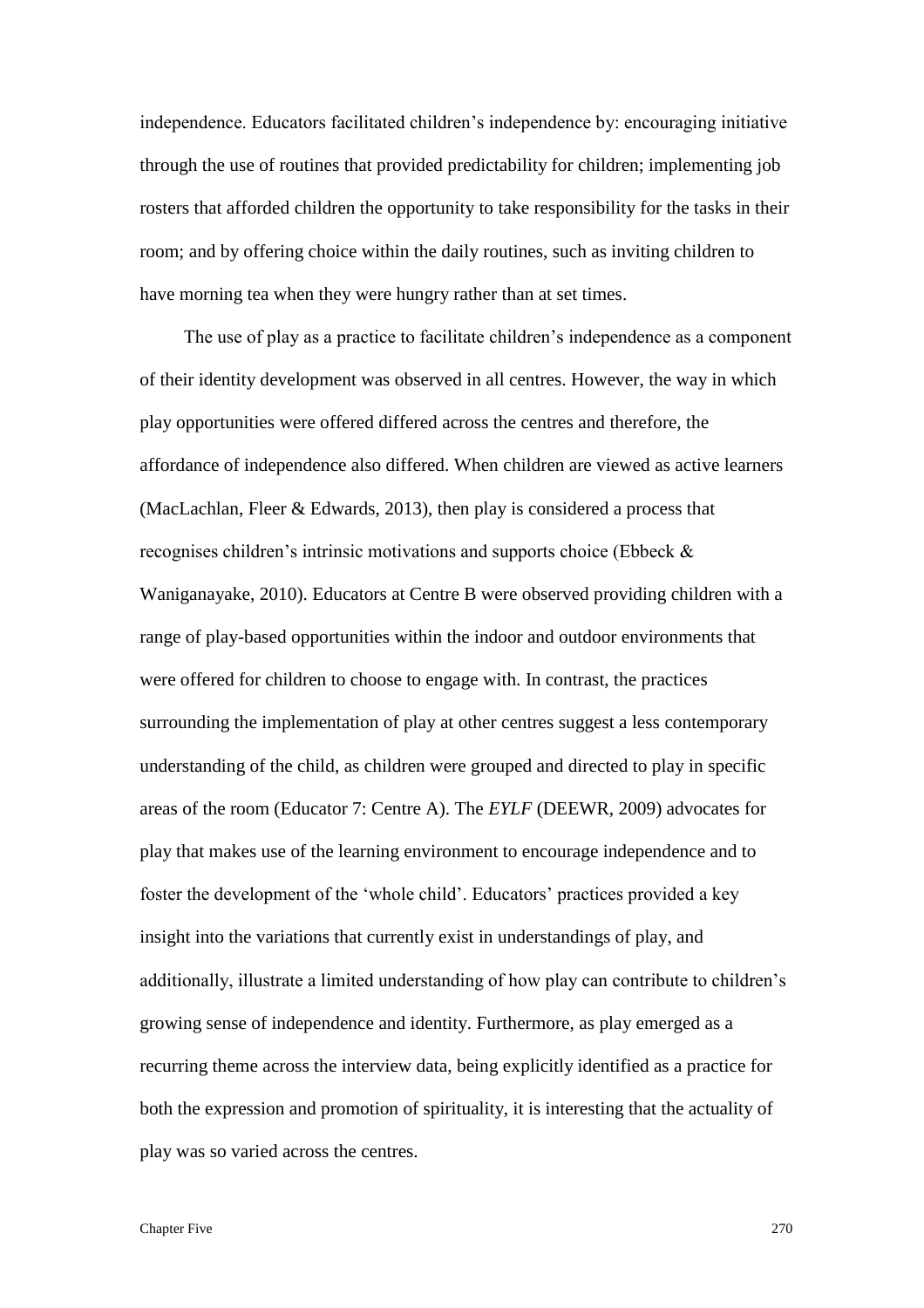### *5.2.3.4 Transcendence.*

Educators' practices reflected their own understandings of spirituality provided during the interviews in relation to the theme of transcendence. Reference to a transcendent is evident in existing literatures' discourse on the 'I-Other' relationship. Specifically, literature describes a sense of going beyond the self (Scott, 2003) to seek connectedness with a divine presence (Schleindlin, 1999). Connectedness to a transcendent is not confined to any particular religion, but rather is universally accessible to all faiths and backgrounds (Hodder, 2007). A key insight gained through the previous discussion of educators' own understandings of spirituality was their specifically Christian understanding of spirituality, rather than taking a multi-faith perspective, and this followed through to the practices that were observed.

Providing opportunities for children to pray were observed as a common practice educators employed that promoted children's spirituality through connection to a transcendent. Opportunities to pray were always led by the educator and occurred as part of the daily routine, often during the morning mat session, prior to eating lunch and the end of the day. The routine of praying at these times, as well as the types of prayers recited were observed as familiar to the children. Despite the observational findings indicating familiarity with the routine of prayer, in one observation of Educator 4: Centre C, a child replaced 'God' with 'Santa'. This confusion was not addressed, or not heard, by the educator. Additionally, educators were not observed entering into any form of discussion or explanation prior to commencing the prayers. Given that observational data were collected toward the end of the school year it is acknowledged that the prayers undertaken may have been previously discussed with children. However, it is noteworthy that no discussion was apparent within any of the observations resulting in prayer appearing as a routine task rather than a relational experience.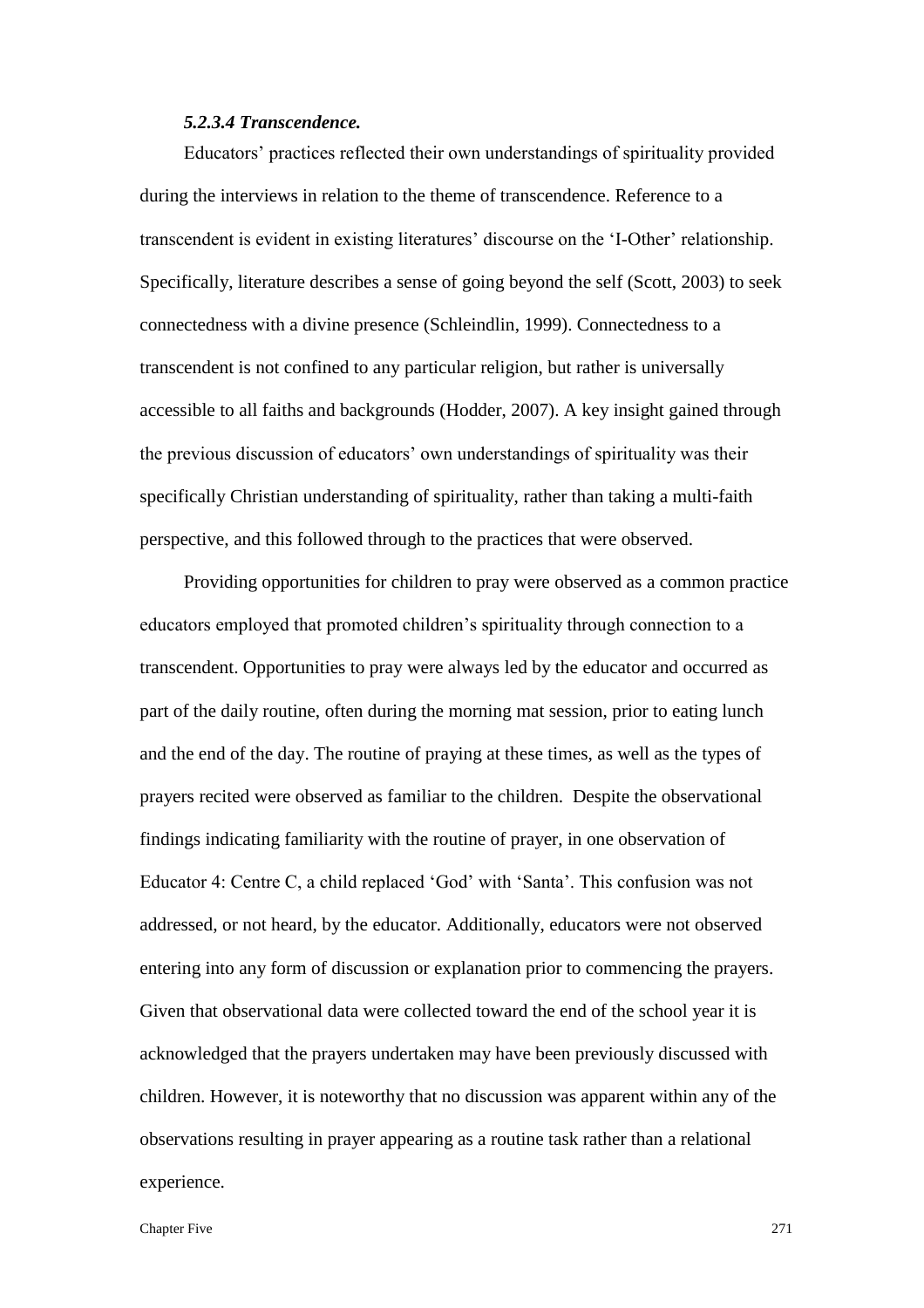The sharing of religious stories with children was also observed as a practice educators employed that facilitated a connection to a transcendent. Stories shared by educators were always variations of the story of the birth of Jesus and generally told from literary texts, and therefore, specifically Christian. Interestingly, Educator 8: Centre A was the only educator who provided some relevance, or context, to the children prior to reading the story. Educator 8: Centre A explained to children that the bible was a text that helped people to learn about Jesus and also explained Jesus as the Son of God. Educator 8: Centre A then retold the story of the birth of Jesus orally, whilst holding the bible. Providing some context for the children and retelling the story in her own words suggests Educator 8: Centre A possessed an understanding of the Christian religion. Promoting the 'I-God' relationship through the sharing of religious stories was further supported by educators' use of drama. The story of the birth of Jesus was observed being re-enacted in all centres, although in different ways. At Centre B, for example, children were provided with the materials and space to freely select to act out the story. This aligned with educators' philosophy of practice, as play in Centre B was observed as a time of choice for children (see Section 5.2.3.3).

Omitted from the observational findings was the connection between the 'I-God' relationship and wonder, presenting a key insight regarding educators' practices to promote children's spiritual development. Literature acknowledges that wonder and awe provide a means for an individual to engage with the transcendent realm, and this is central to Hay and Nye's (1998) 'mystery sensing' category of spiritual sensitivity. Affording children opportunities to wonder results in the opening of possibilities and offers the potential to seek (Nye, 2009). When wondering is directed beyond the self, to the 'Ultimate Other', it is tied to the process of meaning-making and promotes a sense of connectedness that moves beyond the human to engage the divine (Nye,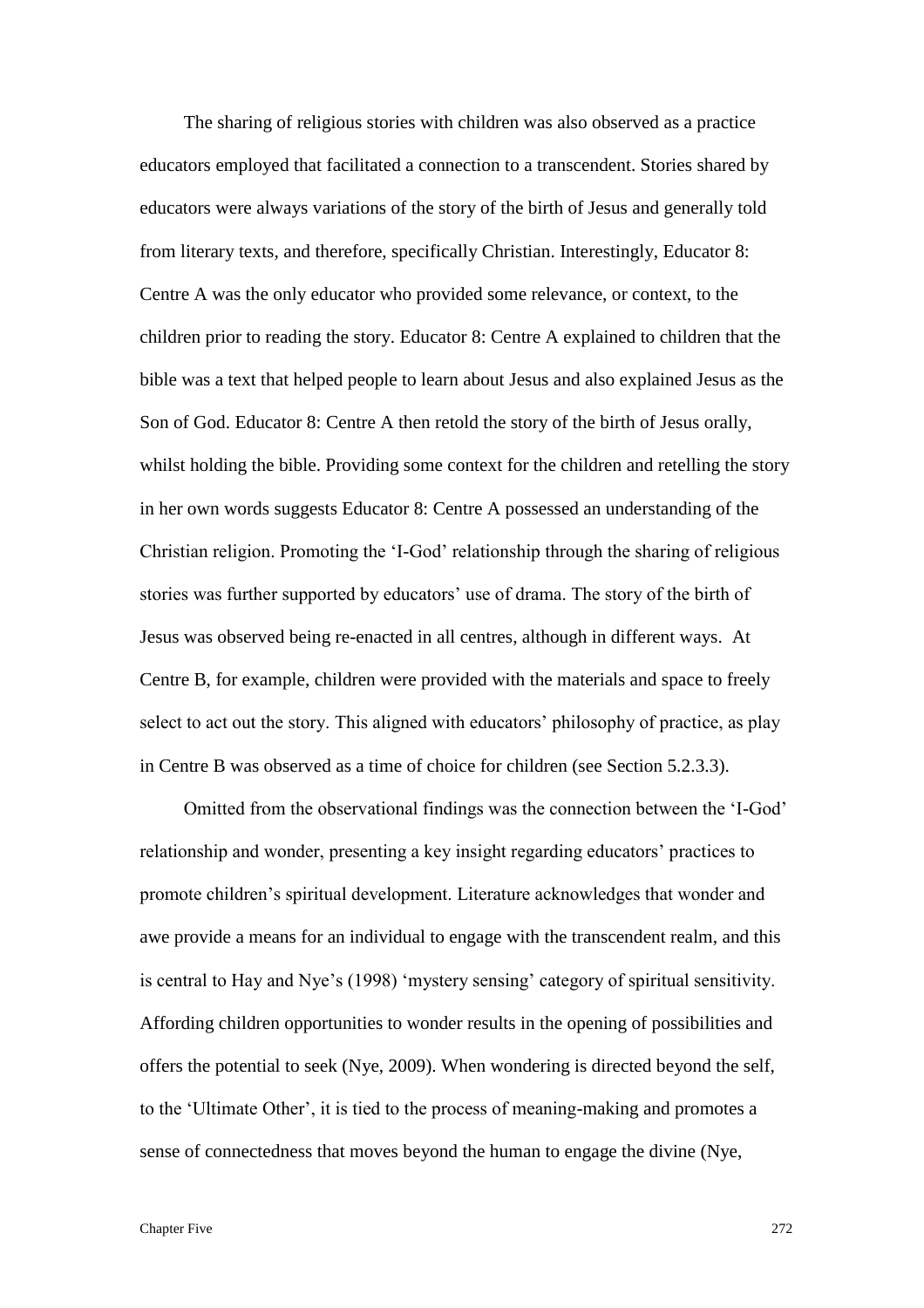2009). The absence of wonder within educators' practices that focussed on relationality with a transcendent, not only provides insight into the narrow nature of their 'I-God' practices, but further illustrates educators' overall limited use of wonder as a means to promote children's spiritualty.

# *5.2.3.5 Insights into educators' practices to promote children's spiritual development gained from educators' planning documentation.*

Documentary data obtained through qualitative content analysis of educators' planning documentation provided insight into educators' intentional practices. As outlined in Chapter Four Section 4.4, findings were illustrated within a coding frame that identified practices educators had planned for in relation to the themes in extant literature (see Figure 4.1). Educators' planning documentation clearly illustrated a lack of intentional planning for children's spirituality. Overall, activities or intentions that promoted children's spiritual development were of an implicit nature, with connections to themes in the literature being made through the process of qualitative content analysis, as opposed to the explicit mention of spirituality by educators within their documentation. Insights into the intentionally planned practices for the promotion of children's spirituality are discussed within the themes of 'relationality' and 'creativity and imagination'. Following this, additional insights in relation to educators' overall planning, are explored.

## *5.2.3.5.1 Relationality.*

Relationality with others, the self, the environment and a transcendent were all evidenced within educators' planning documentation. Observations indicated that educators focused their efforts on developing children's sense of relationality with others, with little emphasis on the 'I-World' aspect. Planning did however, illustrate the intention for all aspects of relationality to be developed. In particular, opportunities that described nature-based experiences were far more evident in planning than in the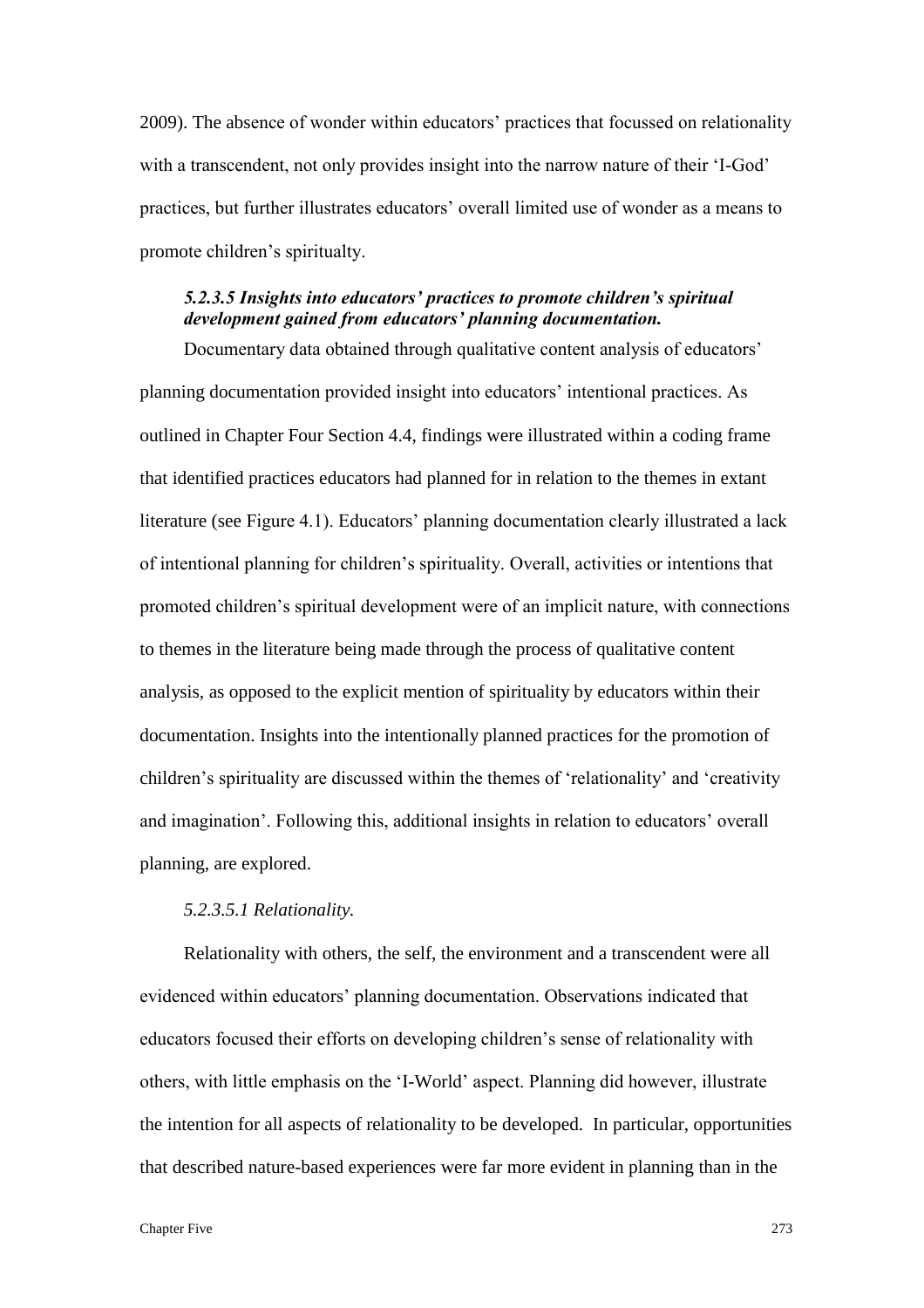actuality of educators' practices. Planning for the 'I-Self' sense of relationality was also evident and this was the only aspect of relationality within which educators made the explicit connection to the *EYLF* (DEEWR, 2009), indicating that attention to the development of children's identity was addressed in 'Outcome 1: children have a strong sense of identity'.

In contrast to insights gained from educators' practices, educators planned for the inclusion of wonder questions in connection to religion, and therefore the 'I-God' sense of relationality*.* Although not observed, educators had explicitly planned to include within their practice specific wonder-based questions that related to the Christian religion. *Let the Little Children Come to Me* (CEWA, 2014), the leading document for educators' use to raise children's religious awareness in the early years was not referred to within educators' planning.

### *5.2.3.5.2 Creativity and Imagination.*

Documentation illustrated that educators planned opportunities for children to engage with their own sense of creativity and imagination. Literature asserts that the provision of opportunities for children to be creative and imaginative can promote spiritual development (Harris, 2013; ter Avest & McDougall, 2014) in particular, the creative arts can offer a means of spiritual expression (Mata, 2006). Although evident, planning for these creative and imaginative opportunities lacked detail and comprised of a list of areas in the room or resources that would be provided for children as opposed to teaching and learning intentions. For example, educators listed dress-ups, construction and paints under the heading 'play' on their documentation.

The document *Spirituality in the Early Years* (Catholic Education Office Rockhampton, 2012) that was developed to assist educators in the Rockhampton diocese outlines the need for educators to provide opportunities for children to engage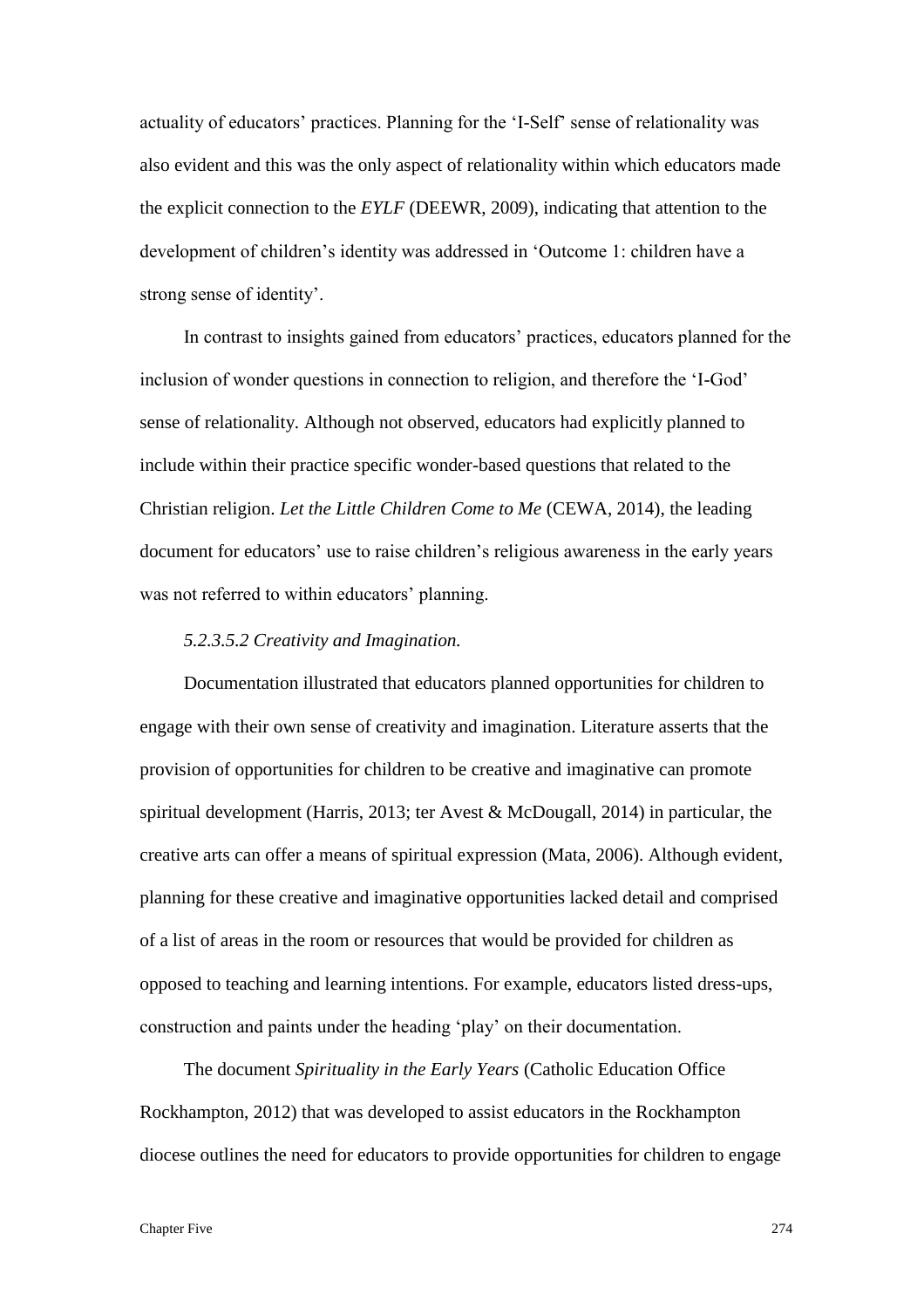with their imagination, to learn through play, to experience wonder and to ask 'big questions'. This connection to play as an opportunity that provides children the affordances to be creative and imaginative was evident in educators' documentation. Notably, play was articulated by educators during the interview as a practice that could promote children's spiritual development, suggesting that educators valued the inclusion of play. As educators' documentation included resources and materials for children's play, rather than intentions and provocations for play, it was not surprising that the play that was observed in actuality was limited and lacked the opportunity for children to engage in sustained shared thinking (Sylva, Taggart, Siraj-Blatchford, Totsika, Ereky-Stevens, Gilden & Bell, 2007).

### *5.2.3.5.3 Additional insights into educators' planning.*

Literature explicates that early childhood educators have a key role in embedding spiritual development when planning the classroom curriculum (Grajczonek, 2012a). Furthermore, the *EYLF* (DEEWR, 2009) outlines educators' central role in planning intentional learning experiences that attend to children's holistic development, inclusive therefore of the spiritual domain.

A key insight gained from the analysis of the documentary data relates to educators' overall lack of detail in planning and the absence of explicit learning outcomes or intentions. As such, the explicit planning for children's spiritual development was also absent. Existing literature asserts the connection between the planning for learning intentions and teacher effectiveness (Fetherston, 2006; Hattie, 2012; Stronge, 2007). Effective teachers not only understand the content and the needs of their students, effective teachers are also prepared by implementing efficient planning strategies (Stronge, 2007). Essentially, the quality of the planning determines the quality of the lesson or activity (Fetherston, 2006) and as such learning intentions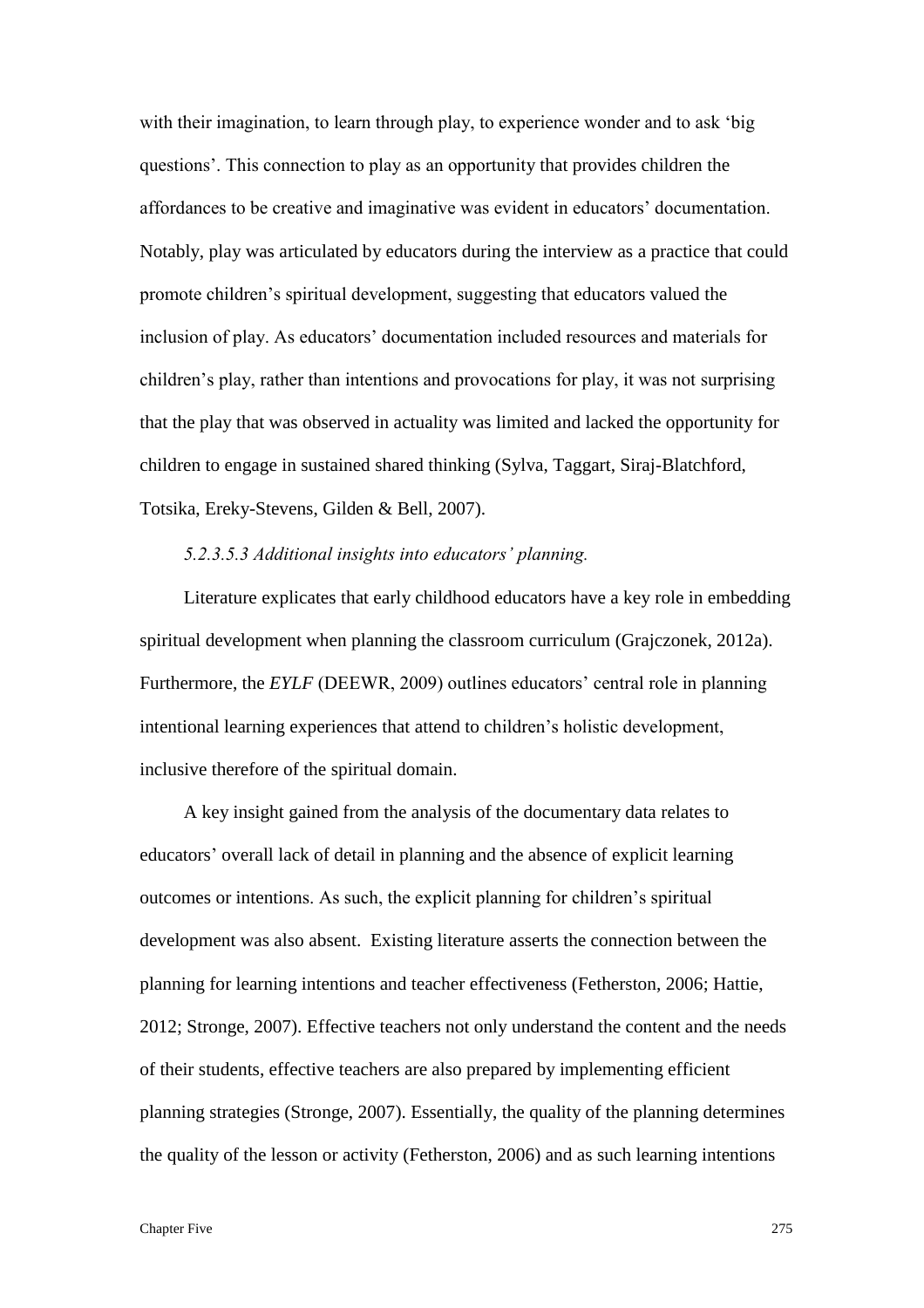must be planned if there is to be any opportunity for them to actually occur. The findings from this investigation suggest that the limited nature of practices observed are, in part, a result of poor planning for the explicit promotion of the children's spirituality. This is supported in the work of De Souza (2016) who explains that when educators articulate and plan for the learning outcomes for children's cognitive, affective and spiritual capacities "there is a greater probability that the learning can become a transformative experience which helps the child connect to previous learning, to their inner thoughts and to the Other…" (p. 133). If educators do not plan for children's spiritual development it is likely to result in missed opportunities.

Given educators' own personal understanding of spirituality from a narrow Christian perspective, as discussed previously, it is not surprising that a key finding was educators' planning for the 'I-God' sense of relationality with explicit reference to God through their planning for religion. Essentially educators planned for spirituality in the way that they personally understood spirituality; religiosity. Educators' overall lack of planning for children's spirituality further asserted the finding that educators are, at the very least, unsure of how to promote children's spiritual development.

# *5.2.3.6 Summary of educators' practices to promote children's spiritual development.*

Research question three provided insight into the intentional and incidental practices educators employed to promote children's spiritual development. Educators' practices illustrated a focus on relationships, wonder, identity and transcendence. The relational nature of spirituality was emphasised in educators' practices, with the facilitation of the 'I-World' sense of relationality being the least observed. A further key insight was educators' limited inclusion of wonder, as a feature of spirituality. Opportunities for wonder were intentionally planned for, by educators, although only in connection to religious literature. Overall, planning for children's spirituality was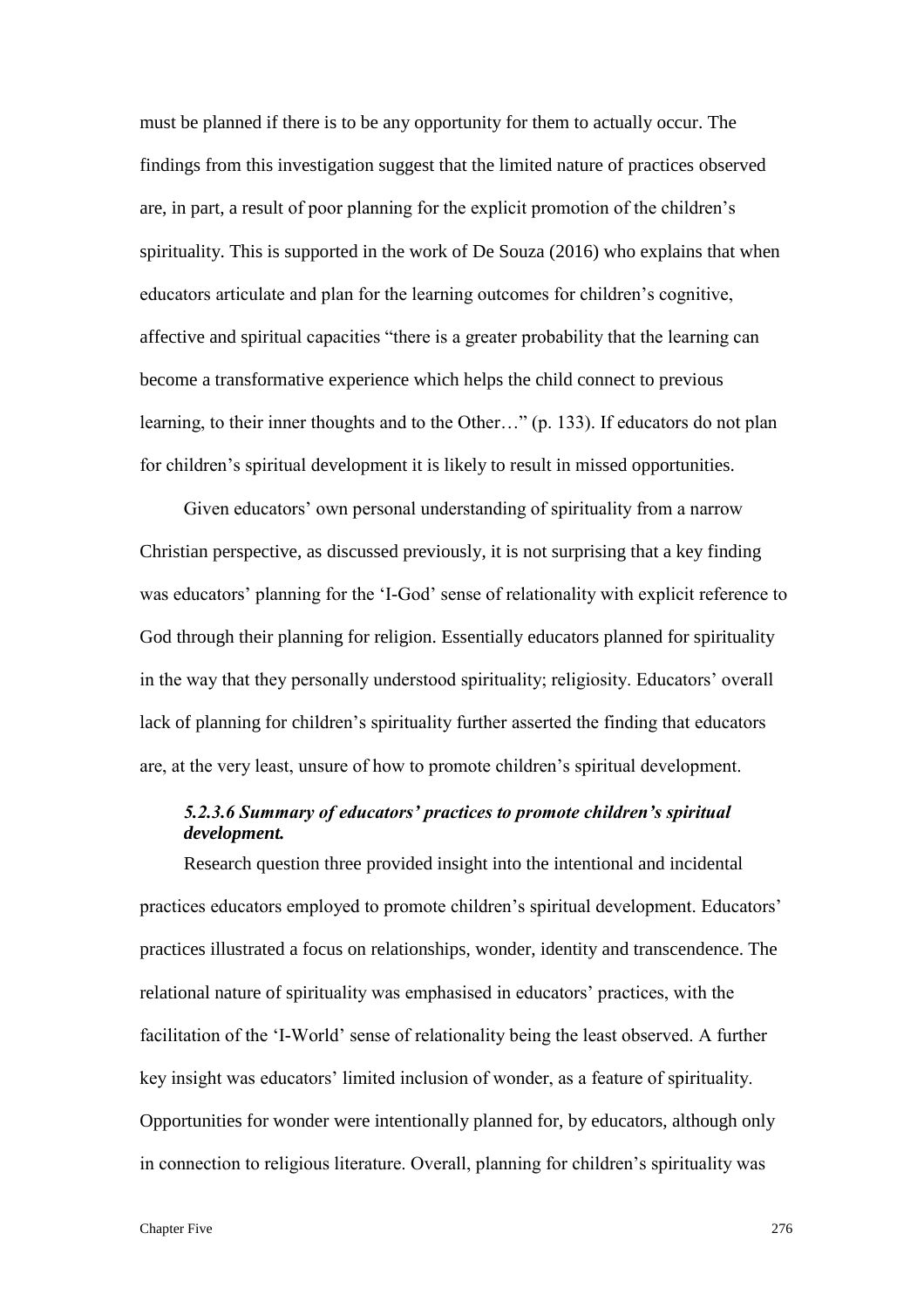not explicitly evident. Essentially, practices that were observed promoting children's spirituality occurred incidentally rather than intentionally and through planned opportunities.

## **5.3 Reflective Statement**

Reflexive statements are included throughout the thesis in the spirit of interpretative phenomenological analysis (IPA). IPA has underpinned both the theoretical and methodological design of this research investigation. The inclusion of reflexive statements is a further means to situate the reader within the context of the research by overtly acknowledging the role of the researcher (Langdridge, 2007). In this chapter, the reflexive statement is employed to provide insight to the reader on the researchers' own critical reflection that occurred throughout the discussion of findings within this chapter.

During the analysis of findings and the construction of this discussion chapter, the researcher journal continued to be used by the researcher to note thoughts and reflections. A key insight gained from this process was the evolving use of the term 'spiritual development' toward the term 'spirituality'. At the commencement of the investigation, the two terms were used somewhat inter-changeably, as was evident in extant literature. The term 'spiritual development' was adopted for use within the research questions on the basis that existing literature articulated spiritual development as a part of holistic development. During the process of formulating the discussion, and therefore returning to the literature with the insights gained from the analysis of findings, the researcher came to reflect more directly on the specific term 'spiritual development'. The word 'development' has several connotations, leading one to understand that, as with cognitive development, children would move through stages or criteria to demonstrate progression. Spirituality is unlike other areas of development (Priestly, 2002), it does not occur in this linear way. Rather, spirituality is promoted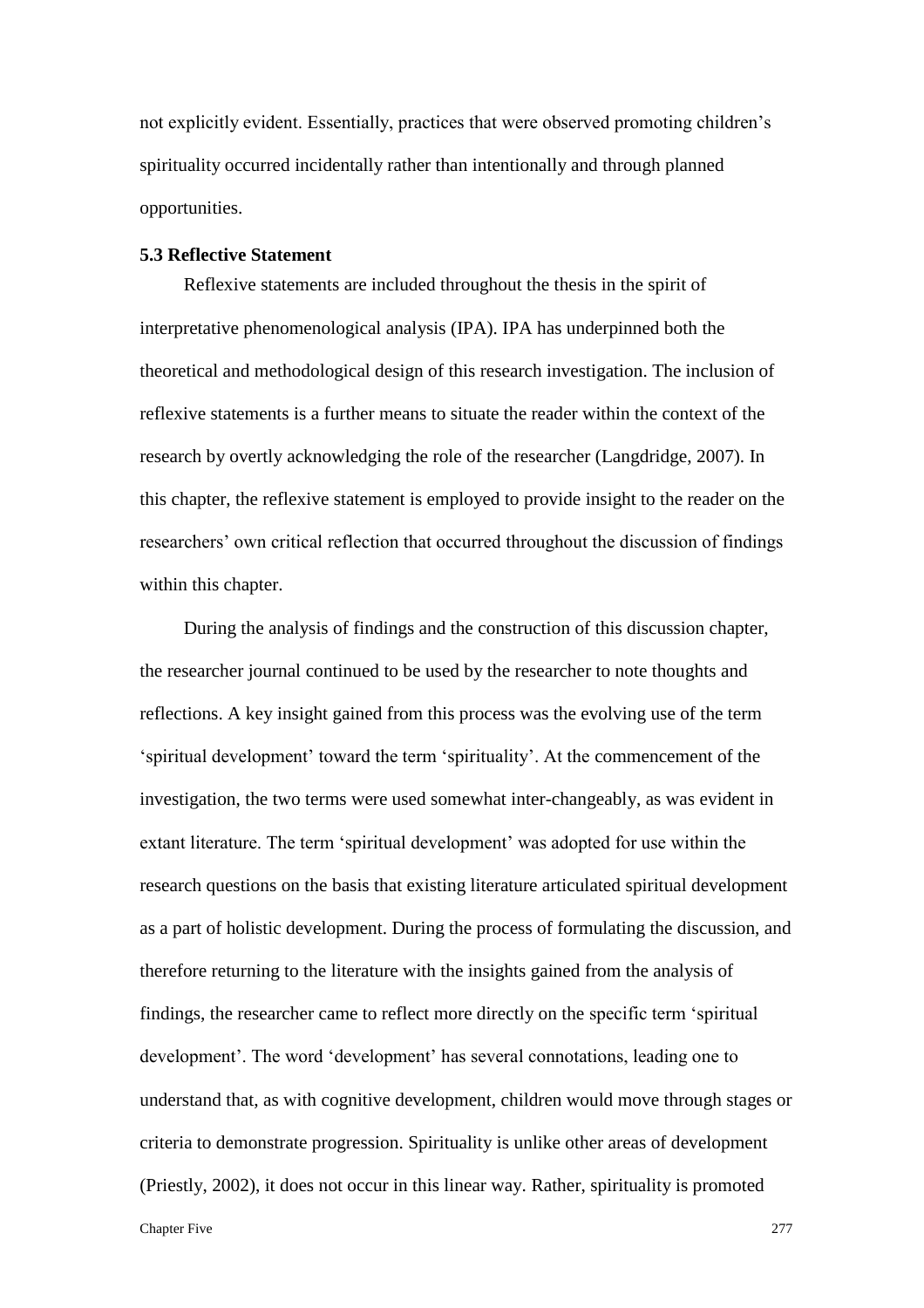and nurtured through the affordances children are provided to experience and express their innate spirituality. Nye (2009) articulates this effectively, stating that spirituality "does not necessarily go from less to more, from simple to complex" (p. 85) and therefore the term 'development' limits understandings of children's spirituality to a linear type progression. In retrospect, with the insights gained through undertaking this research investigation, the term 'spirituality' would be selected to replace 'spiritual development'.

### **5.4 Chapter Summary**

There are several insights gained from this investigation, and discussed within this chapter, that illustrate subtle yet important digressions from existing discourse on educators' practices to promote children's spiritual development. Research question one yielded insight into educators' own personal understandings of spirituality and this was found to be a sense of spirituality referenced specifically to Christianity – a Christian religiosity. Furthermore, the clear connection, for educators, between spirituality and the Christian religion eliminated any connection to other world religions or any sense of cultural competence. Additionally, it was found that the educators' understandings of spirituality were almost solely based on their own life experiences.

Findings from research question two, regarding educators' knowledge of practices to promote children's spirituality suggested that, despite receiving no formal education on the concept, educators did know something about children's spirituality. Furthermore, what they did know was developed from their own experiences. As such, educators did not possess the knowledge or the language to enable them to effectively articulate their understandings or to connect their understandings of how to promote children's spirituality with their understandings of early years' pedagogical practices.